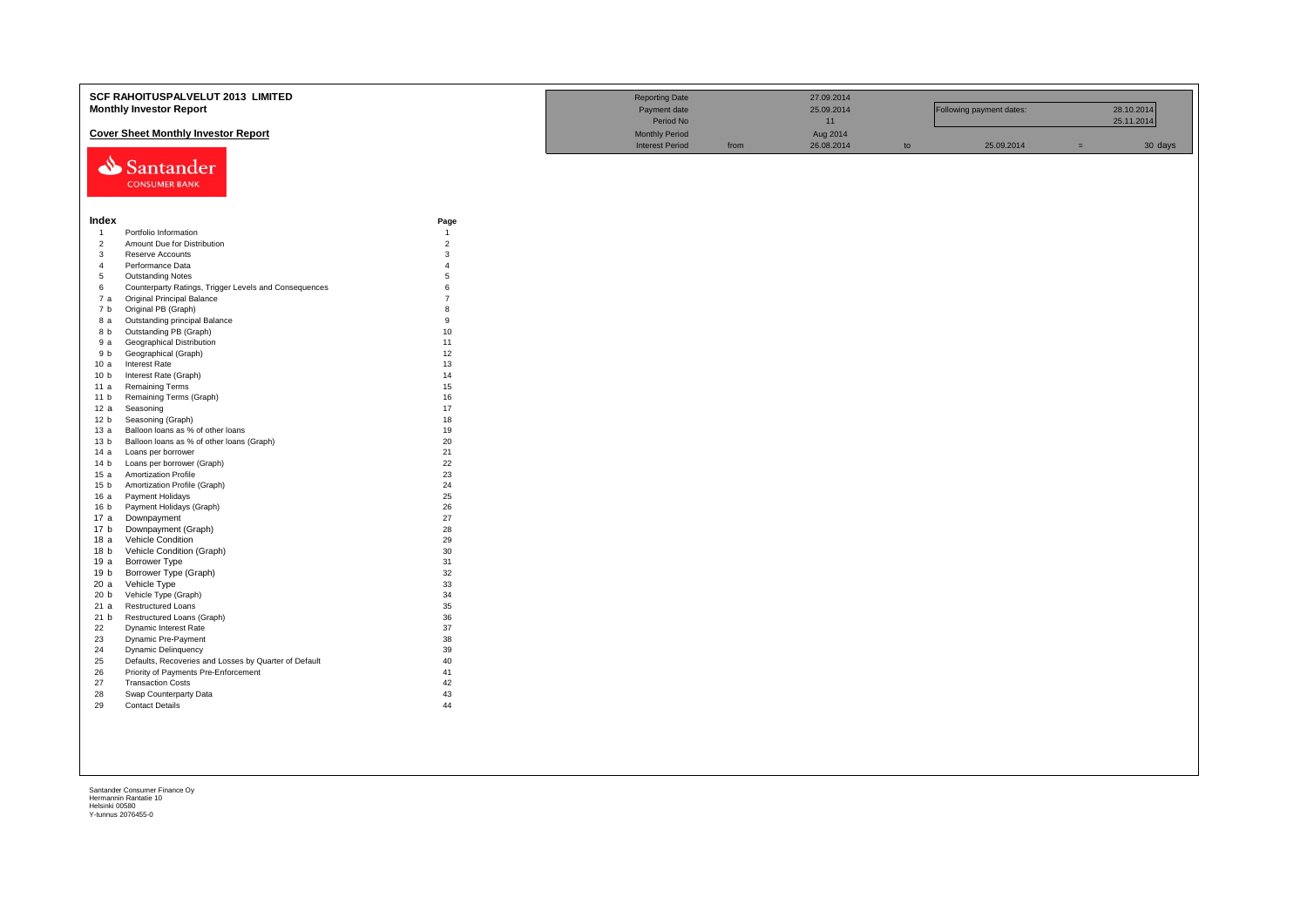| <b>SCF RAHOITUSPALVELUT 2013 LIMITED</b><br><b>Monthly Investor Report</b><br>1. Portfolio Information<br>Santander<br><b>CONSUMER BANK</b>          |                                                                               | <b>Reporting Date</b><br>Payment date<br>Period No<br><b>Monthly Period</b><br><b>Interest Period</b> | 27.09.2014<br>25.09.2014<br>11<br>Aug 2014<br>26.08.2014<br>from | to $25.09.2014 =$ | 30 days |
|------------------------------------------------------------------------------------------------------------------------------------------------------|-------------------------------------------------------------------------------|-------------------------------------------------------------------------------------------------------|------------------------------------------------------------------|-------------------|---------|
|                                                                                                                                                      | <b>Current Period</b>                                                         | <b>Previous Period</b>                                                                                |                                                                  |                   |         |
| <b>Outstanding receivables</b>                                                                                                                       | <b>Aggregated Outstanding</b><br><b>Principal Amount</b>                      | <b>Aggregated Outstanding</b><br><b>Principal Amount</b>                                              |                                                                  |                   |         |
| <b>Opening balance</b>                                                                                                                               | 304 641 316,69 EUR                                                            | 322 650 511,86 EUR                                                                                    |                                                                  |                   |         |
| Scheduled Loan Principal Repayments<br>Prepayments<br>Deemed Collections - Other<br><b>Total Principal Payments Received</b>                         | 7733 568,59 EUR<br>7869 110,91 EUR<br>- EUR<br>15 602 679,50 EUR              | 8770 658,69 EUR<br>9 073 766,29 EUR<br>- EUR<br>17 844 424,98 EUR                                     |                                                                  |                   |         |
| New Defaulted Auto Loans in Period<br><b>Closing Balance</b>                                                                                         | 221 708,62 EUR<br>288 816 928,57 EUR                                          | 164 770,19 EUR<br>304 641 316,69 EUR                                                                  |                                                                  |                   |         |
| <b>Total revenue collections</b><br>Revenue and fees received on loan balances<br>Recoveries on loans in default<br>Total Revenue Received in Period | 1 461 277,78 EUR<br>95 038,40 EUR<br>1 556 316,18 EUR                         | 1 690 783,64 EUR<br>220 359,00 EUR<br>1911 142,64 EUR                                                 |                                                                  |                   |         |
| # Loans<br>At beginning of period<br>Paid in Full<br>Repurchased (Deemed Collections)<br>New loans into default<br>At end of period                  | 29 186 Loans<br>1004 Loans<br>Loans<br>$\sim 100$<br>24 Loans<br>28 158 Loans | 30 398 Loans<br>1 194 Loans<br>- Loans<br>18 Loans<br>29 186 Loans                                    |                                                                  |                   |         |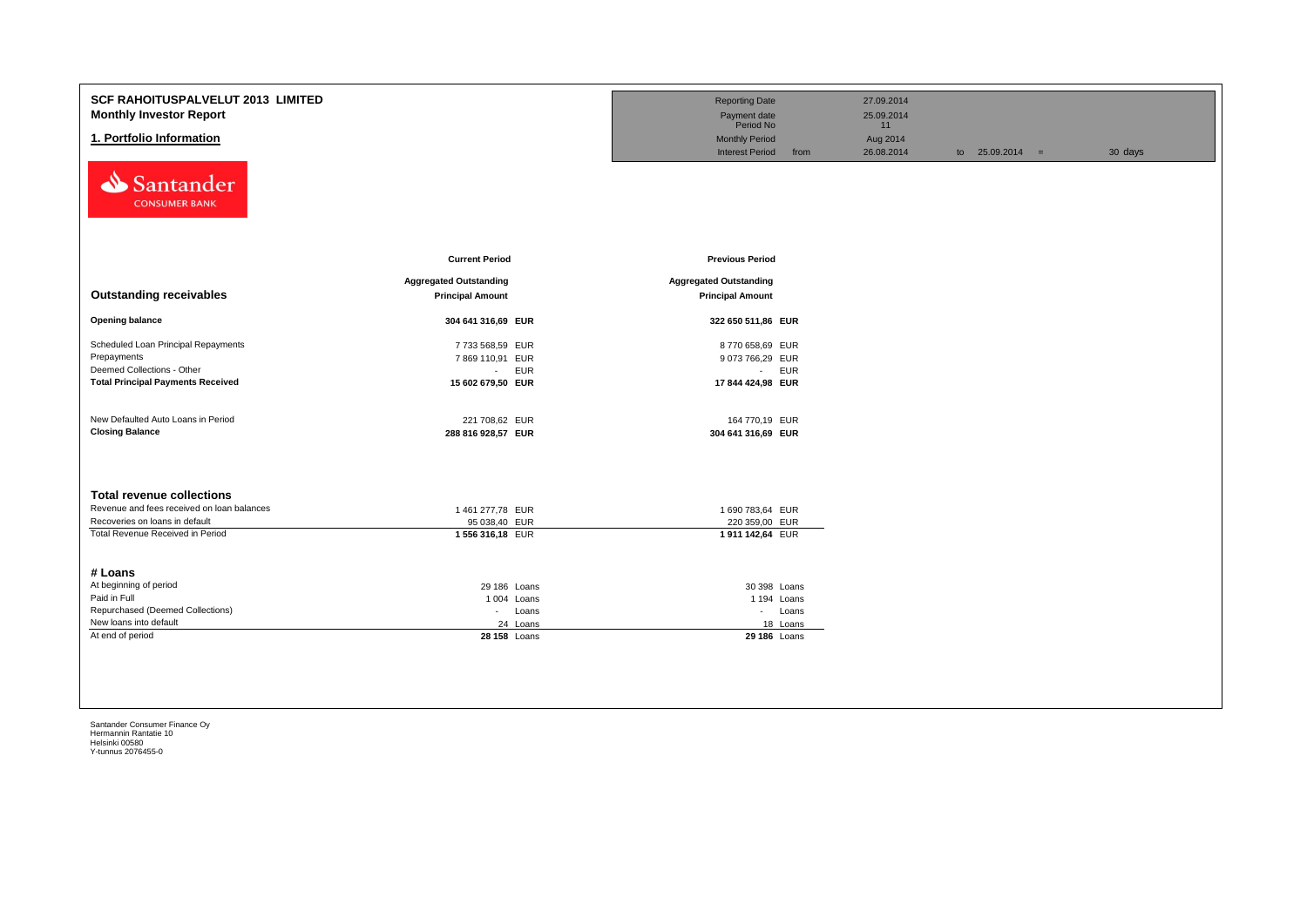| <b>SCF RAHOITUSPALVELUT 2013 LIMITED</b><br><b>Monthly Investor Report</b><br>2. Amount Due for Distribution<br>Santander<br><b>CONSUMER BANK</b>                                                                                                                                                                                                                                                                            |                                                                               | <b>Reporting Date</b><br>Payment date<br>Period No<br><b>Monthly Period</b><br>Interest Period from | 27.09.2014<br>25.09.2014<br>11<br>Aug 2014<br>26.08.2014<br>to | 25.09.2014                                                                    | $=$ | 30 days |
|------------------------------------------------------------------------------------------------------------------------------------------------------------------------------------------------------------------------------------------------------------------------------------------------------------------------------------------------------------------------------------------------------------------------------|-------------------------------------------------------------------------------|-----------------------------------------------------------------------------------------------------|----------------------------------------------------------------|-------------------------------------------------------------------------------|-----|---------|
| <b>Purchaser Available Distribution Amount</b>                                                                                                                                                                                                                                                                                                                                                                               | <b>Current Period</b>                                                         |                                                                                                     |                                                                | <b>Previous Period</b>                                                        |     |         |
| a. Collections (Principal, interest, and fee etc)<br>b. Stamp Duty, Taxes, Liabilities etc. Paid by the Seller to the Purchaser<br>c. Default, Interest, Indemnities etc Paid by the Seller to the Purchaser<br>d. Other amounts Paid by the Seller to the Purchaser<br>e. Interest Earned by the Purchaser<br>f. Other amounts received by the purchaser<br><b>Total Amount for Purchaser Available Distribution Amount</b> | 17 158 996 EUR<br>0 EUR<br>0 EUR<br>0 EUR<br>0 EUR<br>0 EUR<br>17 158 996 EUR |                                                                                                     |                                                                | 19 755 568 EUR<br>0 EUR<br>0 EUR<br>0 EUR<br>0 EUR<br>0 EUR<br>19 755 568 EUR |     |         |
| <b>Issuer Available Distribution Amount</b>                                                                                                                                                                                                                                                                                                                                                                                  |                                                                               |                                                                                                     |                                                                |                                                                               |     |         |
| a. Amounts due to Issuer from Purchaser under the Loan Agreement<br>b. Reserve Fund<br>c. Interest Earned by the Issuer<br>d. Other amounts received by the issuer<br><b>Total Amount for Issuer Available Distribution Amount</b>                                                                                                                                                                                           | 16 997 130 EUR<br>12 833 875 EUR<br>-64 EUR<br>0 EUR<br>29 830 941 EUR        |                                                                                                     |                                                                | 19 582 594 EUR<br>12 833 875 EUR<br>-65 EUR<br>0 EUR<br>32 416 404 EUR        |     |         |
|                                                                                                                                                                                                                                                                                                                                                                                                                              |                                                                               |                                                                                                     |                                                                |                                                                               |     |         |
|                                                                                                                                                                                                                                                                                                                                                                                                                              |                                                                               |                                                                                                     |                                                                |                                                                               |     |         |
|                                                                                                                                                                                                                                                                                                                                                                                                                              |                                                                               |                                                                                                     |                                                                |                                                                               |     |         |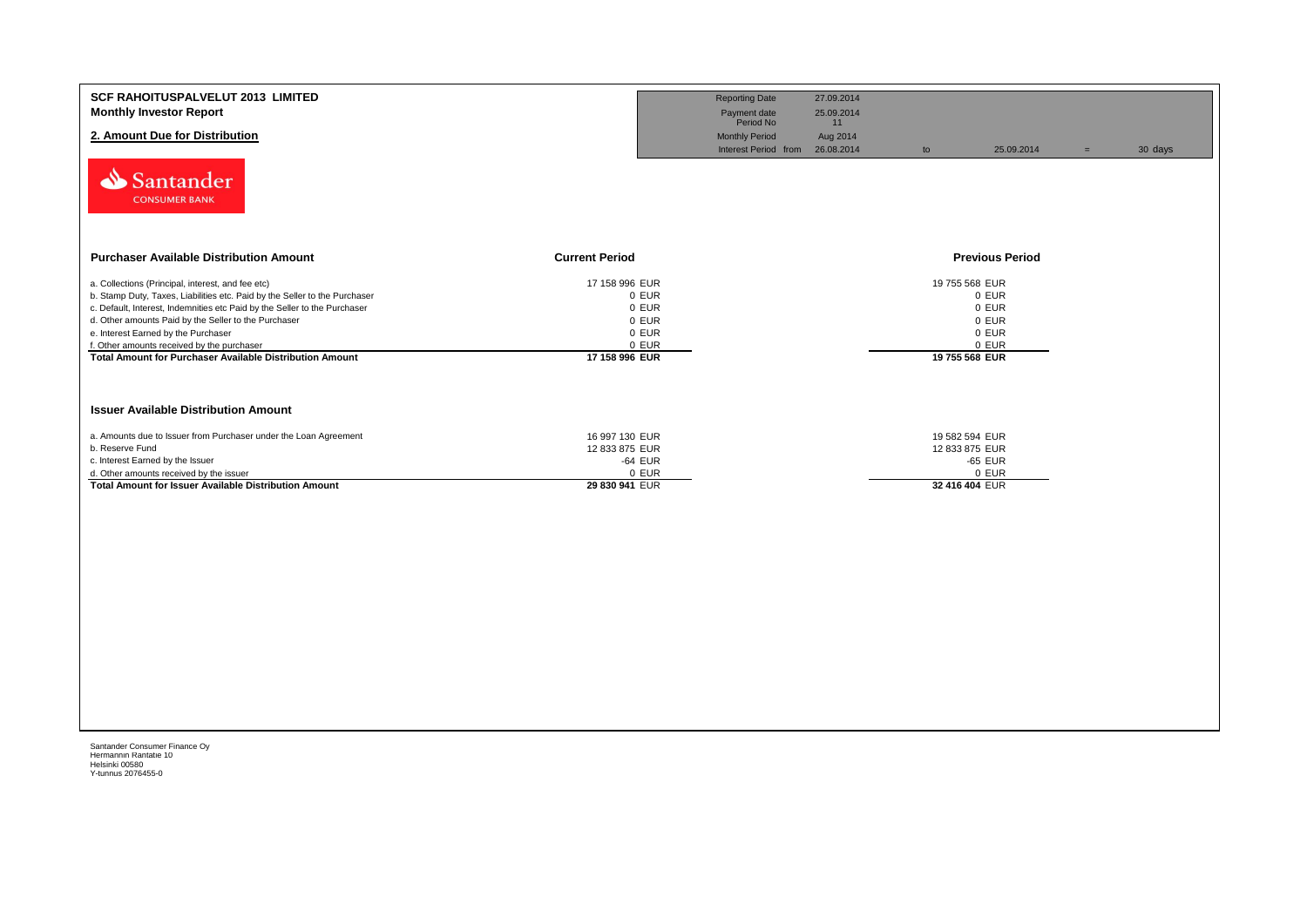| <b>SCF RAHOITUSPALVELUT 2013 LIMITED</b><br><b>Monthly Investor Report</b>                                                                                                                                                                                                                                                                                    |       | <b>Reporting Date</b><br>Payment date<br>Period No |            | 27.09.2014<br>25.09.2014<br>11 |    |            |     |         |
|---------------------------------------------------------------------------------------------------------------------------------------------------------------------------------------------------------------------------------------------------------------------------------------------------------------------------------------------------------------|-------|----------------------------------------------------|------------|--------------------------------|----|------------|-----|---------|
| 3. Reserve Accounts                                                                                                                                                                                                                                                                                                                                           |       | <b>Monthly Period</b>                              |            | Aug 2014                       |    |            |     |         |
|                                                                                                                                                                                                                                                                                                                                                               |       | <b>Interest Period</b>                             | from       | 26.08.2014                     | to | 25.09.2014 | $=$ | 30 days |
| Santander<br><b>CONSUMER BANK</b>                                                                                                                                                                                                                                                                                                                             |       |                                                    |            |                                |    |            |     |         |
| <b>Note Balance</b>                                                                                                                                                                                                                                                                                                                                           |       |                                                    |            |                                |    |            |     |         |
| Beginning of Period                                                                                                                                                                                                                                                                                                                                           |       | 304 641 316,69 EUR                                 |            |                                |    |            |     |         |
| End of Period                                                                                                                                                                                                                                                                                                                                                 |       | 288 816 928,57 EUR                                 |            |                                |    |            |     |         |
| <b>Reserve Fund</b>                                                                                                                                                                                                                                                                                                                                           | in %  |                                                    |            |                                |    |            |     |         |
| Beginning of Period                                                                                                                                                                                                                                                                                                                                           | 2,5 % | 7 700 325,00 EUR                                   |            |                                |    |            |     |         |
| Cash Outflow                                                                                                                                                                                                                                                                                                                                                  |       | 7 700 325,00 EUR                                   |            |                                |    |            |     |         |
| Cash Inflow                                                                                                                                                                                                                                                                                                                                                   |       | 7 700 325,00 EUR                                   |            |                                |    |            |     |         |
| <b>End of Period</b>                                                                                                                                                                                                                                                                                                                                          | 2,5 % | 7 700 325,00 EUR                                   |            |                                |    |            |     |         |
| <b>Required Reserve Amount</b>                                                                                                                                                                                                                                                                                                                                | 2.5%  | 7 700 325,00 EUR                                   |            |                                |    |            |     |         |
| <b>Liquidity Balance</b>                                                                                                                                                                                                                                                                                                                                      |       |                                                    |            |                                |    |            |     |         |
| Beginning of Period                                                                                                                                                                                                                                                                                                                                           | 1,7%  | 5 133 550,00 EUR                                   |            |                                |    |            |     |         |
| Cash Outflow                                                                                                                                                                                                                                                                                                                                                  |       | 5 133 550,00 EUR                                   |            |                                |    |            |     |         |
| Cash Inflow                                                                                                                                                                                                                                                                                                                                                   |       | 5 133 550,00 EUR                                   |            |                                |    |            |     |         |
| End of Period                                                                                                                                                                                                                                                                                                                                                 | 1,7%  | 5 133 550,00 EUR                                   |            |                                |    |            |     |         |
| <b>Required Reserve Amount</b>                                                                                                                                                                                                                                                                                                                                | 1,7%  | 5 133 550,00 EUR                                   |            |                                |    |            |     |         |
| <b>Servicer Advance Reserve Fund</b>                                                                                                                                                                                                                                                                                                                          |       |                                                    |            |                                |    |            |     |         |
| Beginning of Period                                                                                                                                                                                                                                                                                                                                           |       | 100 000,00 EUR                                     |            |                                |    |            |     |         |
| <b>Cash Outflow</b>                                                                                                                                                                                                                                                                                                                                           |       | $\blacksquare$                                     | <b>EUR</b> |                                |    |            |     |         |
| Cash Inflow                                                                                                                                                                                                                                                                                                                                                   |       | $\blacksquare$                                     | <b>EUR</b> |                                |    |            |     |         |
| End of Period                                                                                                                                                                                                                                                                                                                                                 |       | 100 000,00 EUR                                     |            |                                |    |            |     |         |
| <b>Required Reserve Amount</b>                                                                                                                                                                                                                                                                                                                                |       | 100 000,00 EUR                                     |            |                                |    |            |     |         |
| <b>Set-off from Deposits</b><br>No borrowers whose loans were sold to SCF Rahoituspalvelut 2013 held deposits with Santander Consumer Bank AS. The risk of set-off from deposits is therefore zero.<br>We hereby confirm that the Seller confirms its ongoing retention of a net economic interest of at least 5% in accordance with Article 122a of the CRD. |       |                                                    |            |                                |    |            |     |         |
|                                                                                                                                                                                                                                                                                                                                                               |       |                                                    |            |                                |    |            |     |         |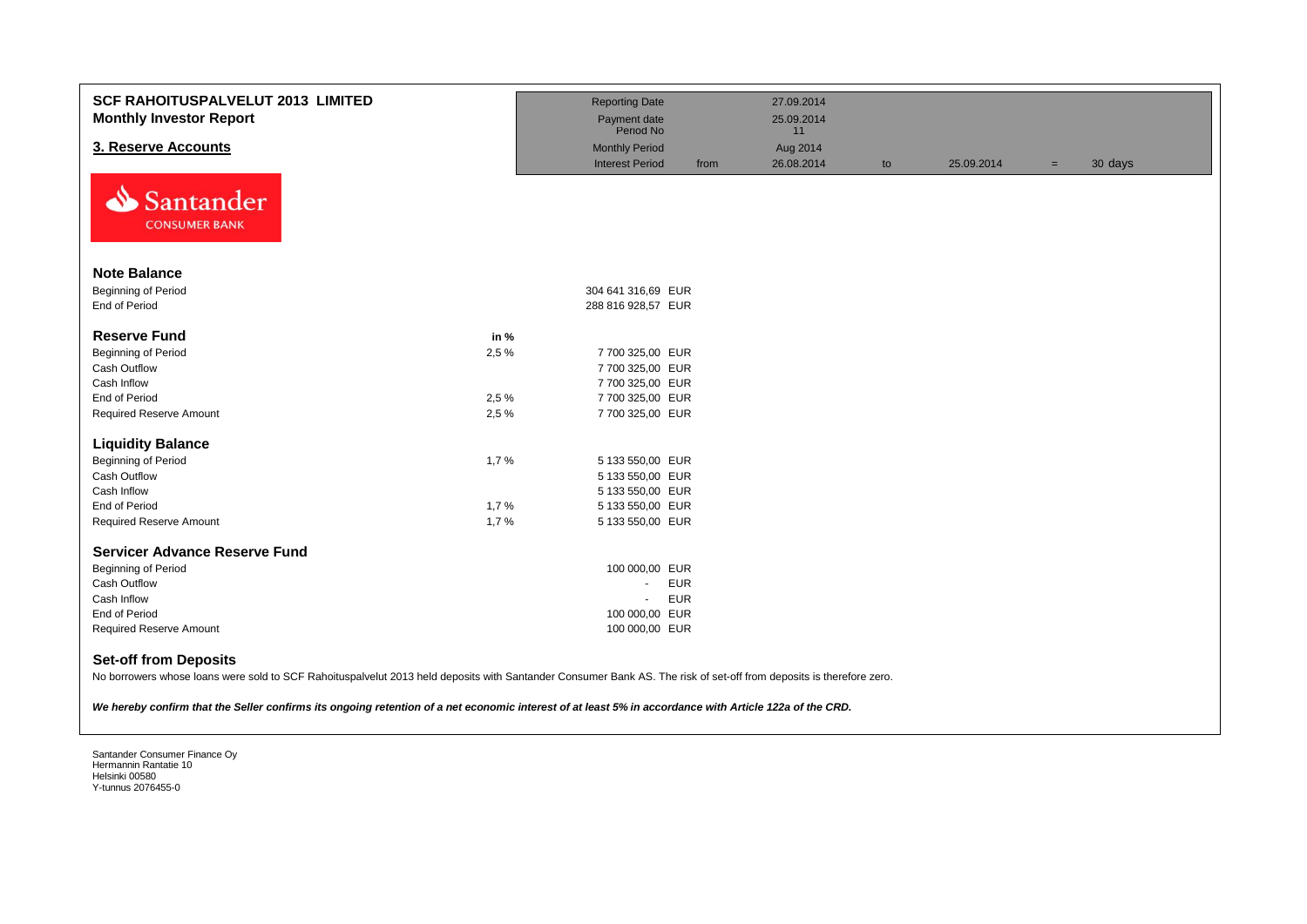| <b>SCF RAHOITUSPALVELUT 2013 LIMITED</b><br><b>Monthly Investor Report</b><br>4. Performance Data<br>⇘<br>Santander<br><b>CONSUMER BANK</b> |                                                      |                    |                | <b>Reporting Date</b><br>Payment date<br>Period No<br><b>Monthly Period</b><br><b>Interest Period</b> | from | 27.09.2014<br>25.09.2014<br>11<br>Aug 2014<br>26.08.2014 | to | 25.09.2014 | $=$ | 30 days |
|---------------------------------------------------------------------------------------------------------------------------------------------|------------------------------------------------------|--------------------|----------------|-------------------------------------------------------------------------------------------------------|------|----------------------------------------------------------|----|------------|-----|---------|
| <b>Asset Balance</b>                                                                                                                        |                                                      |                    |                |                                                                                                       |      |                                                          |    |            |     |         |
| Beginning of Period                                                                                                                         |                                                      | 304 641 316,69 EUR |                |                                                                                                       |      |                                                          |    |            |     |         |
| End of Period                                                                                                                               |                                                      | 288 816 928,57 EUR |                |                                                                                                       |      |                                                          |    |            |     |         |
| <b>Portfolio Performance:</b>                                                                                                               | <b>EUR</b>                                           | %                  | # Ioans        |                                                                                                       |      |                                                          |    |            |     |         |
| <b>Performing Receivables:</b>                                                                                                              |                                                      |                    |                |                                                                                                       |      |                                                          |    |            |     |         |
| Current                                                                                                                                     | 258 414 267,27                                       | 89,47%             | 25 501         |                                                                                                       |      |                                                          |    |            |     |         |
| 1-29 days past due                                                                                                                          | 24 357 848,56                                        | 8,43%<br>0,00%     | 2 1 4 2        |                                                                                                       |      |                                                          |    |            |     |         |
| <b>Delinquent Receivables:</b>                                                                                                              |                                                      |                    |                |                                                                                                       |      |                                                          |    |            |     |         |
| 30-59 days past due                                                                                                                         | 4 610 845,52                                         | 1,60%              | 376            |                                                                                                       |      |                                                          |    |            |     |         |
| 60-89 days past due                                                                                                                         | 844 987,08                                           | 0,29%              | 78             |                                                                                                       |      |                                                          |    |            |     |         |
| 90-119 days past due                                                                                                                        | 283 430,54                                           | 0,10%              | 34             |                                                                                                       |      |                                                          |    |            |     |         |
| 120-149 days past due                                                                                                                       | 251 829,66                                           | 0,09%              | 22             |                                                                                                       |      |                                                          |    |            |     |         |
| 150-179 days past due                                                                                                                       | 53 719,94                                            | 0,02%              | $\overline{5}$ |                                                                                                       |      |                                                          |    |            |     |         |
| <b>Total Performing and Delinquent</b>                                                                                                      | 288 816 929                                          | 100,00%            | 28 158         |                                                                                                       |      |                                                          |    |            |     |         |
| <b>Current Period Defaults</b><br><b>Cumulative Defaults</b><br><b>Current Period Recoveries</b><br><b>Cumulative Recoveries</b>            | 221 708,62<br>1735 115,52<br>95 038,40<br>939 460,04 |                    | 24<br>170      |                                                                                                       |      |                                                          |    |            |     |         |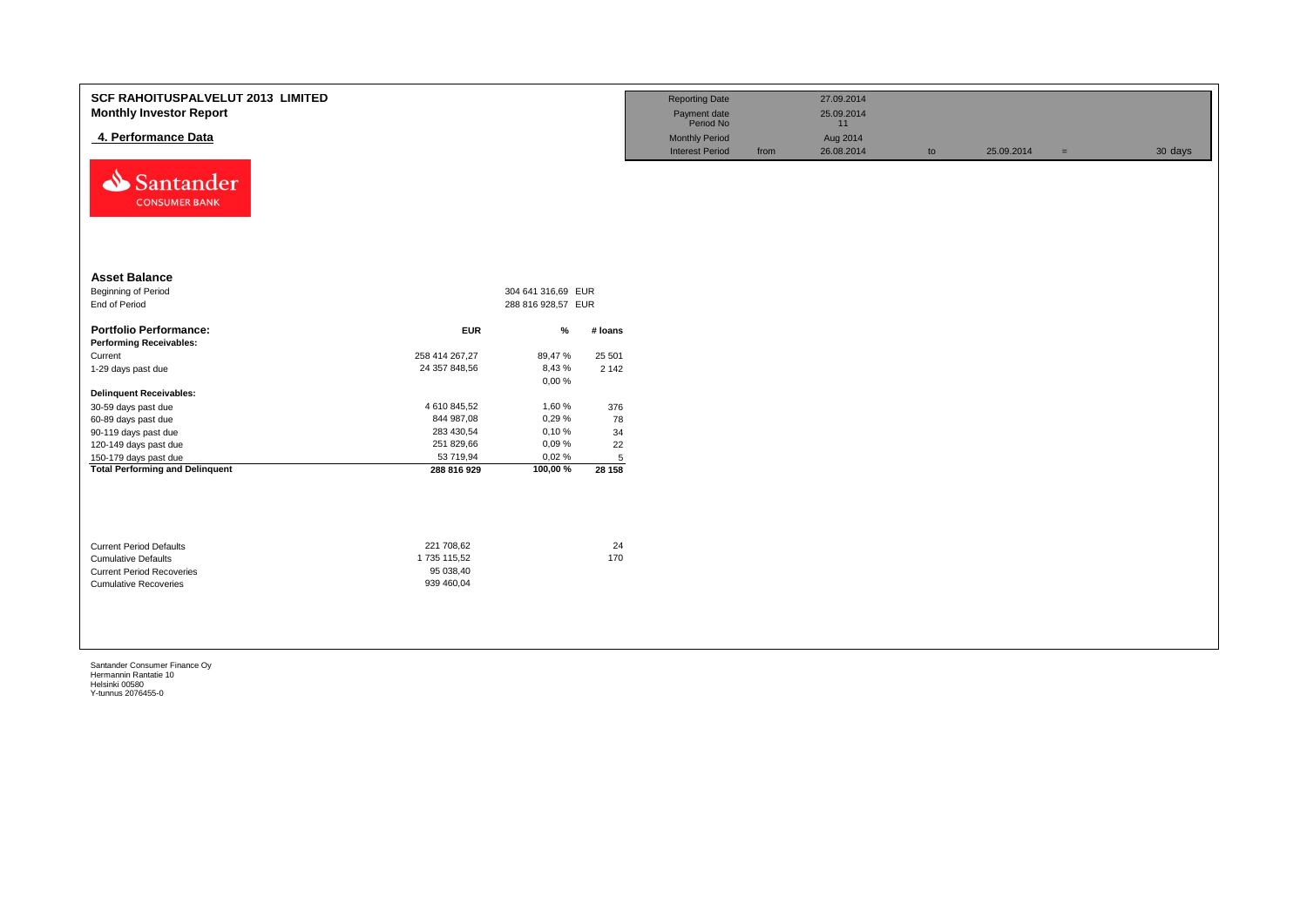#### **SCF RAHOITUSPALVELUT 2013 LIMITED Monthly Investor Report**

**5. Outstanding Notes** 



| 1. Note Balance                                       | <b>All Notes</b>   | <b>Class A</b>     | <b>Class B</b>    | Class C           | <b>Class C</b>  |
|-------------------------------------------------------|--------------------|--------------------|-------------------|-------------------|-----------------|
| <b>General Note Information</b>                       |                    |                    |                   |                   |                 |
| <b>ISIN Code</b>                                      |                    | XS0973934192       | XS0973934358      | N/A               | N/A             |
| Currency                                              |                    | <b>EUR</b>         | <b>EUR</b>        | <b>EUR</b>        | <b>EUR</b>      |
| <b>Initial Tranching</b>                              | 100 %              | 85,5%              | 9.5%              | 5.0%              | 0.0%            |
| <b>Legal Final Maturity Date</b>                      |                    | 31.08.2018         | 31.08.2018        | 31.08.2018        | 31.08.2018      |
| Rating (Fitch/Moody's)                                |                    | AAA / AAA          | $A+/A2$           | Not rated         | Not rated       |
| Initial Notes Aggregate Principal Outstanding Balance | 513 300 000,00 EUR | 439 000 000,00 EUR | 48 800 000,00 EUR | 25 500 000,00 EUR | 55 000,00 EUR   |
| Initial Nominal per Note                              |                    | 100 000,00<br>EUR  | 100 000,00<br>EUR | 100 000,00<br>EUR | 1 000,00<br>EUR |
| Initial Number of Notes per Class                     | 5133               | 4390               | 488               | 255               | 55              |
| <b>Current Note Information</b>                       |                    |                    |                   |                   |                 |
| Class Principal Outstanding Opening Balance           | 304 586 316.69 EUR | 230 286 316.69 EUR | 48 800 000,00 EUR | 25 500 000,00 EUR | 55 000.00       |
| <b>Available Distribution Amount</b>                  | 29 830 940,77 EUR  |                    |                   |                   |                 |
| Amortisation                                          | 15 824 388,12 EUR  |                    |                   |                   |                 |
| <b>Redemption per Class</b>                           | 15 824 388.12 EUR  | 15 824 388.12 EUR  | <b>EUR</b>        | <b>EUR</b>        | <b>EUR</b>      |
| Redemption per Note                                   |                    | 3 604,64 EUR       | <b>EUR</b>        | <b>EUR</b>        | <b>EUR</b>      |
| Class Principal Outstanding Closing Balance           | 288 761 928,57 EUR | 214 461 928,57 EUR | 48 800 000,00 EUR | 25 500 000,00 EUR | 55 000,00       |
| <b>Current Tranching</b>                              |                    | 74,27%             | 16,90 %           | 8,83%             | 0,02%           |
| <b>Current Pool Factor</b>                            |                    | 0.49               | 1.00              | 1.00              | 1.00            |
|                                                       |                    |                    |                   |                   |                 |
| 2. Payments to Investors per Note                     | <b>All Notes</b>   | Class A            | <b>Class B</b>    | Class C           | Class C         |
| Interest rate Basis: 1-M EURIBOR / Spread             |                    |                    |                   |                   |                 |
| Day Count Convention                                  |                    | (30/360)           | (30/360)          | (30/360)          | (30/360)        |
| <b>Interest Days</b>                                  | 30                 |                    |                   |                   |                 |
| Principal Outstanding per Note Beginning of Period    |                    | 52 457.02 EUR      | 100 000,00 EUR    | 100 000,00 EUR    | 1 000.00 EUR    |
| >Principal Repayment per note                         |                    | 3 604.64 EUR       | <b>EUR</b>        | <b>EUR</b>        | <b>EUR</b>      |
| Principal Outstanding per Note End of Period          |                    | 48 852,38 EUR      | 100 000.00 EUR    | 100 000.00 EUR    | 1 000,00 EUR    |
| >Interest accrued for the period                      |                    | 35,06 EUR          | 75,17 EUR         | 83,50 EUR         | 0.835 EUR       |
| <b>Interest Payment</b>                               | 211 881,85         | 153 908,02 EUR     | 36 681,33 EUR     | 21 292,50 EUR     | 45,93 EUR       |
| Interest Payment per Note                             |                    | 35.06 EUR          | 75.17 EUR         | 83.50 EUR         | 0.84 EUR        |
| 3. Credit Enhancements                                |                    |                    |                   |                   |                 |
| Initial total CE (Subordination, Reserve)             |                    | 16,98 %            | 7,48%             | 2,50 %            |                 |
|                                                       |                    | 33,71 %            | 16,83 %           | 7,98%             |                 |
| Current CE (incl. Excess Spread)                      |                    |                    |                   |                   |                 |

| <b>Reporting Date</b>     |      | 27.09.2014       |    |            |     |         |  |
|---------------------------|------|------------------|----|------------|-----|---------|--|
| Payment date<br>Period No |      | 25.09.2014<br>11 |    |            |     |         |  |
| <b>Monthly Period</b>     |      | Aug 2014         |    |            |     |         |  |
| <b>Interest Period</b>    | from | 26.08.2014       | to | 25.09.2014 | $=$ | 30 days |  |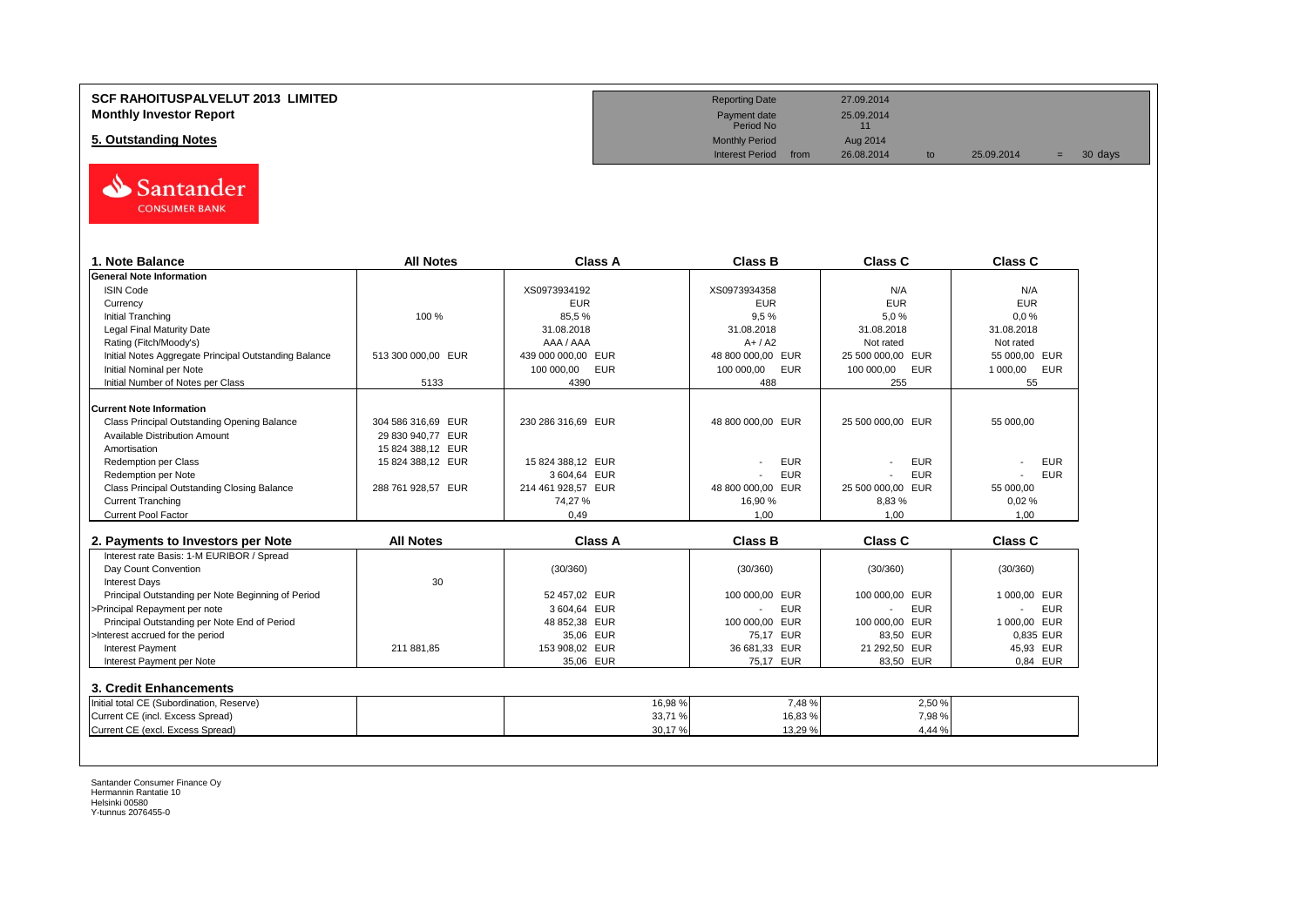### **SCF RAHOITUSPALVELUT 2013 LIMITED**<br>**Monthly Investor Report** Payment date 25.09.2014

**6. Counterparty Ratings, Trigger Levels and Consequences** 

Reporting Date 27.09.2014<br>Payment date 25.09.2014<br>Period No 11<br>Monthly Period Aug 2014

Interest Period:  $26.08.2014$  to  $25.09.2014$  = 30 days

Santander

|                                   |                                           |          |                |                   | <b>Rating Triggers</b> |                |                        |          |                        |                   |                                                                                                                                                                                                                                                                                                                                                                                                                                                                                                                                                                                                        |
|-----------------------------------|-------------------------------------------|----------|----------------|-------------------|------------------------|----------------|------------------------|----------|------------------------|-------------------|--------------------------------------------------------------------------------------------------------------------------------------------------------------------------------------------------------------------------------------------------------------------------------------------------------------------------------------------------------------------------------------------------------------------------------------------------------------------------------------------------------------------------------------------------------------------------------------------------------|
|                                   |                                           |          |                | <b>Short Term</b> |                        |                | <b>Long Term</b>       |          |                        |                   |                                                                                                                                                                                                                                                                                                                                                                                                                                                                                                                                                                                                        |
|                                   |                                           |          | Fitch          |                   | Moody's                |                | Fitch                  |          | Moody's                |                   |                                                                                                                                                                                                                                                                                                                                                                                                                                                                                                                                                                                                        |
| <b>Transaction Role</b>           | Counterparty                              | Criteria | Current        | Criteria          | Current                | Criteria       | Current                | Criteria | Current                | Trigger breached? | Summary of Contractual Requirements if Rating Trigger Breach                                                                                                                                                                                                                                                                                                                                                                                                                                                                                                                                           |
| Issuer                            | Rahoituspalvelut 2013 Limited             |          | No rating      |                   | No rating              |                | No rating              |          | No rating              | N/A               |                                                                                                                                                                                                                                                                                                                                                                                                                                                                                                                                                                                                        |
| Seller                            | Santander Consumer Finance Oy             |          | No rating      |                   | No rating              |                | No rating              |          | No rating              | N/A               |                                                                                                                                                                                                                                                                                                                                                                                                                                                                                                                                                                                                        |
| Servicer                          | Santander Consumer Finance Oy             |          | No rating      |                   | No rating              |                | No rating              |          | No rating              | N/A               |                                                                                                                                                                                                                                                                                                                                                                                                                                                                                                                                                                                                        |
| Servicer's Owner                  | Santander Consumer Finance                | N/A      | F <sub>2</sub> | N/A               | $P-2$                  | <b>BBB</b>     | $A-$<br>Outlook stable | Baa3     | Baa1<br>Outlook stable | No                | Banco Santander S.A. undertakes in the Servicing Agreement to act as Back-Up Servicer Facilitator,<br>which will require it to (i) select a bank or financial institution having the requirements set out in the<br>Servicing Agreement and willing to assume the duties of a successor servicer in the event that a<br>Servicer Termination Notice is delivered, (ii) review the information provided to it by the Servicer<br>under the Servicing Agreement, (iii) enter into appropriate data confidentiality provisions and (iv)<br>notify the Servicer if it requires further assistance.         |
| <b>Transaction Account Bank</b>   | Deutsche Bank AG                          | F1       | $F1+$          | $P-1$             | $P-2$                  | $\overline{A}$ | $A+$                   | A2       | A3                     | Yes               | The Issuer and the Purchaser shall (with the prior written consent of the Note Trustee) arrange for<br>the transfer (within 30 calendar days) of:<br>(i) in relation to the Issuer, the Issuer Secured Accounts and the Expenses Loan Payment Account and<br>all of the funds standing to the credit of the Issuer Secured Accounts and the Expenses Loan Payment<br>Account; and<br>(ii) in relation to the Purchaser, the Purchaser Transaction Account and all funds standing to the<br>credit of the Purchaser Transaction Account,<br>to another bank that meets the applicable Required Ratings. |
| Paying Agent and related roles    | Deutsche Bank AG                          |          | $F1+$          |                   | $P-2$                  |                | $A+$                   |          | A <sub>3</sub>         |                   |                                                                                                                                                                                                                                                                                                                                                                                                                                                                                                                                                                                                        |
| Corporate Service Provider        | Deutsche International Corporate Services |          | $F1+$          |                   | $P-2$                  |                | $A+$                   |          | A3                     |                   |                                                                                                                                                                                                                                                                                                                                                                                                                                                                                                                                                                                                        |
| Note Trustee and Security Trustee | Deutsche Trustee Company Limited          |          | $F1+$          |                   | $P-2$                  |                | $A+$                   |          | A3                     |                   |                                                                                                                                                                                                                                                                                                                                                                                                                                                                                                                                                                                                        |
| <b>Collections Account Bank</b>   | Skandinaviska Enskilda Banken             | F1       | F1             | $P-1$             | $P-1$                  | $\overline{A}$ | $A+$                   | A2       | A1                     | No                | The Servicer shall (with the prior written consent of the Note Trustee) use reasonable endeavours to<br>arrange for the transfer (within 30 calendar days) of the Issuer Collections Account and all of the<br>funds standing to the credit of the Issuer Collections Account to another bank which meets the<br><b>Required Ratings.</b>                                                                                                                                                                                                                                                              |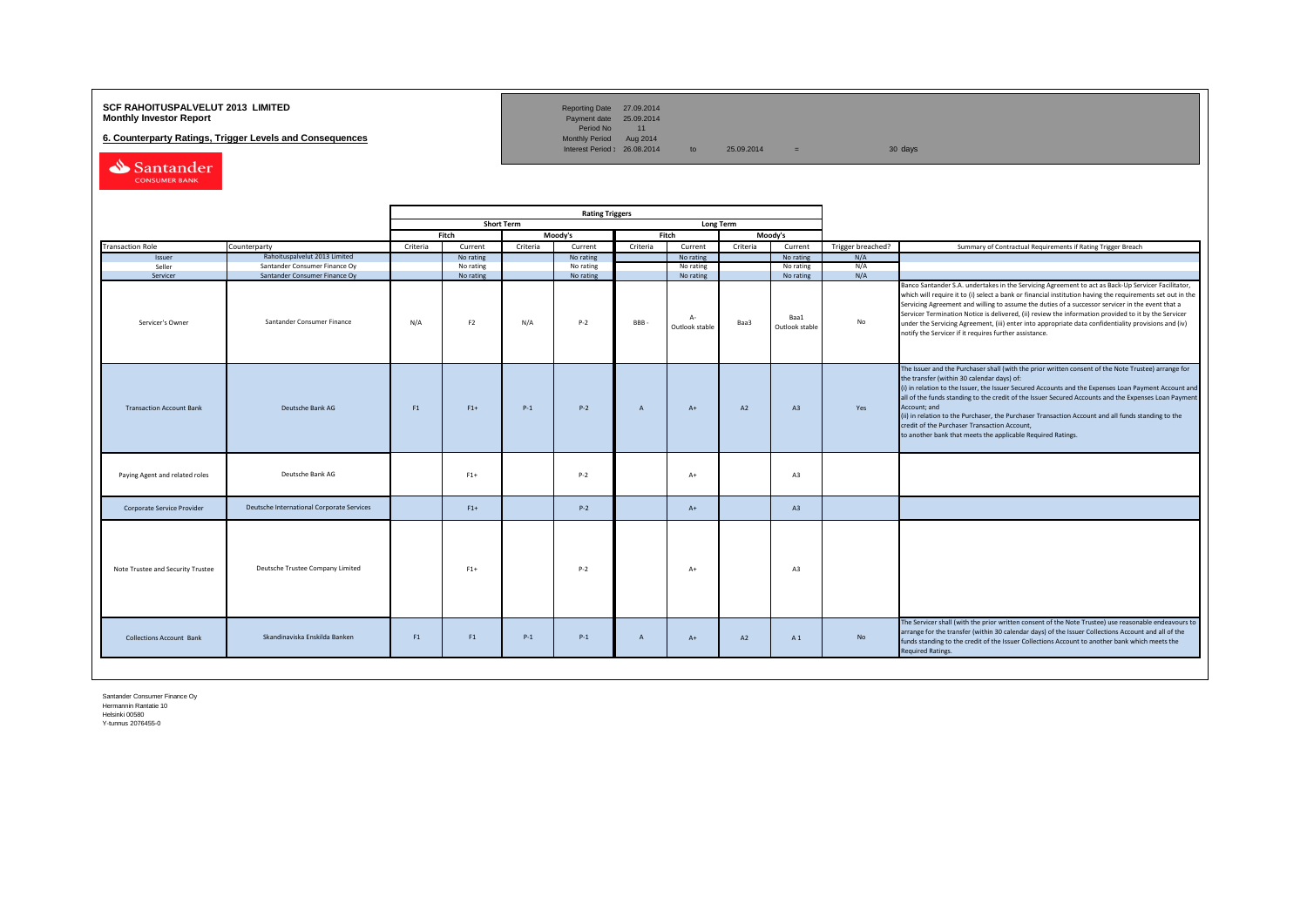## **SCF RAHOITUSPALVELUT 2013 LIMITED** Reporting Date 27.09.2014 **Monthly Investor Report Payment date** Payment date 25.09.2014

| <b>7.a Original Portfolio Principal Balance</b> | <b>Monthly Period</b> | Aua 2014 |            |  |
|-------------------------------------------------|-----------------------|----------|------------|--|
|                                                 | Interest Period       | from     | 26.08.2014 |  |



| - all:<br>Average amount | 12 6 6 6 |
|--------------------------|----------|

Payment date<br>Period No

Interest Period from 26.08.2014 to 25.09.2014 = 30 days

|                  |               |               |           |                         | <b>TOTAL</b>  |                               |                     |
|------------------|---------------|---------------|-----------|-------------------------|---------------|-------------------------------|---------------------|
|                  | <b>Min</b>    | <b>Max</b>    | <b>No</b> | <b>Original balance</b> | $\frac{9}{6}$ | <b>WA mounths to maturity</b> | <b>WA seasoning</b> |
|                  |               | 0 5 000       | 7722      | 25 239 514              | 4,9%          | 19,0                          | 13,7                |
|                  |               | 5 000 10 000  | 12 105    | 90 402 977              | 17,6%         | 33,1                          | 12,1                |
|                  | 10 000 15 000 |               | 8965      | 110 601 458             | 21,5%         | 40,4                          | 10,9                |
|                  | 15 000 20 000 |               | 5 1 8 0   | 89 340 707              | 17,4 %        | 43,5                          | 10,1                |
|                  |               | 20 000 25 000 | 2882      | 64 224 790              | 12,5%         | 44,9                          | 9,8                 |
| Original balance |               | 25 000 30 000 | 1476      | 40 132 379              | 7,8%          | 45,1                          | 9,3                 |
|                  | 30 000 35 000 |               | 797       | 25 750 357              | 5,0%          | 44,8                          | 9,8                 |
|                  | 35 000 40 000 |               | 473       | 17 609 997              | 3,4%          | 44,3                          | 9,9                 |
|                  |               | 40 000 45 000 | 294       | 12 468 941              | 2,4 %         | 44,6                          | 9,7                 |
|                  | 45 000 50 000 |               | 238       | 11 245 953              | 2,2%          | 45,3                          | 10,0                |
|                  | 50 000 55 000 |               | 119       | 6 227 331               | 1,2%          | 46,6                          | 9,0                 |
|                  | 55 000 60 000 |               | 78        | 4 470 912               | 0,9%          | 47,1                          | 8,8                 |
|                  | $60000 +$     |               | 201       | 15 640 043              | 3,0%          | 44,3                          | 8,3                 |
|                  |               |               |           |                         |               |                               |                     |
|                  | Total         |               | 40 530    | 513 355 357             | 100 %         |                               |                     |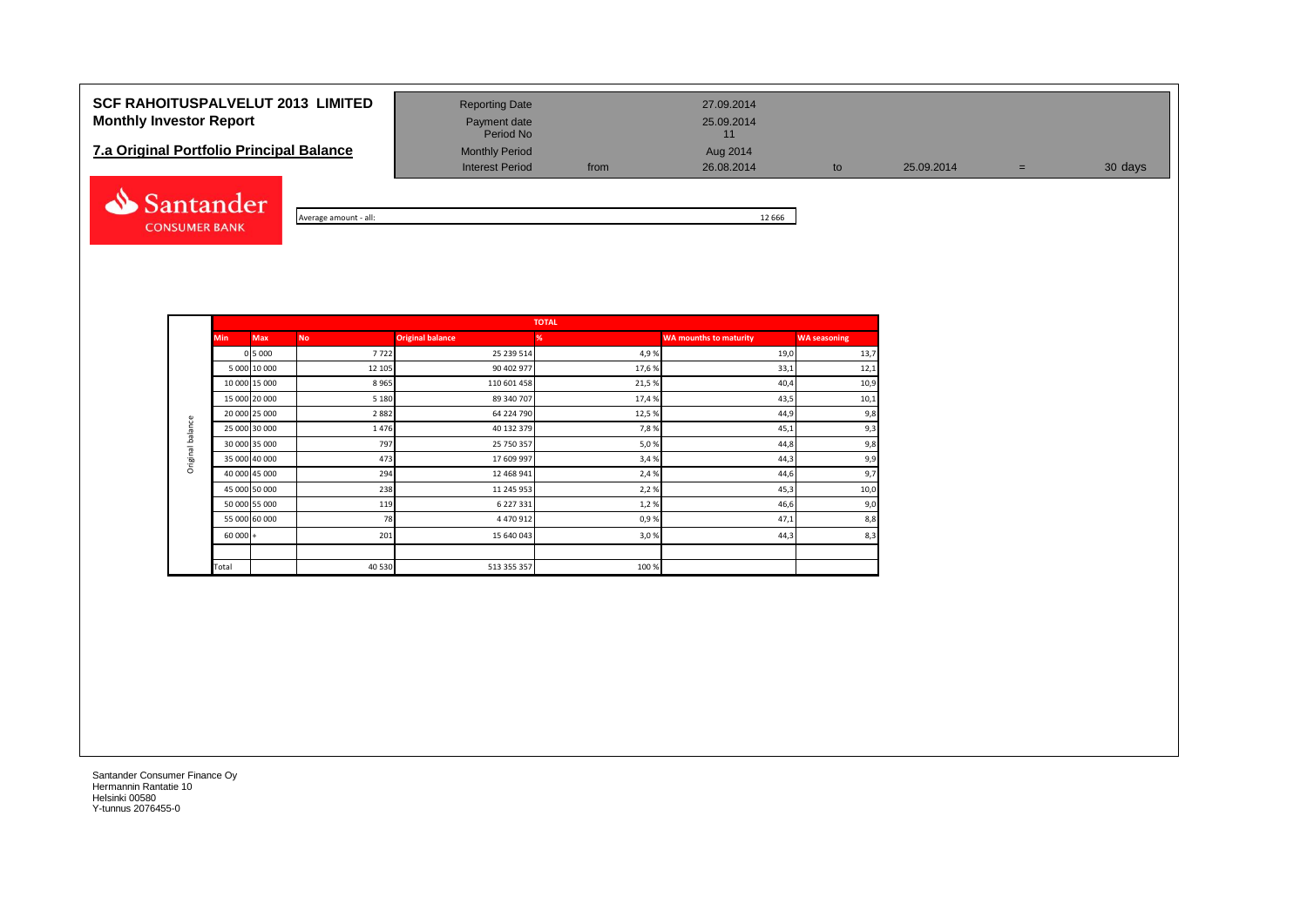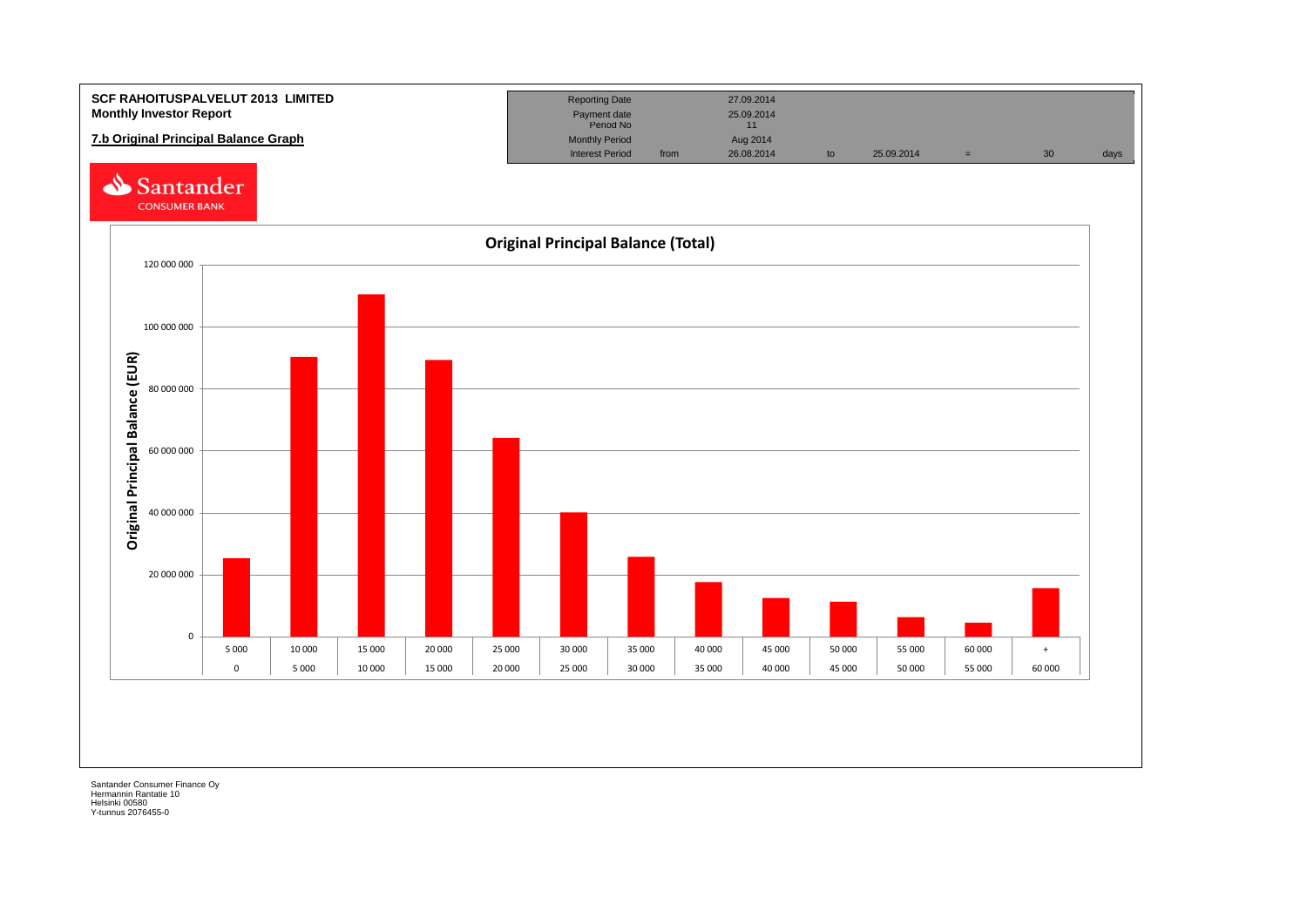| <b>SCF RAHOITUSPALVELUT 2013 LIMITED</b> | <b>Reporting Date</b>          | 27.09.2014 |            |     |         |
|------------------------------------------|--------------------------------|------------|------------|-----|---------|
| <b>Monthly Investor Report</b>           | Payment date<br>Period No      | 25.09.2014 |            |     |         |
| 8.a Outstanding Principal Balance        | <b>Monthly Period</b>          | Aug 2014   |            |     |         |
|                                          | <b>Interest Period</b><br>from | 26.08.2014 | 25.09.2014 | $=$ | 30 days |



| - all:<br>Average amount | 10 257 |
|--------------------------|--------|

|                     |            |               |           | <b>TOTAL</b>               |        |                              |                     |
|---------------------|------------|---------------|-----------|----------------------------|--------|------------------------------|---------------------|
|                     | <b>Min</b> | <b>Max</b>    | <b>No</b> | <b>Outstanding balance</b> | %      | <b>WA months to maturity</b> | <b>WA seasoning</b> |
|                     |            | 0 5 0 0 0     | 8 1 3 0   | 23 136 783                 | 8,01%  | 19,2                         | 24,0                |
|                     |            | 5 000 10 000  | 8888      | 65 527 103                 | 22,69% | 31,9                         | 21,5                |
|                     |            | 10 000 15 000 | 5 4 9 5   | 66 998 367                 | 23,20% | 37,2                         | 20,2                |
|                     |            | 15 000 20 000 | 2756      | 47 571 778                 | 16,47% | 38,5                         | 19,7                |
|                     |            | 20 000 25 000 | 1 3 1 4   | 29 177 168                 | 10,10% | 39,5                         | 19,0                |
| Outstanding balance |            | 25 000 30 000 | 627       | 17 085 327                 | 5,92%  | 39,5                         | 19,1                |
|                     |            | 30 000 35 000 | 344       | 11 066 981                 | 3,83%  | 38,0                         | 20,4                |
|                     |            | 35 000 40 000 | 229       | 8 5 6 4 7 3 3              | 2,97%  | 40,1                         | 19,0                |
|                     |            | 40 000 45 000 | 146       | 6 146 325                  | 2,13%  | 37,9                         | 20,5                |
|                     |            | 45 000 50 000 | 73        | 3 446 687                  | 1,19%  | 39,8                         | 19,5                |
|                     |            | 50 000 55 000 | 48        | 2 509 200                  | 0,87%  | 39,0                         | 19,1                |
|                     |            | 55 000 60 000 | 35        | 2 002 990                  | 0,69%  | 40,1                         | 19,8                |
|                     | $60000 +$  |               | 73        | 5 5 8 3 4 8 7              | 1,93%  | 39,1                         | 18,5                |
|                     |            |               |           |                            |        |                              |                     |
|                     | Total      |               | 28 15 8   | 288 816 929                |        |                              |                     |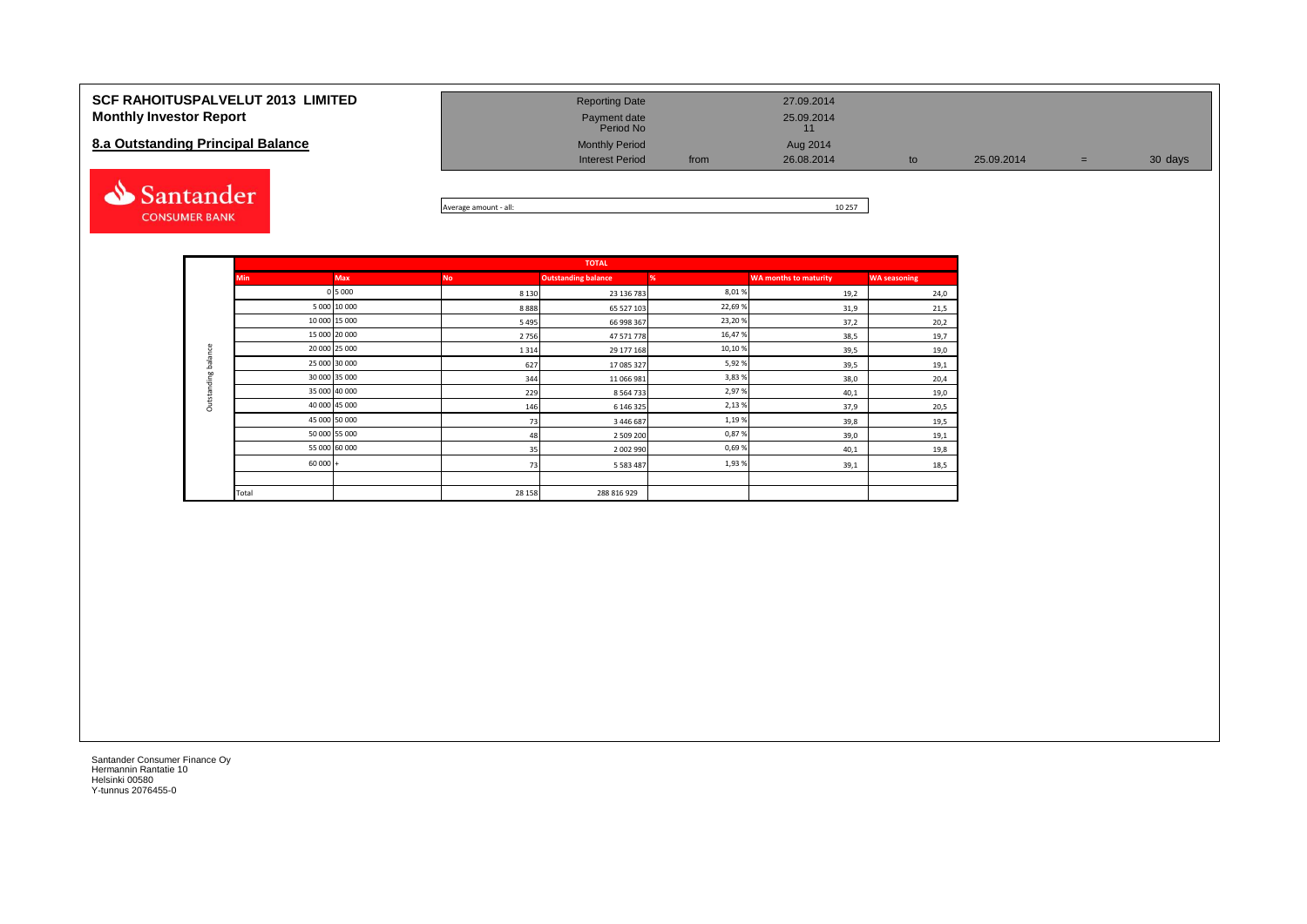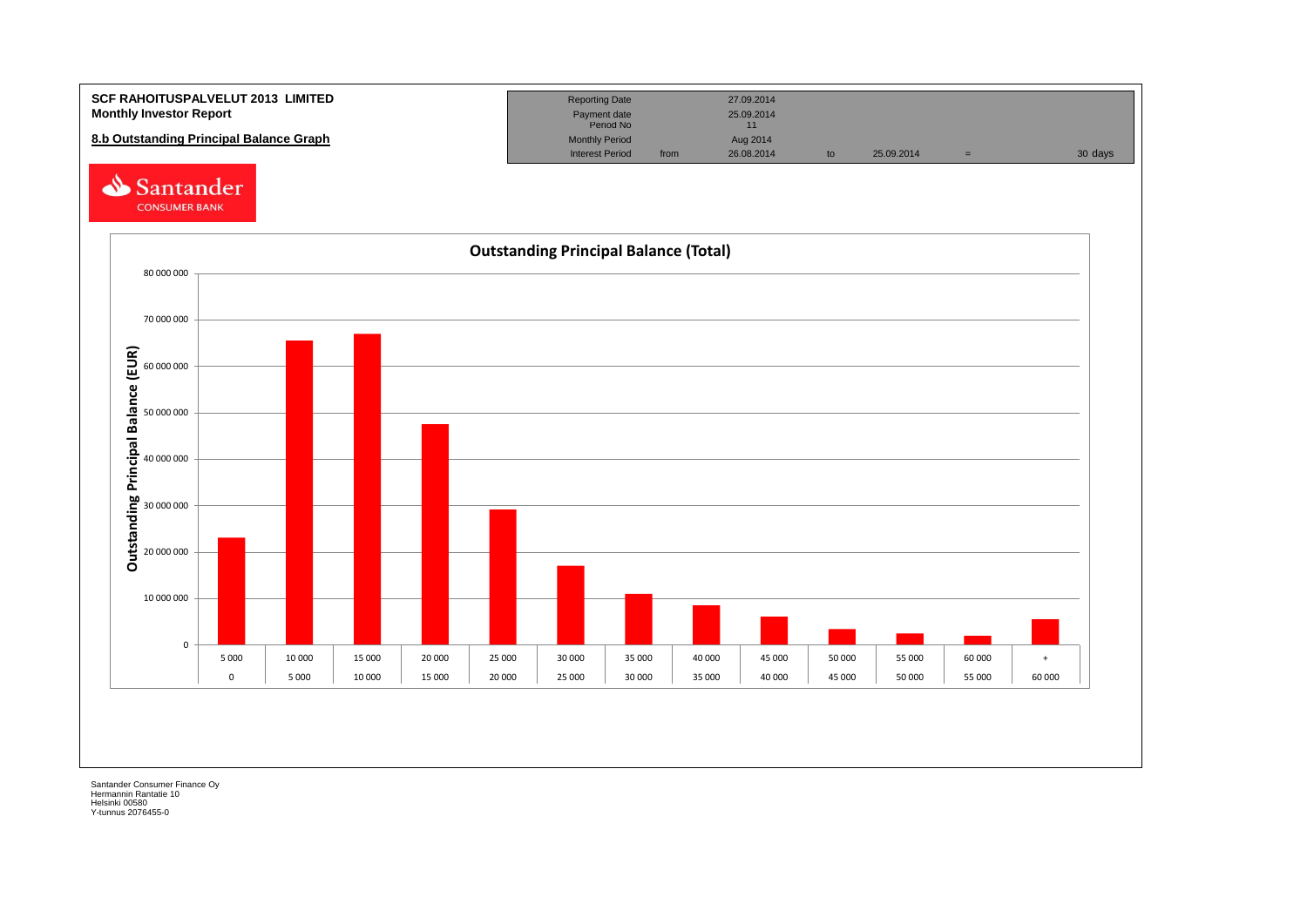| <b>SCF RAHOITUSPALVELUT 2013 LIMITED</b> | <b>Reporting Date</b>     |      | 27.09.2014 |    |            |         |
|------------------------------------------|---------------------------|------|------------|----|------------|---------|
| <b>Monthly Investor Report</b>           | Payment date<br>Period No |      | 25.09.2014 |    |            |         |
| 9.a Geographical Distribution            | <b>Monthly Period</b>     |      | Aug 2014   |    |            |         |
|                                          | <b>Interest Period</b>    | from | 26.08.2014 | to | 25.09.2014 | 30 days |



Geographic distribution

aphic distribution

andei

|                        |           |                            | <b>TOTAL</b>             |            |                              |                     |
|------------------------|-----------|----------------------------|--------------------------|------------|------------------------------|---------------------|
| <b>District</b>        | <b>No</b> | <b>Outstanding balance</b> | % of Outstanding balance | % of Loans | <b>WA months to maturity</b> | <b>WA seasoning</b> |
| <b>Central Finland</b> | 3007      | 29 903 041                 | 10,35 %                  | 10,68%     | 35,3                         | 20,4                |
| Eastern Finland        | 820       | 7819746                    | 2,71%                    | 2,91%      | 35,5                         | 20,3                |
| East Tavastia          | 1638      | 16 718 195                 | 5,79%                    | 5,82%      | 35,4                         | 20,7                |
| Greater Helsinki       | 9839      | 105 561 950                | 36,55 %                  | 34,94%     | 35,4                         | 20,4                |
| Northern Finland       | 2733      | 28 404 891                 | 9,83%                    | 9,71%      | 35,9                         | 20,6                |
| Northern Savonia       | 1 1 1 8   | 11 209 314                 | 3,88%                    | 3,97%      | 35,3                         | 20,3                |
| Ostrobothnia           | 1859      | 17 774 535                 | 6,15%                    | 6,60%      | 34,0                         | 20,8                |
| South-Eastern Fi       | 1609      | 16 243 472                 | 5,62%                    | 5,71%      | 35,4                         | 20,5                |
| South-Western Fi       | 3007      | 29 784 425                 | 10,31%                   | 10,68%     | 35,3                         | 20,5                |
| Western Tavastia       | 2528      | 25 397 361                 | 8,79%                    | 8,98%      | 35,5                         | 20,4                |
|                        |           |                            |                          |            |                              |                     |
|                        |           |                            |                          |            |                              |                     |
| Total                  | 28 15 8   | 288 816 929                | 100 %                    | 100,00%    |                              |                     |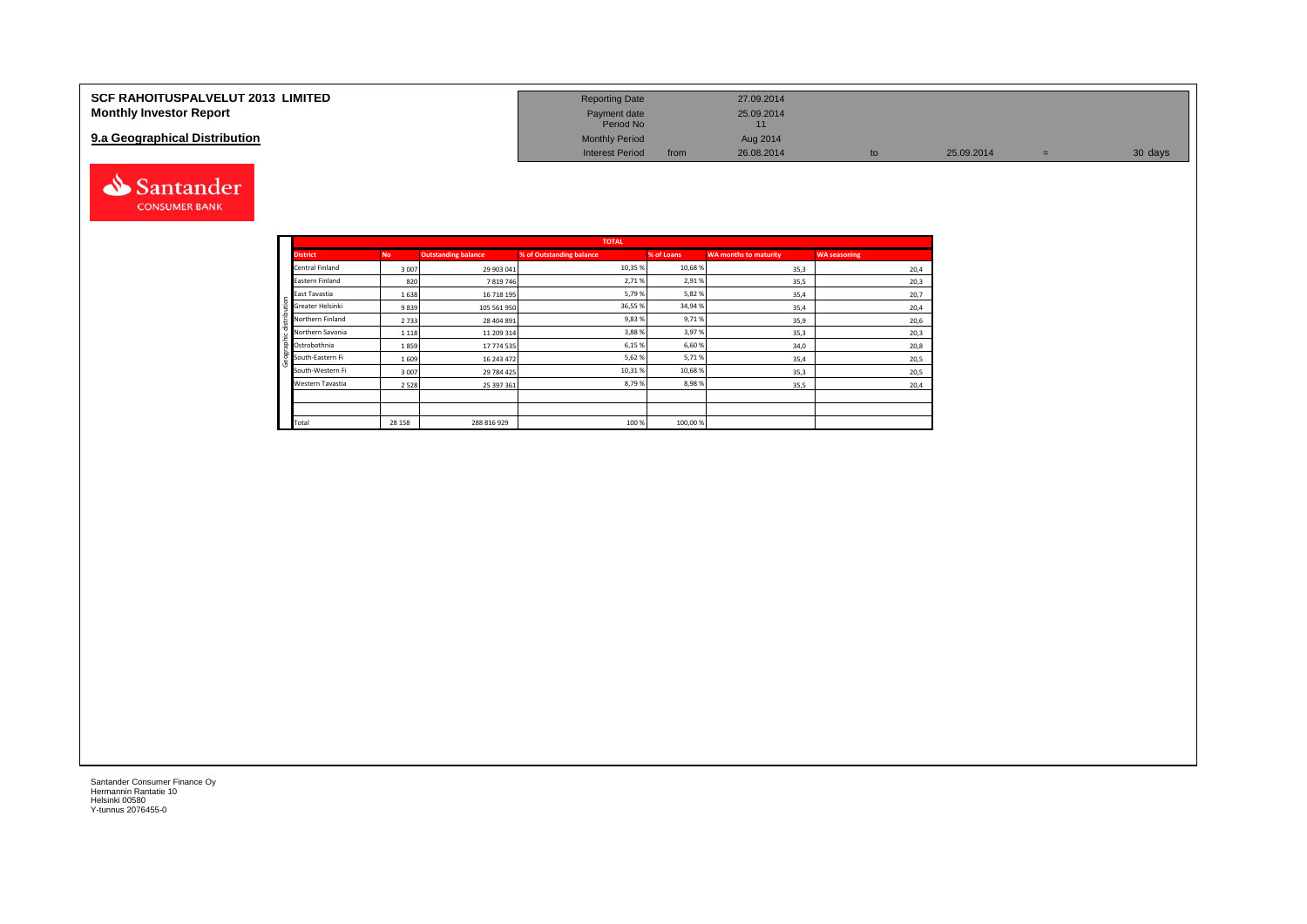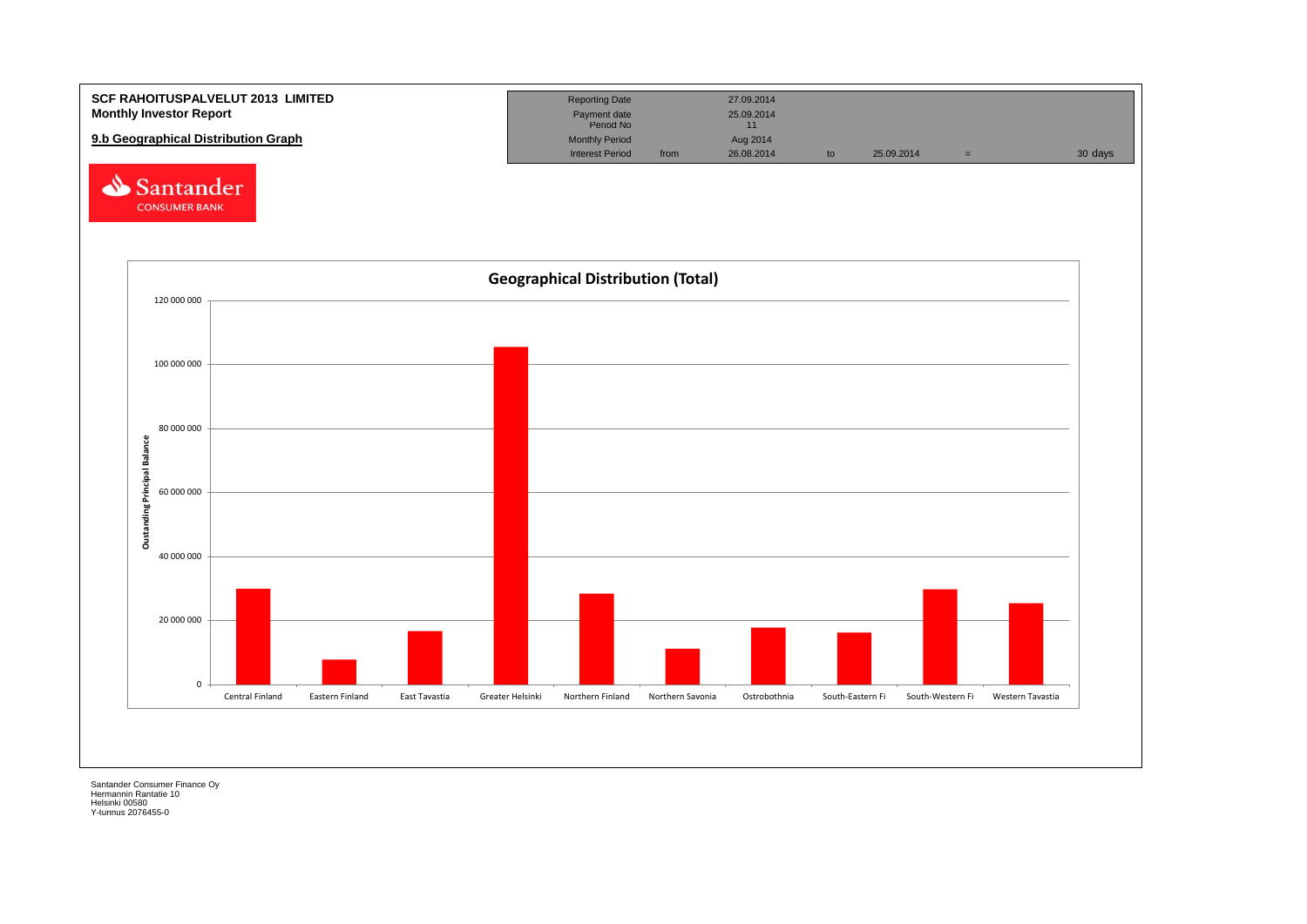#### **SCF RAHOITUSPALVELUT 2013 LIMITED Monthly Investor Report**

#### **10.a Interest Rate**



| <b>Reporting Date</b>     |      | 27.09.2014       |    |            |     |         |
|---------------------------|------|------------------|----|------------|-----|---------|
| Payment date<br>Period No |      | 25.09.2014<br>11 |    |            |     |         |
| <b>Monthly Period</b>     |      | Aug 2014         |    |            |     |         |
| <b>Interest Period</b>    | from | 26.08.2014       | to | 25.09.2014 | $=$ | 30 days |

|         |             |         |           |                            | <b>TOTAL</b>                                         |      |                     |
|---------|-------------|---------|-----------|----------------------------|------------------------------------------------------|------|---------------------|
|         | $Min (=)=)$ | Max (<) | <b>No</b> | <b>Outstanding balance</b> | % of total Outstanding balance WA months to maturity |      | <b>WA seasoning</b> |
|         |             | 1%      | 871       | 6 125 532                  | 2,12%                                                | 29,3 | 19,1                |
|         | 1 %         | 2 %     | 2856      | 26 282 939                 | 9,10%                                                | 34,1 | 18,9                |
| ution   | 2 %         | 4 %     | 5774      | 73 282 023                 | 25,37%                                               | 37,3 | 19,2                |
|         | 4 %         | 6 %     | 12642     | 135 294 967                | 46,84%                                               | 35,2 | 21,3                |
| distrib | 6 %         | 8%      | 5970      | 47 460 998                 | 16,43%                                               | 34,4 | 21,1                |
|         | 8 %         | 10 %    | 45        | 370469                     | 0,13%                                                | 37,7 | 17,8                |
| ğ<br>Ξ  | 10%         | 12%     |           |                            |                                                      |      |                     |
|         | 12%         | 14 %    |           |                            |                                                      |      |                     |
|         | 14 %        | 16%     |           |                            |                                                      |      |                     |
|         | 16 %        | 18%     |           |                            |                                                      |      |                     |
|         |             |         |           |                            |                                                      |      |                     |
|         | Total       |         | 28 15 8   | 288 816 929                | 100 %                                                |      |                     |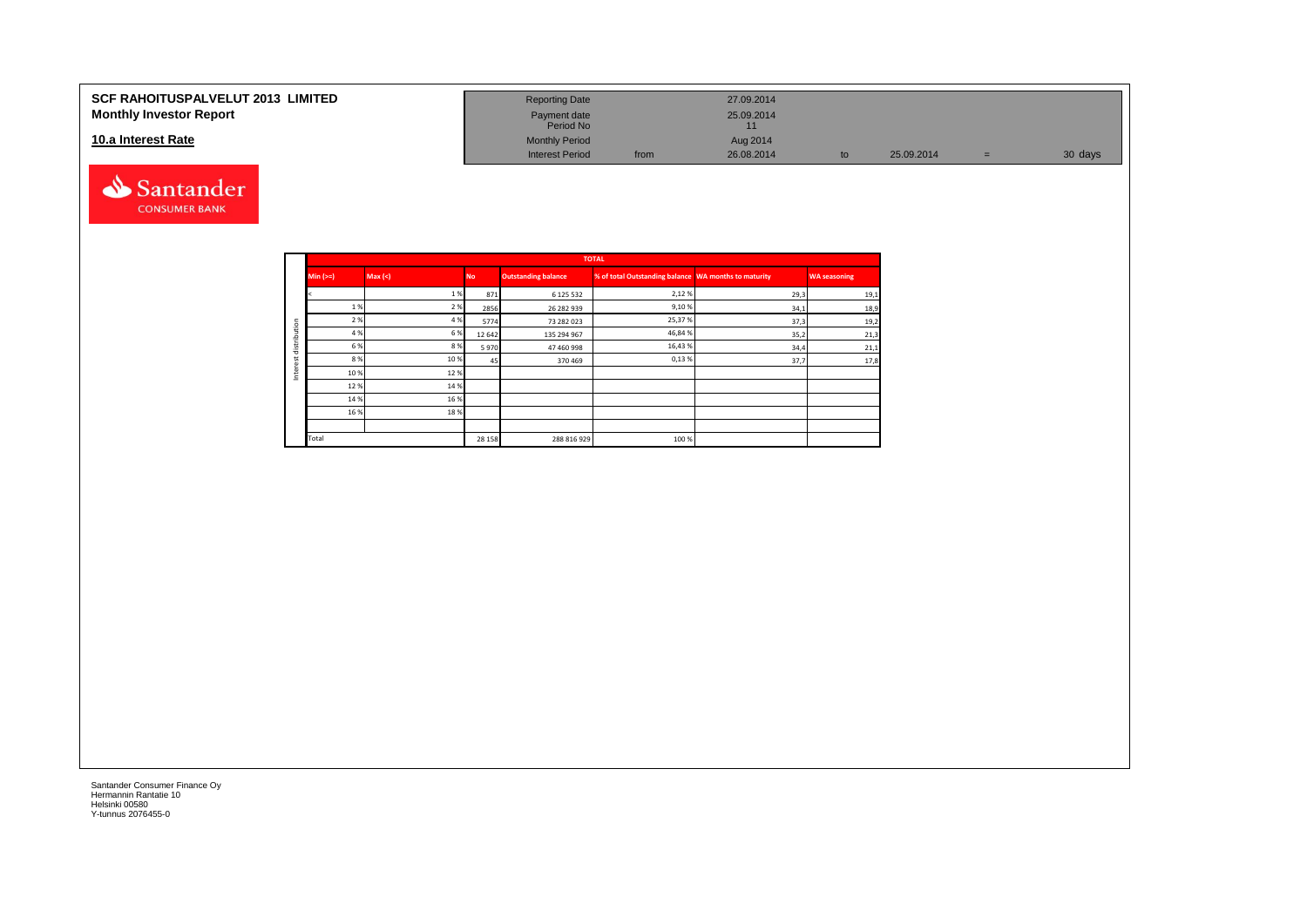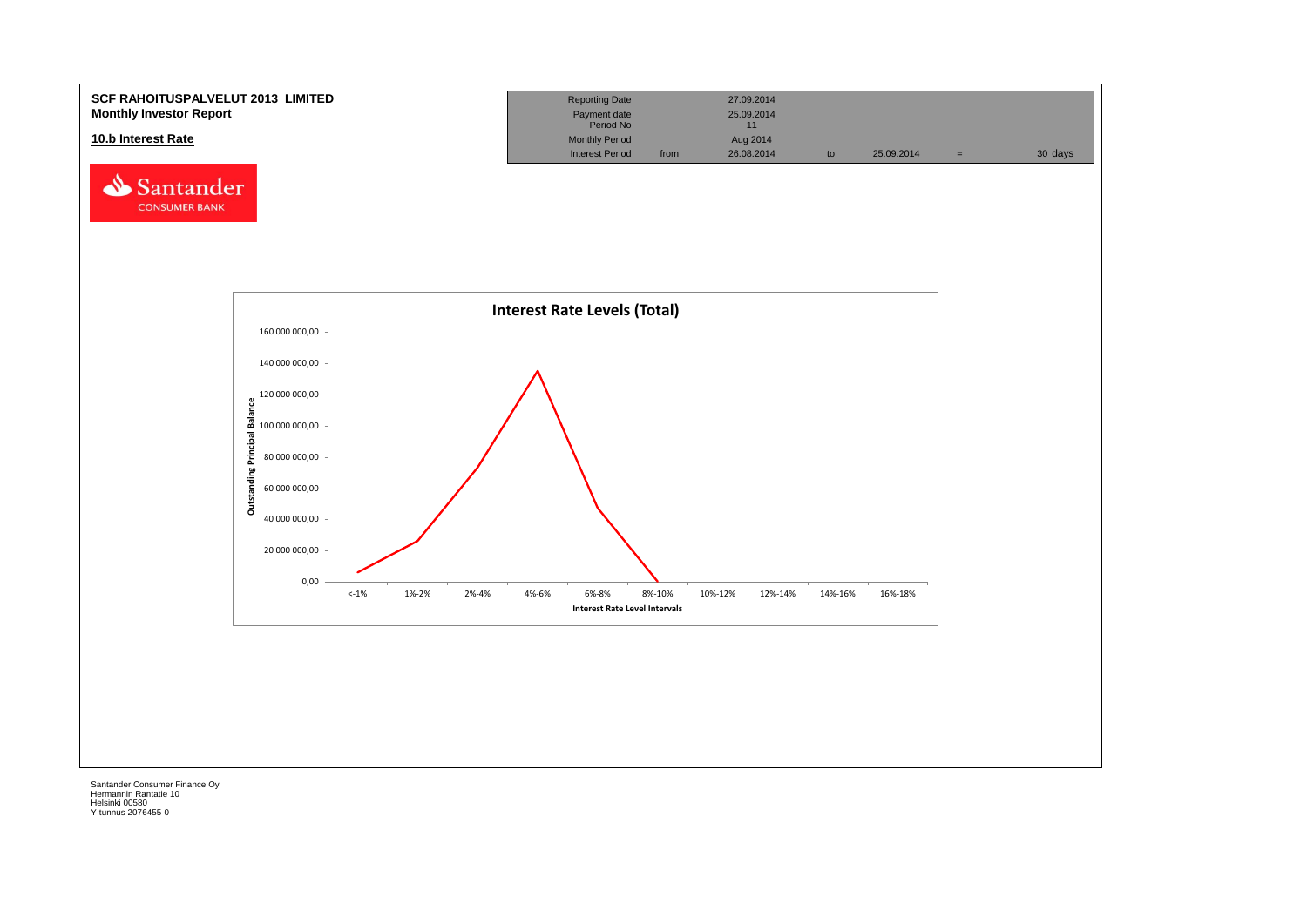### **SCF RAHOITUSPALVELUT 2013 LIMITED Monthly Investor Report**

#### **11.a Remaining Terms**



| <b>Reporting Date</b>     |      | 27.09.2014       |    |            |     |         |
|---------------------------|------|------------------|----|------------|-----|---------|
| Payment date<br>Period No |      | 25.09.2014<br>11 |    |            |     |         |
| <b>Monthly Period</b>     |      | Aug 2014         |    |            |     |         |
| <b>Interest Period</b>    | from | 26.08.2014       | to | 25.09.2014 | $=$ | 30 days |

|                     |            |     |           | <b>TOTAL</b>               |        |                              |                     |
|---------------------|------------|-----|-----------|----------------------------|--------|------------------------------|---------------------|
|                     | <b>Min</b> | Max | <b>No</b> | <b>Outstanding balance</b> | %      | <b>WA months to maturity</b> | <b>WA seasoning</b> |
|                     |            |     | 62        | 59 472                     | 0,02%  | 0,0                          | 44,5                |
|                     |            | 12  | 4 1 0 5   | 12 567 383                 | 4,35%  | 8,4                          | 31,8                |
|                     | 13         | 24  | 6011      | 38 036 904                 | 13,17% | 19,5                         | 24,5                |
|                     | 25         | 36  | 7389      | 78 274 009                 | 27,10% | 32,0                         | 23,8                |
| maturity            | 37         | 48  | 10 5 58   | 159 287 624                | 55,15% | 42,9                         | 17,0                |
|                     | 49         | 60  | 33        | 591 536                    | 0,20%  | 49,0                         | 13,1                |
| 5                   | 61         | 72  |           |                            |        |                              |                     |
| Months <sub>1</sub> | 73         | 84  |           |                            |        |                              |                     |
|                     | 85         | 96  |           |                            |        |                              |                     |
|                     | 97         | 108 |           |                            |        |                              |                     |
|                     | 109        | 120 |           |                            |        |                              |                     |
|                     | 121        |     |           |                            |        |                              |                     |
|                     |            |     |           |                            |        |                              |                     |
|                     | Total      |     | 28 15 8   | 288 816 929                | 100 %  |                              |                     |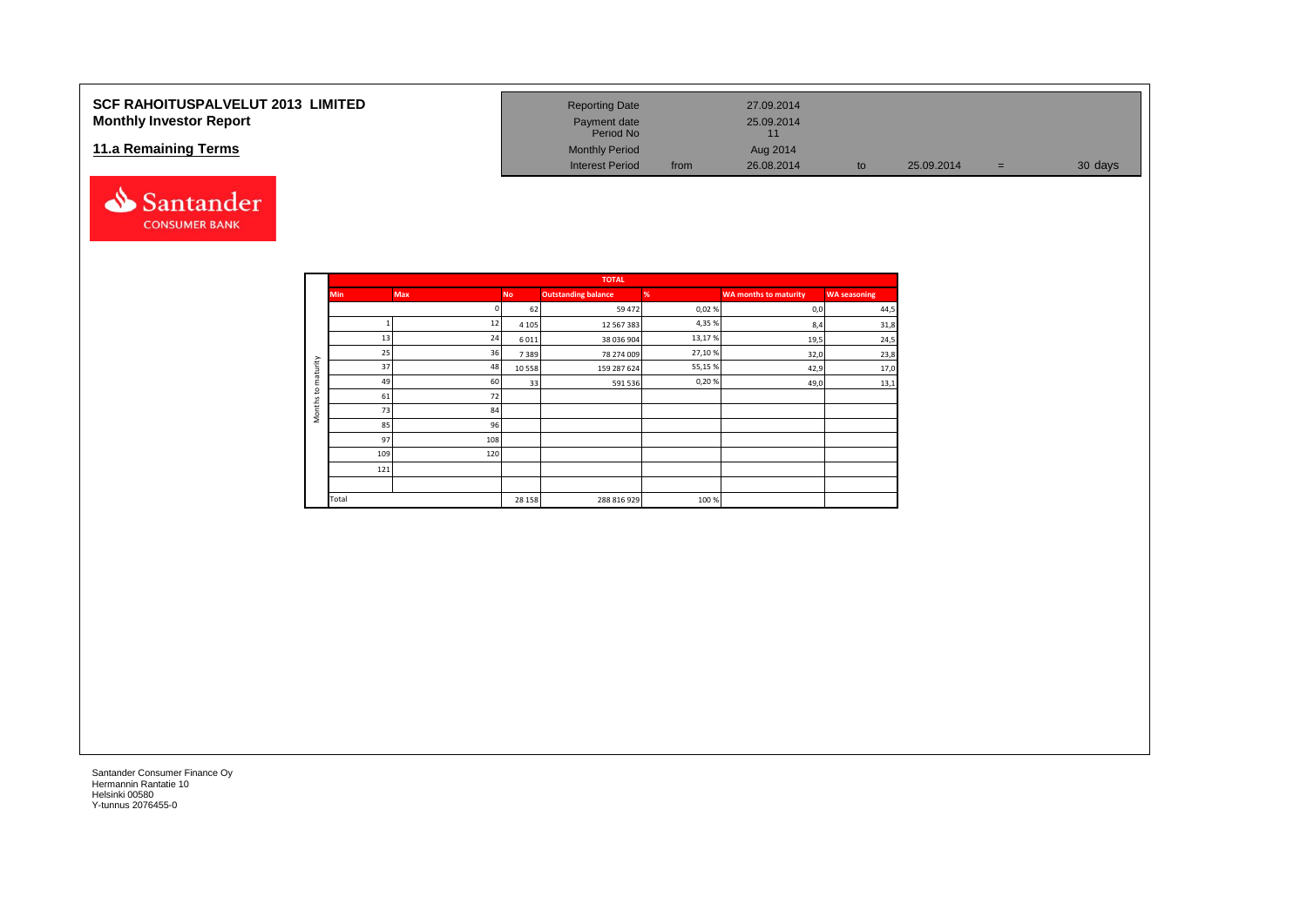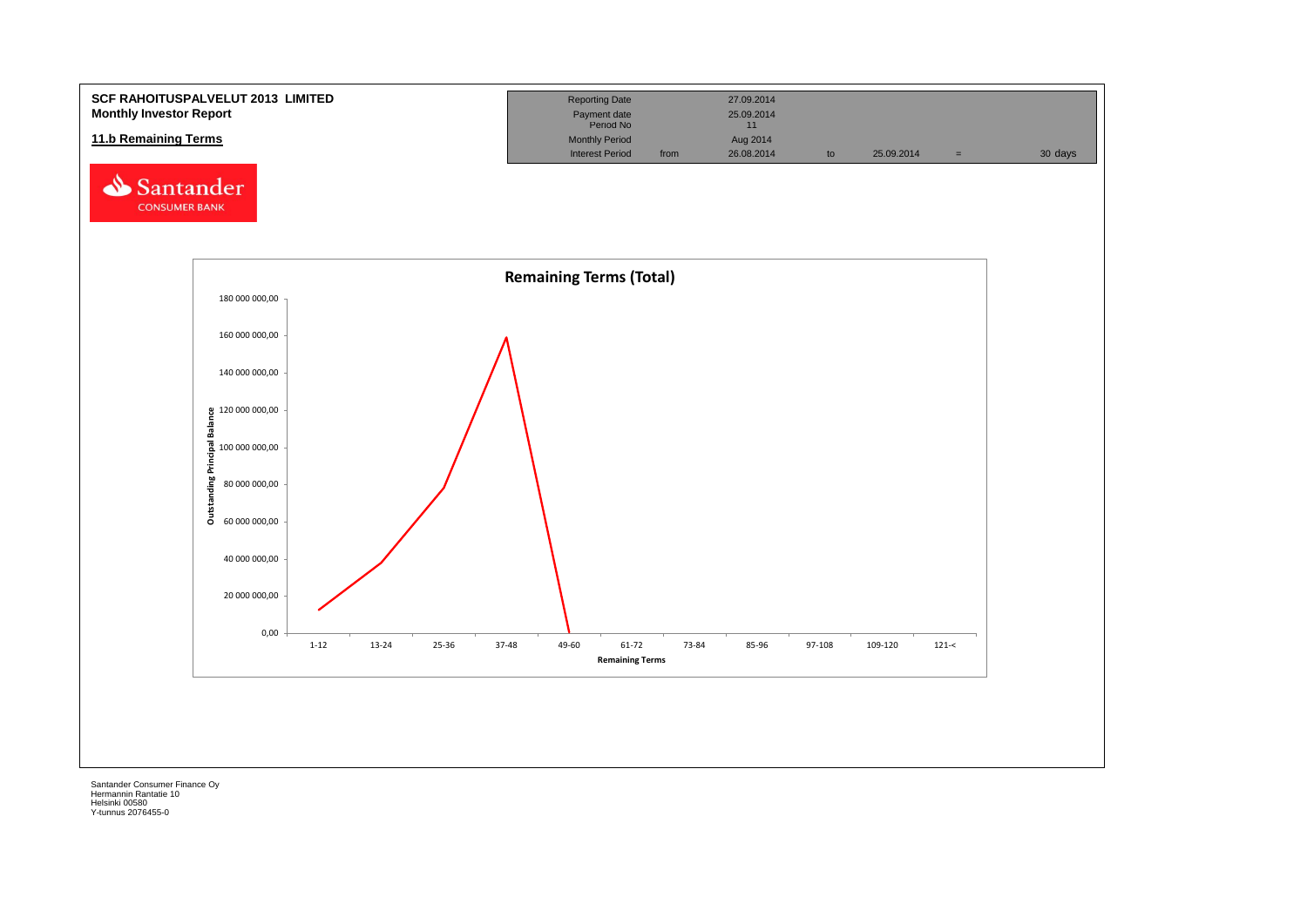| <b>SCF RAHOITUSPALVELUT 2013 LIMITED</b> | <b>Reporting Date</b>     |      | 27.09.2014 |            |    |         |
|------------------------------------------|---------------------------|------|------------|------------|----|---------|
| <b>Monthly Investor Report</b>           | Payment date<br>Period No |      | 25.09.2014 |            |    |         |
| 12.a Seasoning                           | <b>Monthly Period</b>     |      | Aug 2014   |            |    |         |
|                                          | <b>Interest Period</b>    | from | 26.08.2014 | 25.09.2014 | ÷. | 30 days |



|                       |            |            |           | <b>TOTAL</b>               |                                    |                              |                     |
|-----------------------|------------|------------|-----------|----------------------------|------------------------------------|------------------------------|---------------------|
|                       | <b>Min</b> | <b>Max</b> | <b>No</b> | <b>Outstanding balance</b> | % of Outstanding<br><b>Balance</b> | <b>WA months to maturity</b> | <b>WA seasoning</b> |
|                       |            |            | 276       | 3 4 4 2 2 7 9              | 1,19%                              | 42,8                         | 12,0                |
| $\breve{\phantom{a}}$ | 13         | 24         | 19 4 92   | 217 629 458                | 75,35%                             | 38,1                         | 17,5                |
| c                     | 25         | 36         | 6731      | 57 151 892                 | 19,79%                             | 28,1                         | 28,0                |
| $\Omega$              | 37         | 48         | 1 1 2 7   | 7715124                    | 2,67%                              | 17,8                         | 41,0                |
| £                     | 49         | 60         | 512       | 2 733 463                  | 0,95%                              | 8,3                          | 52,4                |
|                       | 61         | 72         | 20        | 144 713                    | 0,05%                              | 7,8                          | 62,3                |
|                       | 73         | 84         |           |                            |                                    |                              |                     |
|                       | 85         | 96         |           |                            |                                    |                              |                     |
|                       |            |            |           |                            |                                    |                              |                     |
|                       | Total      |            | 28 15 8   | 288 816 929                | 100 %                              |                              |                     |

Santander Consumer Bank AS Strandveien 18 PO Box 177 N-1325 Lysaker Tel.: +47 21 08 30 00 Fax.: +47 21 08 33 68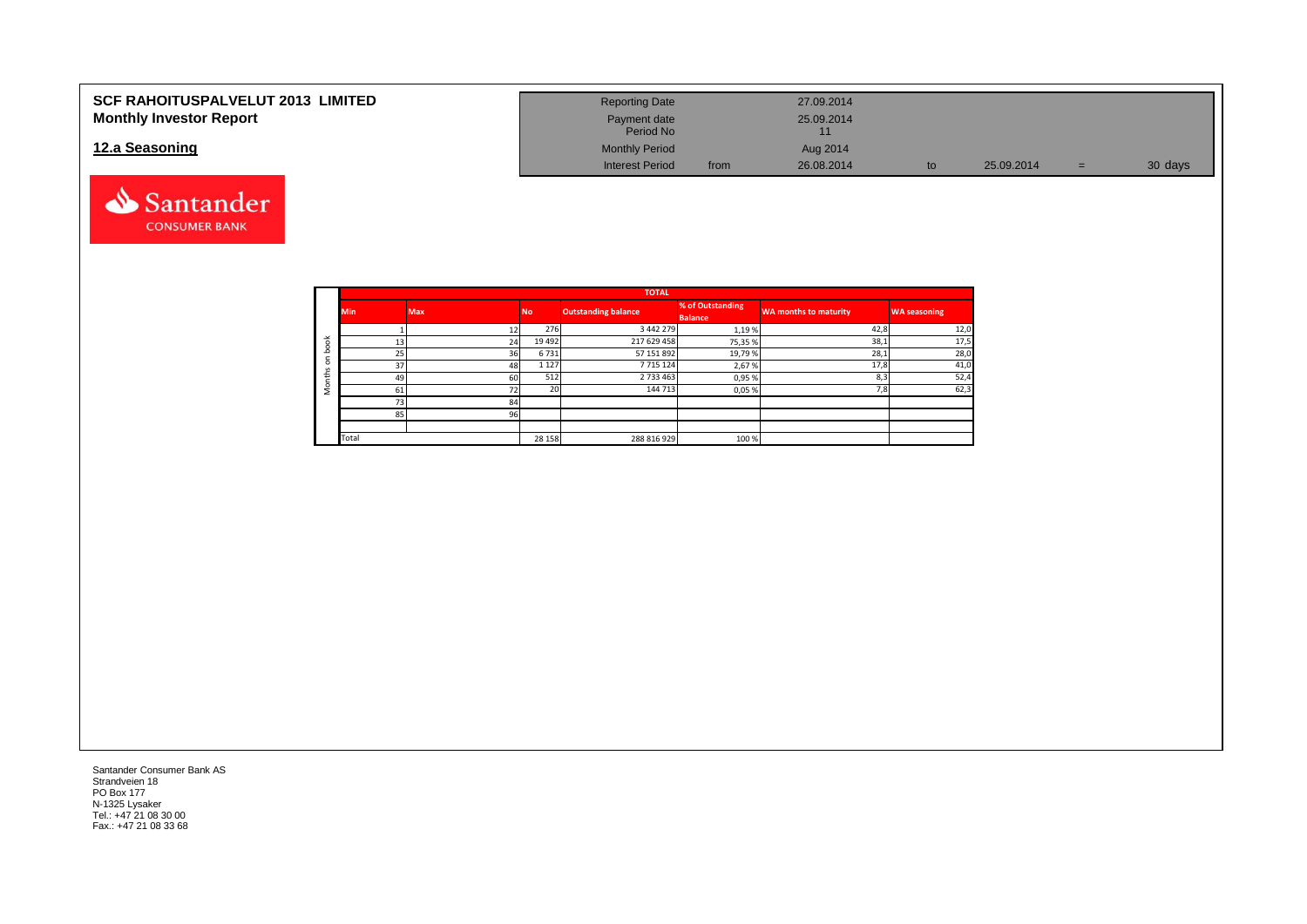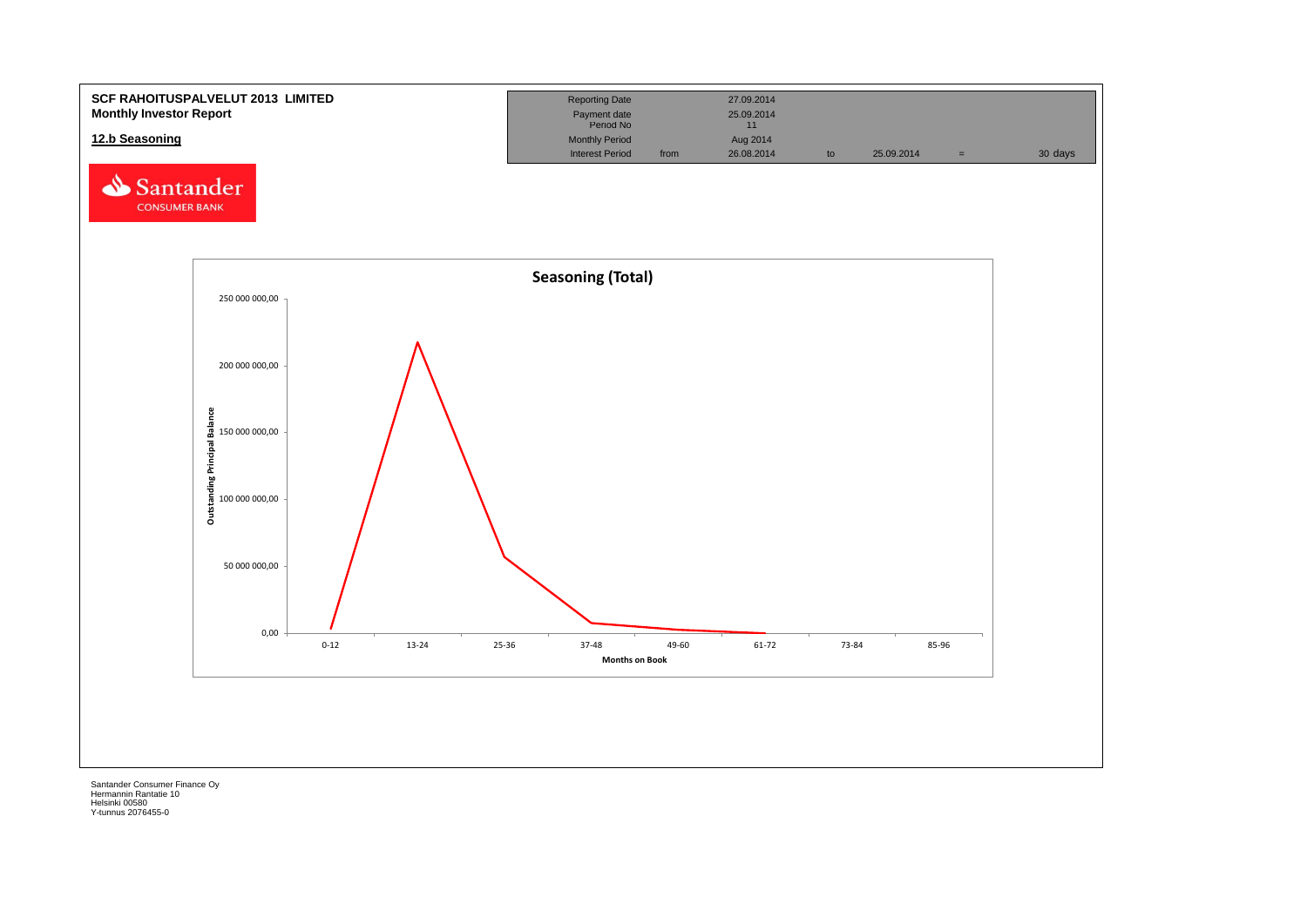| <b>SCF RAHOITUSPALVELUT 2013 LIMITED</b> | <b>Reporting Date</b>     |      | 27.09.2014 |            |     |         |
|------------------------------------------|---------------------------|------|------------|------------|-----|---------|
| <b>Monthly Investor Report</b>           | Payment date<br>Period No |      | 25.09.2014 |            |     |         |
| 13.a Balloon Ioans                       | <b>Monthly Period</b>     |      | Aug 2014   |            |     |         |
|                                          | <b>Interest Period</b>    | from | 26.08.2014 | 25.09.2014 | $=$ | 30 days |

|    |    | <b>TOTAL</b> |           |                            |                                    |                       |                          |                          |                     |  |  |  |  |
|----|----|--------------|-----------|----------------------------|------------------------------------|-----------------------|--------------------------|--------------------------|---------------------|--|--|--|--|
| ∸. | ৯ৎ |              | <b>No</b> | <b>Outstanding balance</b> | % of Outstanding<br><b>Balance</b> | <b>Residual Value</b> | <b>Residual of Total</b> | WA months to<br>maturity | <b>WA seasoning</b> |  |  |  |  |
|    |    | Standard     | 22 4 11   | 181 726 772                | 62,92 %                            | 2531                  | 0,00%                    | 34,1                     | 20,2                |  |  |  |  |
|    | ≌  | Balloon      | 5747      | 107 090 157                | 37,08%                             | 38 669 383            | 36,11%                   | 37,5                     | 20,9                |  |  |  |  |
|    | മ  |              |           |                            |                                    |                       |                          |                          |                     |  |  |  |  |
|    |    | Total        | 28 15 8   | 288 816 929                | 100 %                              | 38 671 914            | 13,39 %                  |                          |                     |  |  |  |  |

┑

Santander Consumer Finance Oy Hermannin Rantatie 10 Helsinki 00580 Y-tunnus 2076455-0

Santander **CONSUMER BANK**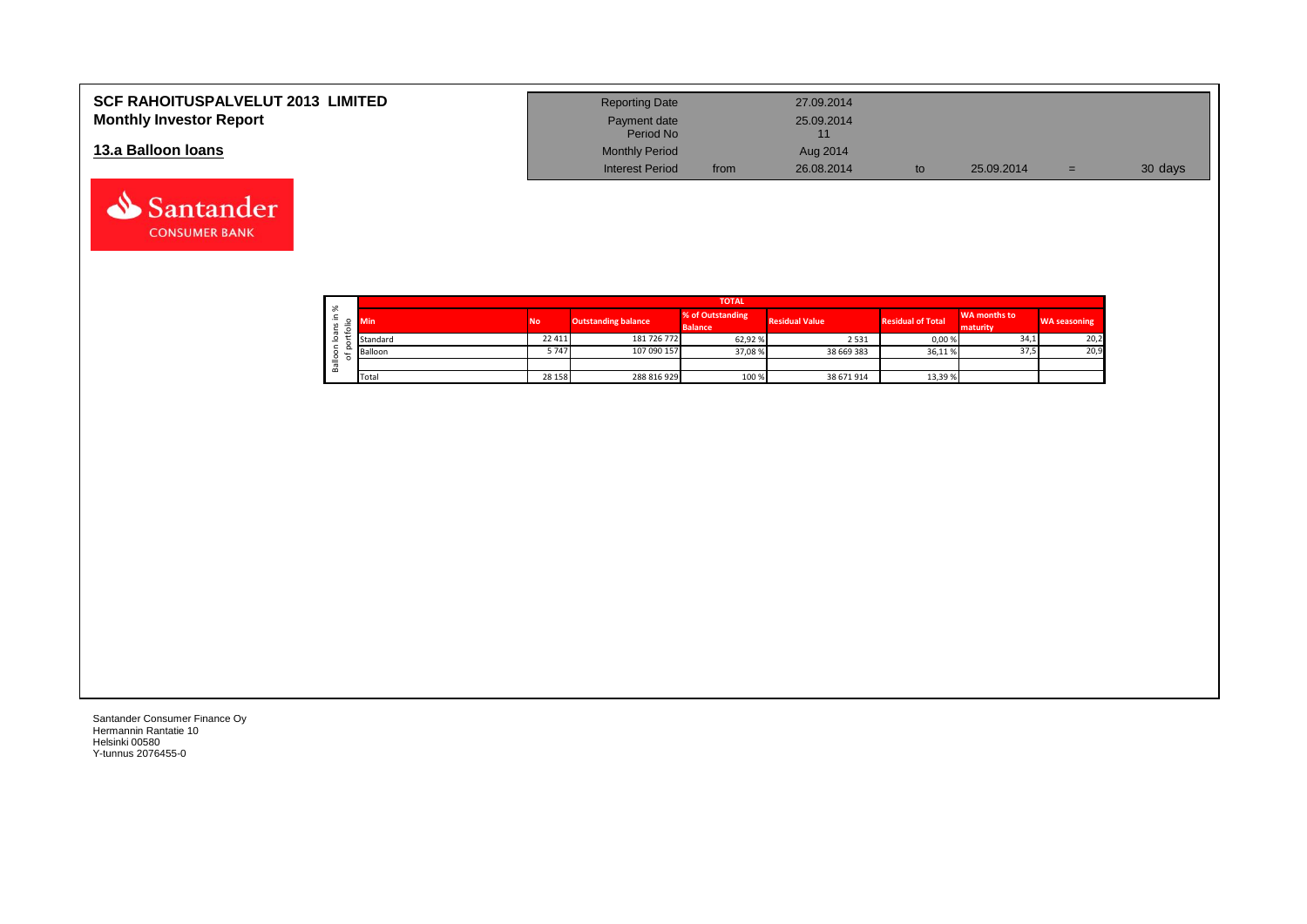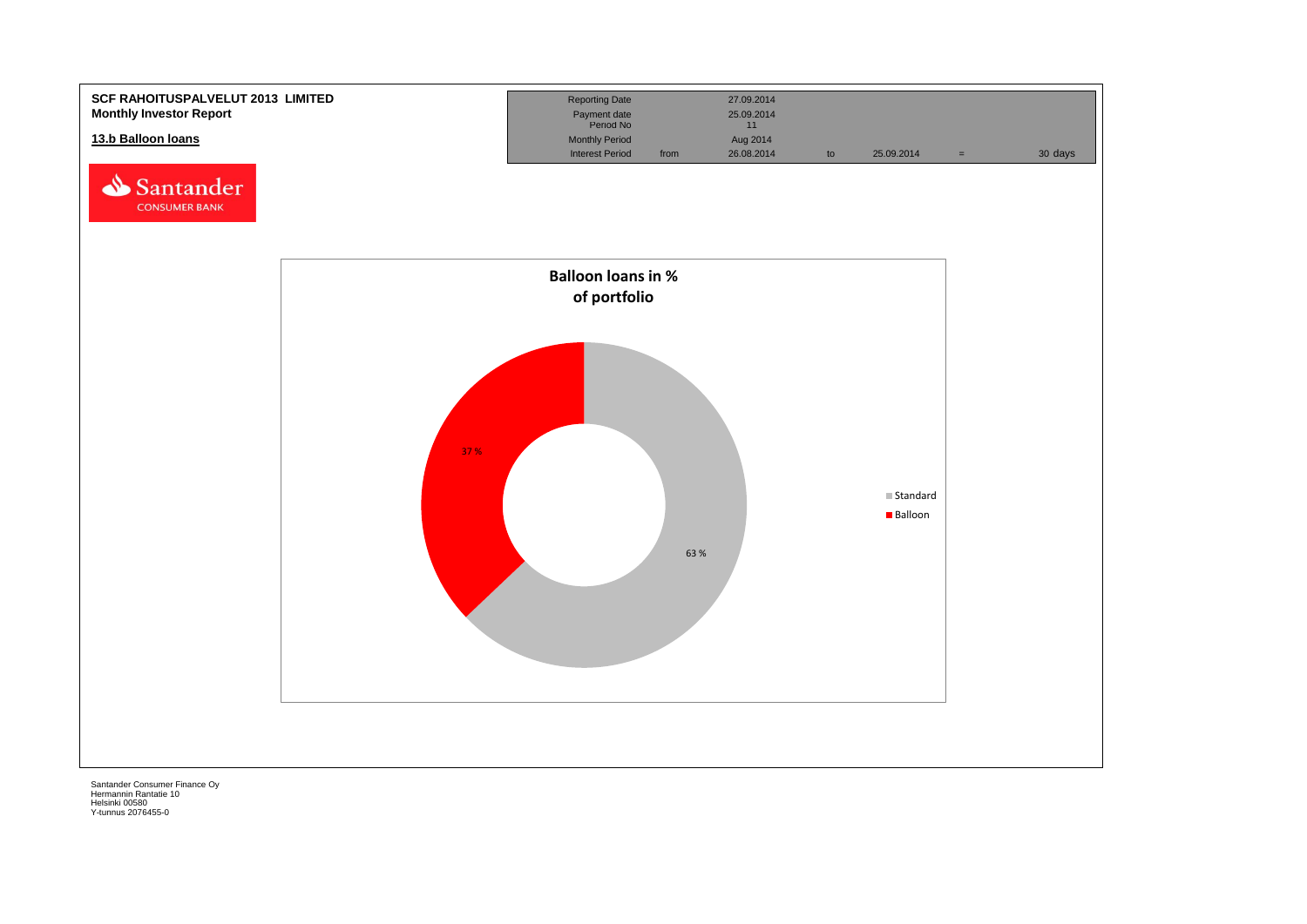| <b>SCF RAHOITUSPALVELUT 2013 LIMITED</b> | <b>Reporting Date</b>     |      | 27.09.2014 |            |     |         |
|------------------------------------------|---------------------------|------|------------|------------|-----|---------|
| <b>Monthly Investor Report</b>           | Payment date<br>Period No |      | 25.09.2014 |            |     |         |
| 14.a # loans per borrower                | <b>Monthly Period</b>     |      | Aug 2014   |            |     |         |
|                                          | <b>Interest Period</b>    | from | 26.08.2014 | 25.09.2014 | $=$ | 30 days |



|                      |                              | <b>TOTAL</b>                   |                            |        |
|----------------------|------------------------------|--------------------------------|----------------------------|--------|
|                      | <b>Total number of loans</b> | <b>Total number of debtors</b> | <b>Outstanding balance</b> | %      |
|                      | 1                            | 26 8 99                        | 272 706 835                | 94,42% |
|                      | $\overline{2}$               | 471                            | 11 832 313                 | 4,10%  |
|                      | 3                            | 47                             | 2 120 645                  | 0,73%  |
|                      | $\overline{4}$               | 16                             | 701 166                    | 0,24 % |
|                      | 5 <sub>1</sub>               | $\overline{7}$                 | 459 751                    | 0,16%  |
|                      | 6                            | 6                              | 528 673                    | 0,18%  |
|                      | $\overline{7}$               | $\overline{2}$                 | 92 3 2 4                   | 0,03%  |
|                      | $\bf{8}$                     | $\mathbf{1}$                   | 197 231                    | 0,07%  |
|                      | $\overline{9}$               | $\mathbf{1}$                   | 45 701                     | 0,02%  |
| # loans per borrower | 10                           | $\overline{1}$                 | 132 289                    | 0,05 % |
|                      |                              |                                |                            |        |
|                      |                              |                                |                            |        |
|                      |                              |                                |                            |        |
|                      |                              |                                |                            |        |
|                      |                              |                                |                            |        |
|                      |                              |                                |                            |        |
|                      |                              |                                |                            |        |
|                      |                              |                                |                            |        |
|                      |                              |                                |                            |        |
|                      |                              |                                |                            |        |
|                      |                              |                                |                            |        |
|                      |                              |                                |                            |        |
|                      |                              |                                |                            |        |
|                      | Total:                       | 27 451                         | 288 816 929                | 100,0% |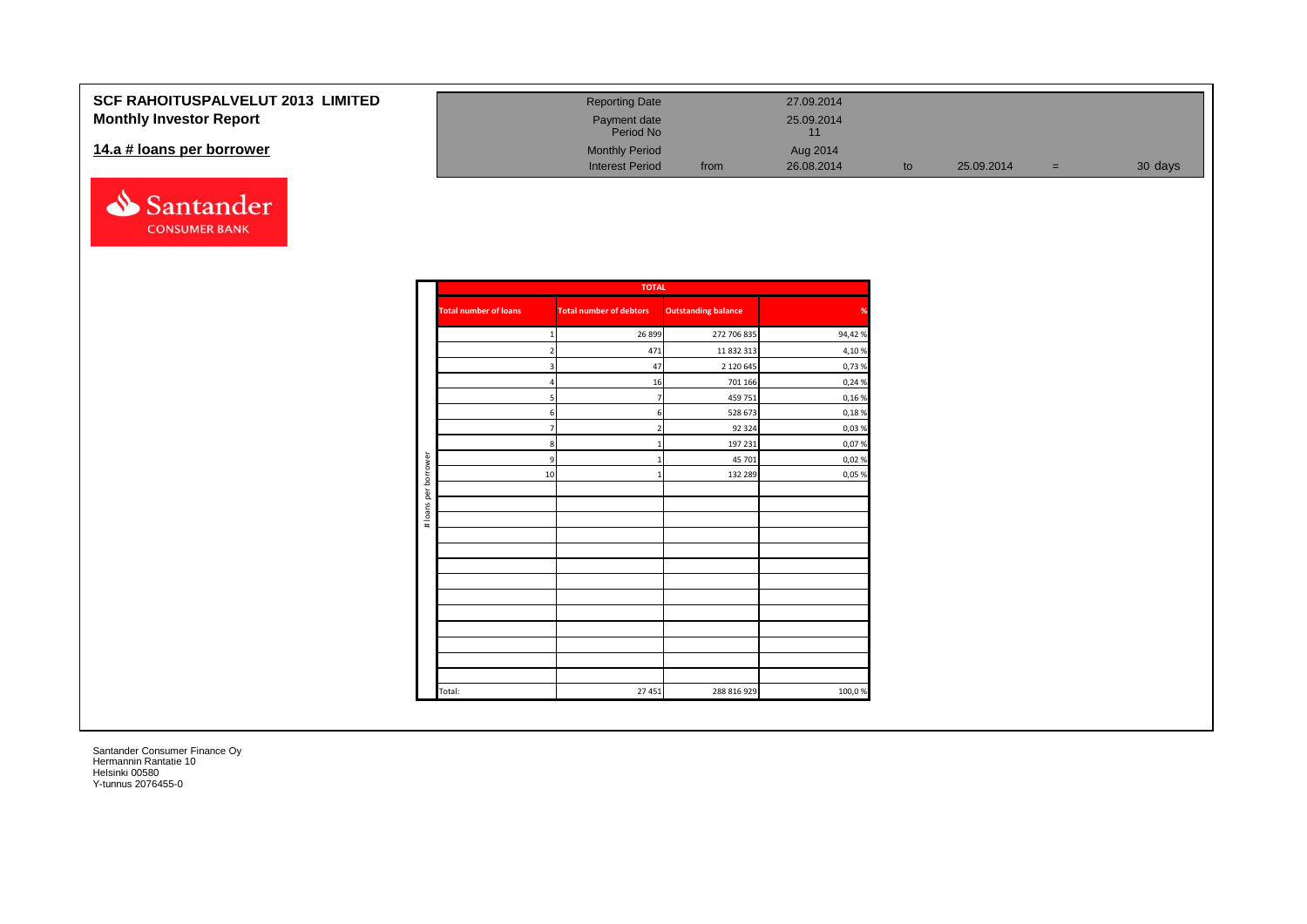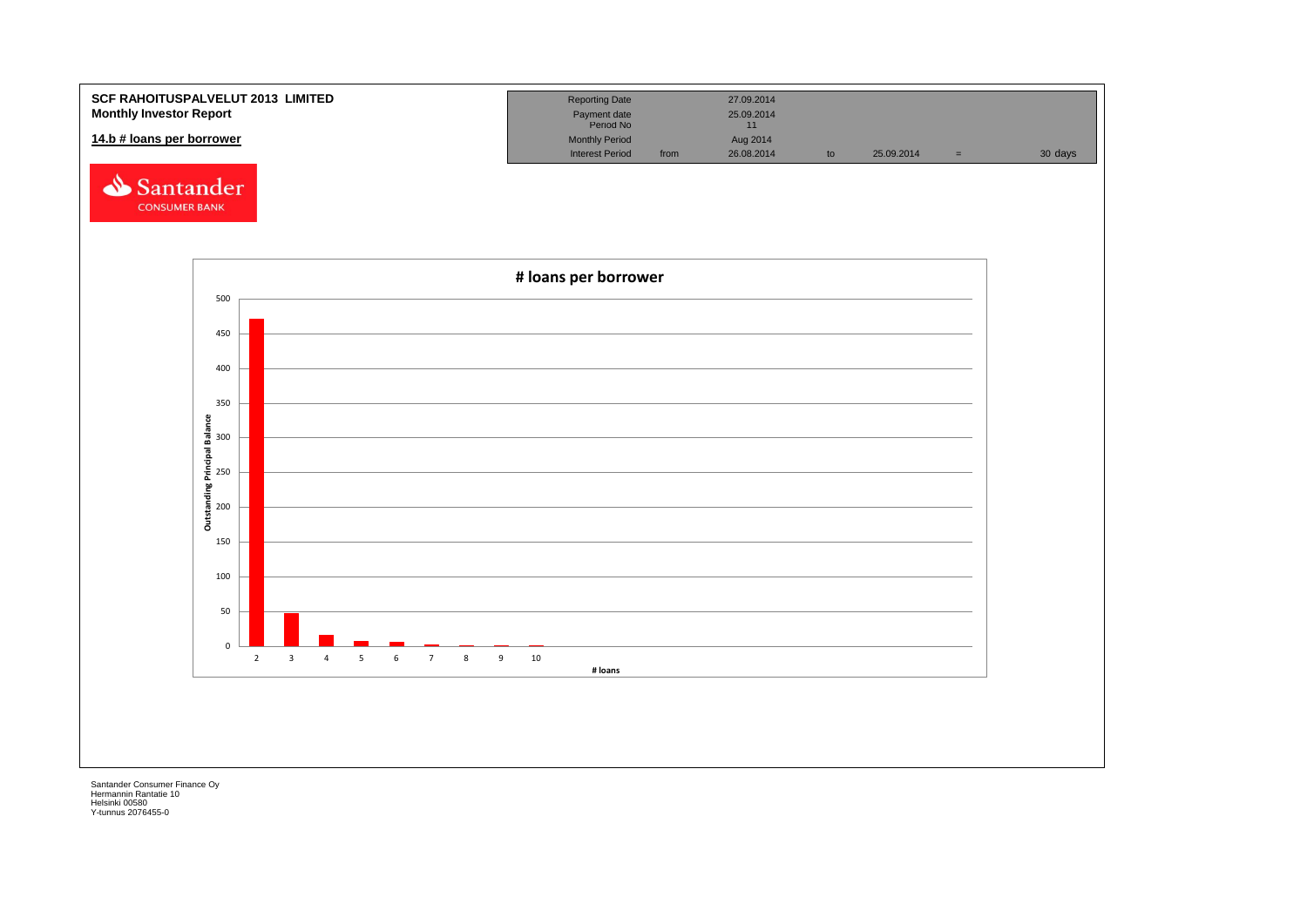# **SCF RAHOITUSPALVELUT 2013 LIMITED**<br> **Monthly Investor Report** 27.09.2014<br>
Period No Payment date 25.09.2014<br>
Period No Period No 11 **Monthly Investor Report**

#### **15.a Amortization Profile**



| <b>Monthly Investor Report</b><br>15.a Amortization Profile |                        |               | Payment date<br>Period No                       |                        | 25.09.2014<br>11       |                 |            |            |         |
|-------------------------------------------------------------|------------------------|---------------|-------------------------------------------------|------------------------|------------------------|-----------------|------------|------------|---------|
|                                                             |                        |               | <b>Monthly Period</b><br><b>Interest Period</b> | from                   | Aug 2014<br>26.08.2014 | to              | 25.09.2014 | $=$        | 30 days |
| ▵<br>Santander                                              |                        |               |                                                 |                        | <b>TOTAL</b>           |                 |            |            |         |
| <b>CONSUMER BANK</b>                                        |                        | <b>Period</b> | <b>Opening Balance</b>                          | <b>Closing Balance</b> | <b>Amortization</b>    | <b>Interest</b> | Yield      | Percentage |         |
|                                                             |                        |               | 288 816 929                                     | 280 494 216            | 8 3 2 2 7 1 3          | 1 140 653       | 4,84%      | 97,12%     |         |
|                                                             |                        |               | 280 494 216                                     | 272 491 167            | 8 003 049              | 1 108 104       | 4,85%      | 94,35 %    |         |
|                                                             |                        |               | 272 491 167                                     | 264 493 912            | 7 997 255              | 1076724         | 4,85%      | 91,58%     |         |
|                                                             |                        |               | 264 493 912                                     | 256 594 756            | 7899156                | 1 045 356       | 4,85%      | 88,84 %    |         |
|                                                             |                        |               | 256 594 756                                     | 248 648 570            | 7946186                | 1 0 1 4 3 2 8   | 4,85 %     | 86,09%     |         |
|                                                             |                        |               | 248 648 570                                     | 240 768 297            | 7880273                | 983 049         | 4,85%      | 83,36%     |         |
|                                                             | periods)               |               | 240 768 297                                     | 232 463 548            | 8 304 749              | 952 108         | 4,85 %     | 80,49%     |         |
|                                                             | $\overline{c}$         |               | 232 463 548                                     | 224 566 082            | 7897466                | 919 934         | 4,85%      | 77,75 %    |         |
|                                                             | €                      |               | 224 566 082                                     | 216 826 570            | 7739512                | 888 821         | 4,85 %     | 75,07%     |         |
|                                                             | profile                |               | 10<br>216 826 570                               | 209 091 019            | 7 735 551              | 858 249         | 4,85%      | 72,40 %    |         |
|                                                             |                        |               | 11<br>209 091 019                               | 201 540 204            | 7 550 814              | 827 579         | 4,85 %     | 69,78%     |         |
|                                                             | $\overline{5}$<br>zati |               | 12<br>201 540 204                               | 194 177 626            | 7 362 579              | 797 667         | 4,85 %     | 67,23%     |         |
|                                                             |                        |               | 13<br>194 177 626                               | 186 887 667            | 7 289 959              | 768 613         | 4,85 %     | 64,71%     |         |
|                                                             | Amo                    |               | 14<br>186 887 667                               | 179 658 597            | 7 229 070              | 739 770         | 4,85%      | 62,21%     |         |
|                                                             |                        |               | 15<br>179 658 597                               | 172 378 161            | 7 280 436              | 711 443         | 4,86%      | 59,68%     |         |
|                                                             |                        |               | 16<br>172 378 161                               | 165 252 586            | 7 125 575              | 683 185         | 4,86%      | 57,22 %    |         |
|                                                             |                        |               | 17<br>165 252 586                               | 158 256 565            | 6 996 021              | 655 103         | 4,86%      | 54,79%     |         |
|                                                             |                        |               | 18<br>158 256 565                               | 151 415 667            | 6 840 898              | 627 381         | 4,86%      | 52,43%     |         |
|                                                             |                        |               | 19<br>151 415 667                               | 144 605 956            | 6 809 710              | 600 023         | 4,86%      | 50,07%     |         |
|                                                             |                        |               | 20<br>144 605 956                               | 137 826 614            | 6 779 342              | 572 865         | 4,86%      | 47,72%     |         |
|                                                             |                        |               |                                                 |                        |                        |                 |            |            |         |
|                                                             |                        |               |                                                 |                        |                        |                 |            |            |         |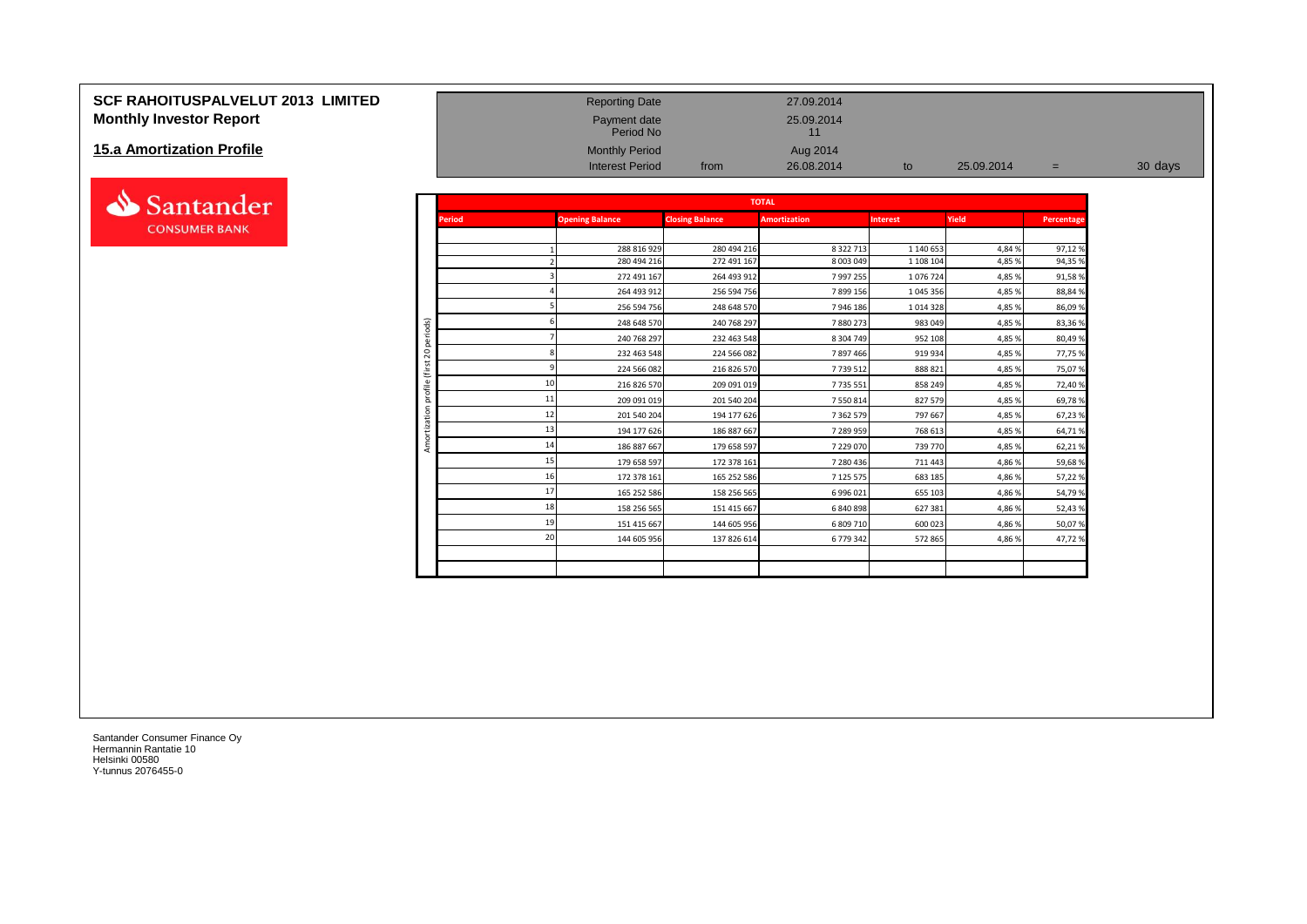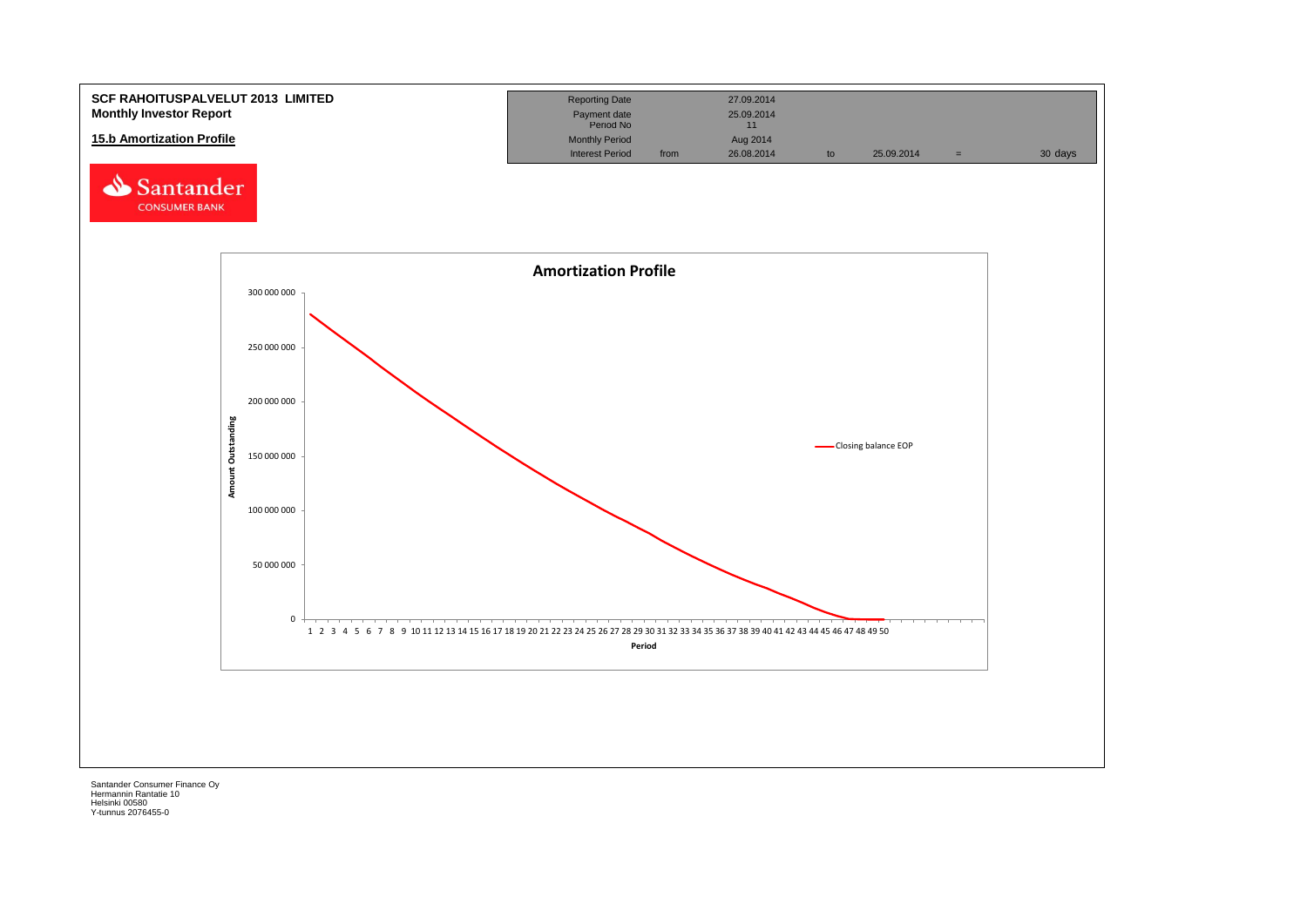| <b>SCF RAHOITUSPALVELUT 2013 LIMITED</b><br><b>Monthly Investor Report</b> | <b>Reporting Date</b><br>Payment date<br>Period No |      | 27.09.2014<br>25.09.2014 |    |            |         |
|----------------------------------------------------------------------------|----------------------------------------------------|------|--------------------------|----|------------|---------|
| 16.a Payment Holidays                                                      | <b>Monthly Period</b><br><b>Interest Period</b>    | from | Aug 2014<br>26.08.2014   | to | 25.09.2014 | 30 days |



|                |               |           | <b>TOTAL</b>                     |                        |                        |
|----------------|---------------|-----------|----------------------------------|------------------------|------------------------|
|                | <b>Period</b> | <b>No</b> | <b>Number of periods granted</b> | <b>Sum of Payments</b> | <b>Closing Balance</b> |
|                | 2013 10       | 72        | 107                              | 28 5 15                | 901 468                |
|                | 2013 11       | 94        | 145                              | 41 443                 | 1 278 284              |
|                | 2013 12       | 144       | 175                              | 51 230                 | 2 2 2 1 3 1 1          |
|                | 2014 01       | 121       | 174                              | 52 332                 | 1706 176               |
|                | 2014 02       | 125       | 185                              | 51 325                 | 1759910                |
|                | 2014 03       | 122       | 186                              | 51 140                 | 1786354                |
|                | 2014 04       | 95        | 139                              | 38 074                 | 1 266 333              |
|                | 2014 05       | 98        | 128                              | 35 401                 | 1 240 162              |
|                | 2014 06       | 117       | 166                              | 44 3 28                | 1470688                |
| Paymet Holiday | 2014 07       | 128       | 179                              | 49 783                 | 1682 174               |
|                | 2014 08       | 119       | 171                              | 50713                  | 1 5 1 5 8 9 5          |
|                |               |           |                                  |                        |                        |
|                |               |           |                                  |                        |                        |
|                |               |           |                                  |                        |                        |
|                |               |           |                                  |                        |                        |
|                |               |           |                                  |                        |                        |
|                |               |           |                                  |                        |                        |
|                |               |           |                                  |                        |                        |
|                | Total:        | 1 2 3 5   | 1755                             | 494 284                | 16 828 755             |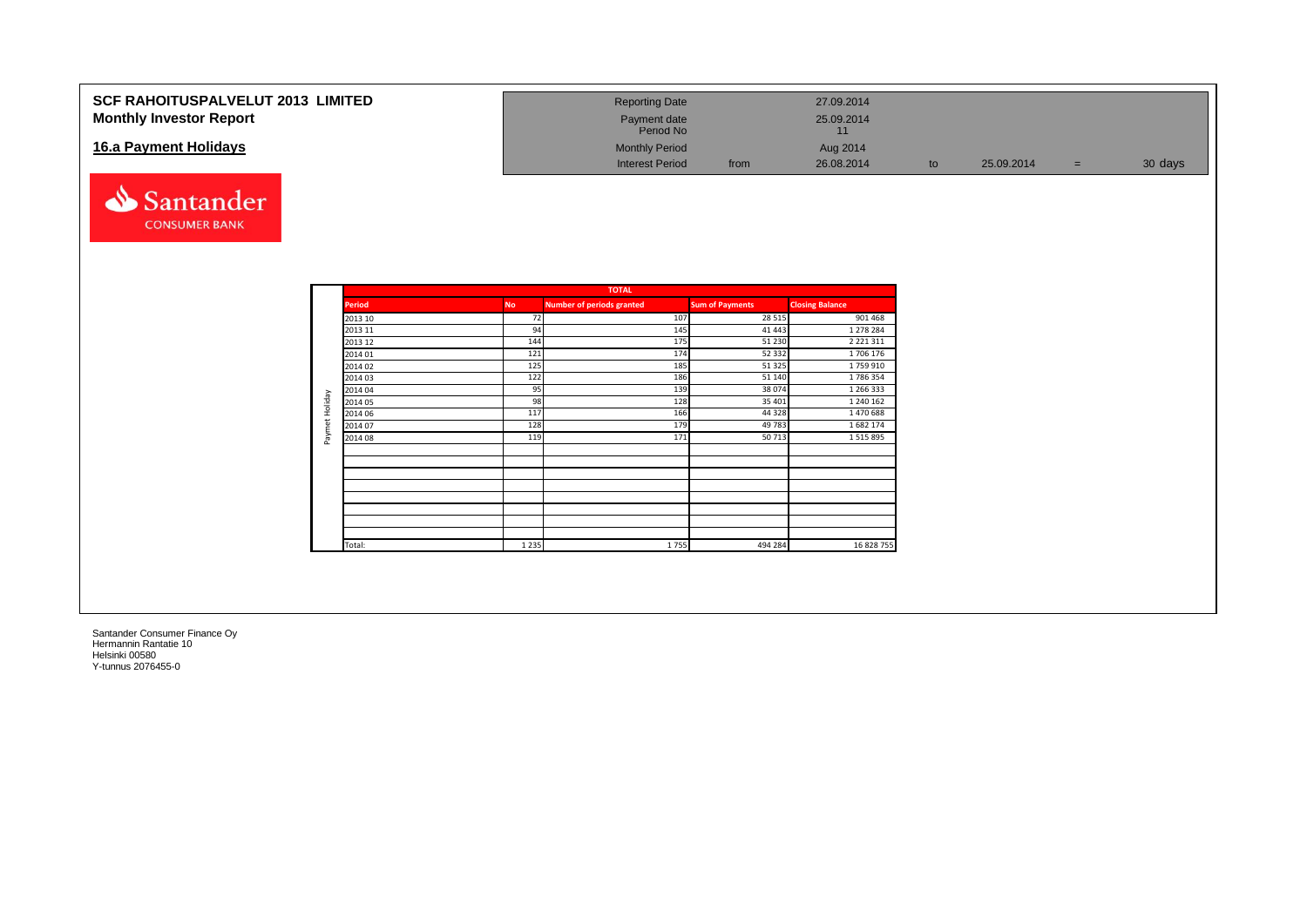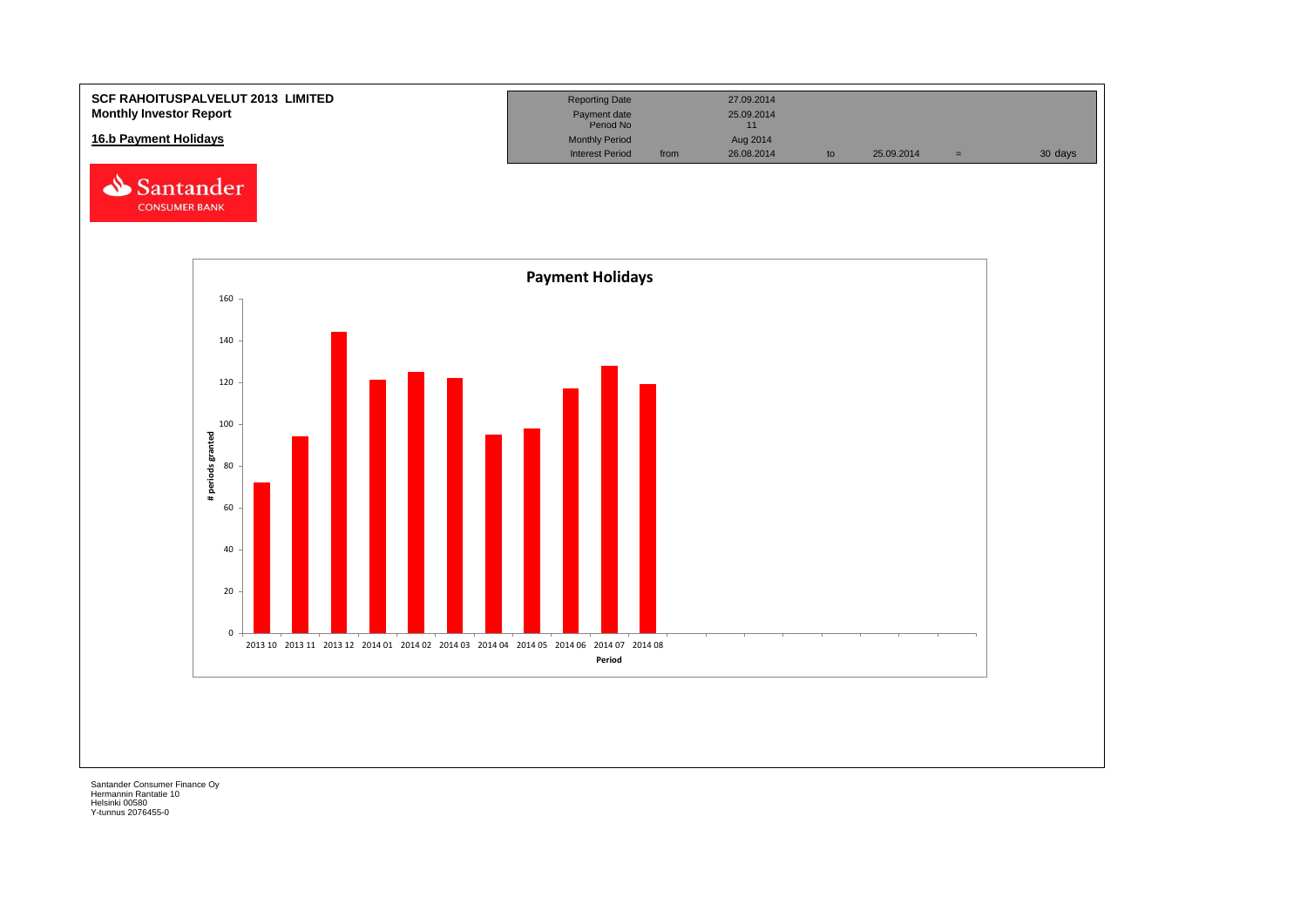| <b>SCF RAHOITUSPALVELUT 2013 LIMITED</b><br><b>Monthly Investor Report</b> | <b>Reporting Date</b><br>Payment date<br>Period No |      | 27.09.2014<br>25.09.2014<br>11 |    |            |     |         |
|----------------------------------------------------------------------------|----------------------------------------------------|------|--------------------------------|----|------------|-----|---------|
| 17.a Downpayment                                                           | <b>Monthly Period</b><br><b>Interest Period</b>    | from | Aug 2014<br>26.08.2014         | to | 25.09.2014 | $=$ | 30 days |
| Santander                                                                  |                                                    |      |                                |    |            |     |         |

|          |            |        |           | <b>TOTAL</b>               |       |                              |                     |
|----------|------------|--------|-----------|----------------------------|-------|------------------------------|---------------------|
|          | Min $(>=)$ | Max(<) | <b>No</b> | <b>Outstanding balance</b> |       | <b>WA months to maturity</b> | <b>WA seasoning</b> |
|          | 0%         | 5 %    | 1978      | 27 509 603                 | 9,5%  | 39,9                         | 18,7                |
|          | 5 %        | 10%    | 2 4 3 8   | 32 326 815                 | 11,2% | 38,8                         | 19,5                |
| $\aleph$ | 10%        | 15%    | 4572      | 53 724 782                 | 18,6% | 37,0                         | 20,5                |
|          | 15%        | 20%    | 3778      | 42 830 444                 | 14,8% | 35,6                         | 21,2                |
|          | 20%        | 25%    | 3841      | 39 302 884                 | 13,6% | 34,4                         | 21,2                |
| ۵        | 25 %       | 30%    | 2 5 0 3   | 26 057 781                 | 9,0%  | 34,5                         | 20,7                |
|          | 30%        | 35%    | 1949      | 18 250 136                 | 6,3%  | 33,1                         | 21,3                |
|          | 35%        |        | 7099      | 48 814 485                 | 16,9% | 30,6                         | 20,4                |
|          |            |        |           |                            |       |                              |                     |
|          | Total      |        | 28 15 8   | 288 816 929                | 100 % |                              |                     |

**CONSUMER BANK**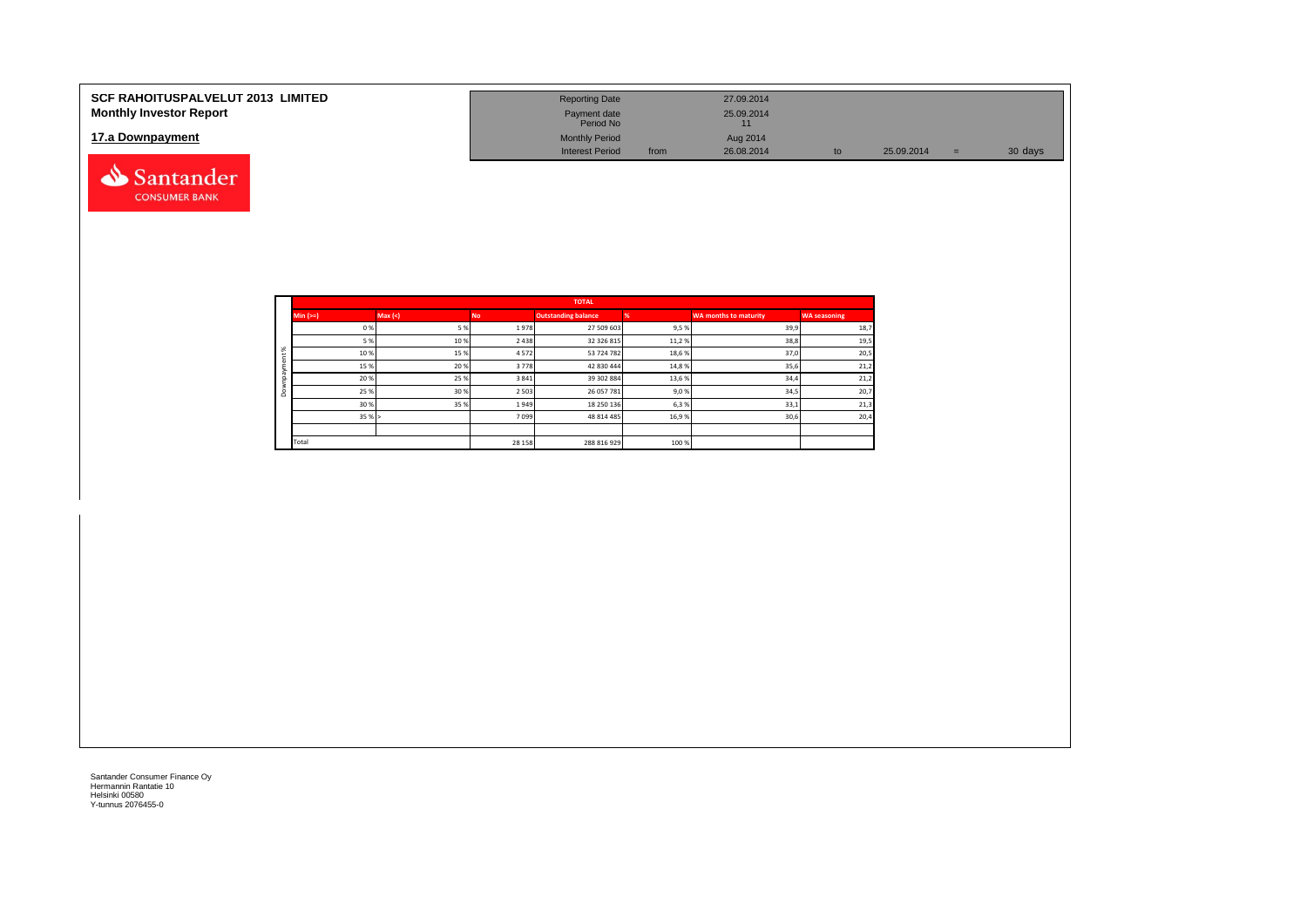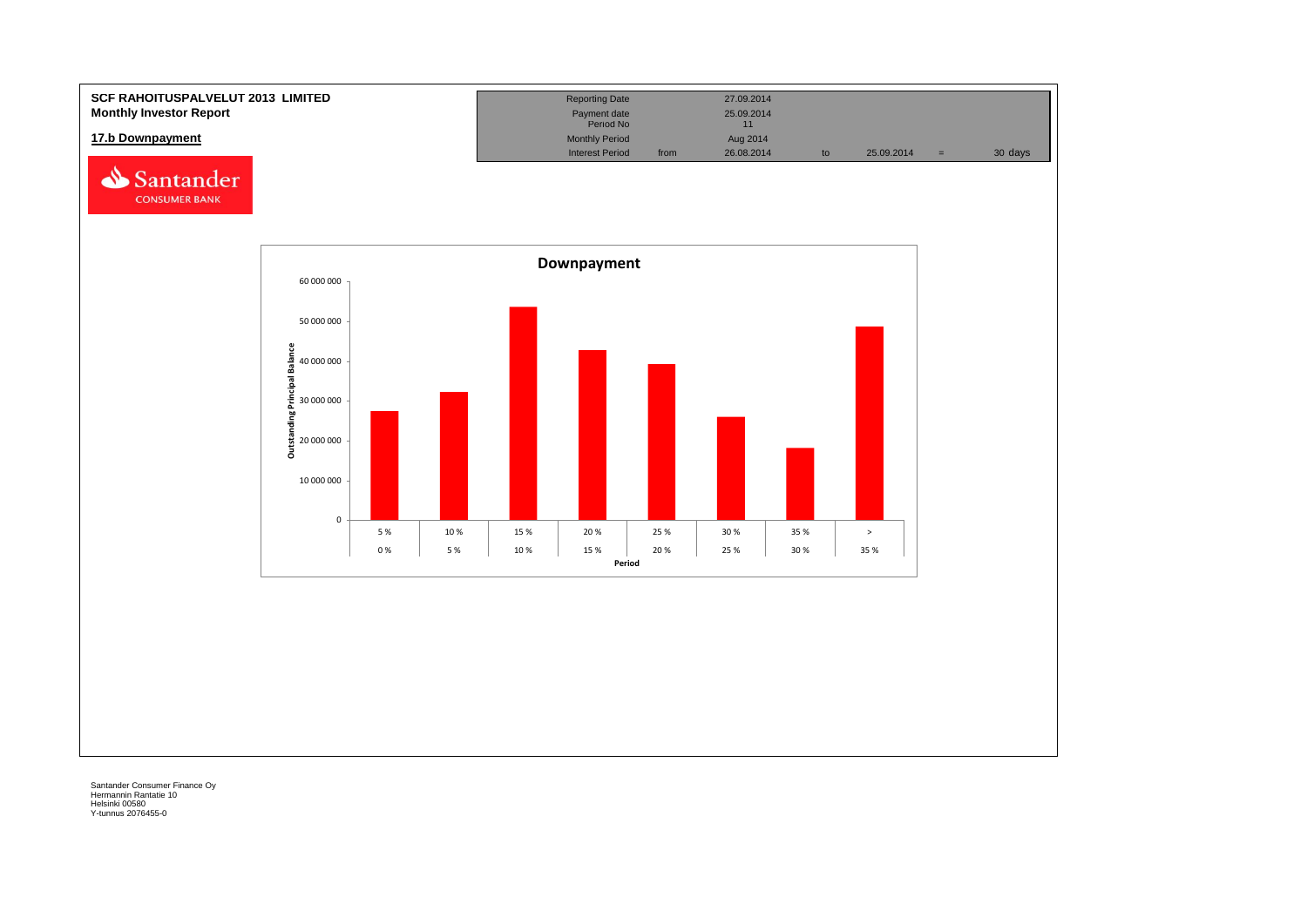| <b>SCF RAHOITUSPALVELUT 2013 LIMITED</b><br><b>Monthly Investor Report</b> | <b>Reporting Date</b><br>Payment date<br>Period No |      | 27.09.2014<br>25.09.2014 |    |            |     |         |
|----------------------------------------------------------------------------|----------------------------------------------------|------|--------------------------|----|------------|-----|---------|
| 18.a Vehicle Condtion                                                      | <b>Monthly Period</b>                              |      | Aug 2014                 |    |            |     |         |
|                                                                            | <b>Interest Period</b>                             | from | 26.08.2014               | to | 25.09.2014 | $=$ | 30 days |

|  |                          | <b>TOTAL</b> |                            |       |                              |                     |  |  |  |  |  |  |  |
|--|--------------------------|--------------|----------------------------|-------|------------------------------|---------------------|--|--|--|--|--|--|--|
|  | <b>Vehicle condition</b> | <b>No</b>    | <b>Outstanding balance</b> |       | <b>WA months to maturity</b> | <b>WA seasoning</b> |  |  |  |  |  |  |  |
|  | <b>New</b>               | 6995         | 96 117 829                 | 33,3% | 35.5                         | 20,5                |  |  |  |  |  |  |  |
|  | <b>I</b> Used            | 21 163       | 192 699 100                | 66,7% | 35.3                         | 20,5                |  |  |  |  |  |  |  |
|  |                          |              |                            |       |                              |                     |  |  |  |  |  |  |  |
|  | <b>T</b> otal            | 28 158       | 288 816 929                | 100 % |                              |                     |  |  |  |  |  |  |  |

Santander **CONSUMER BANK**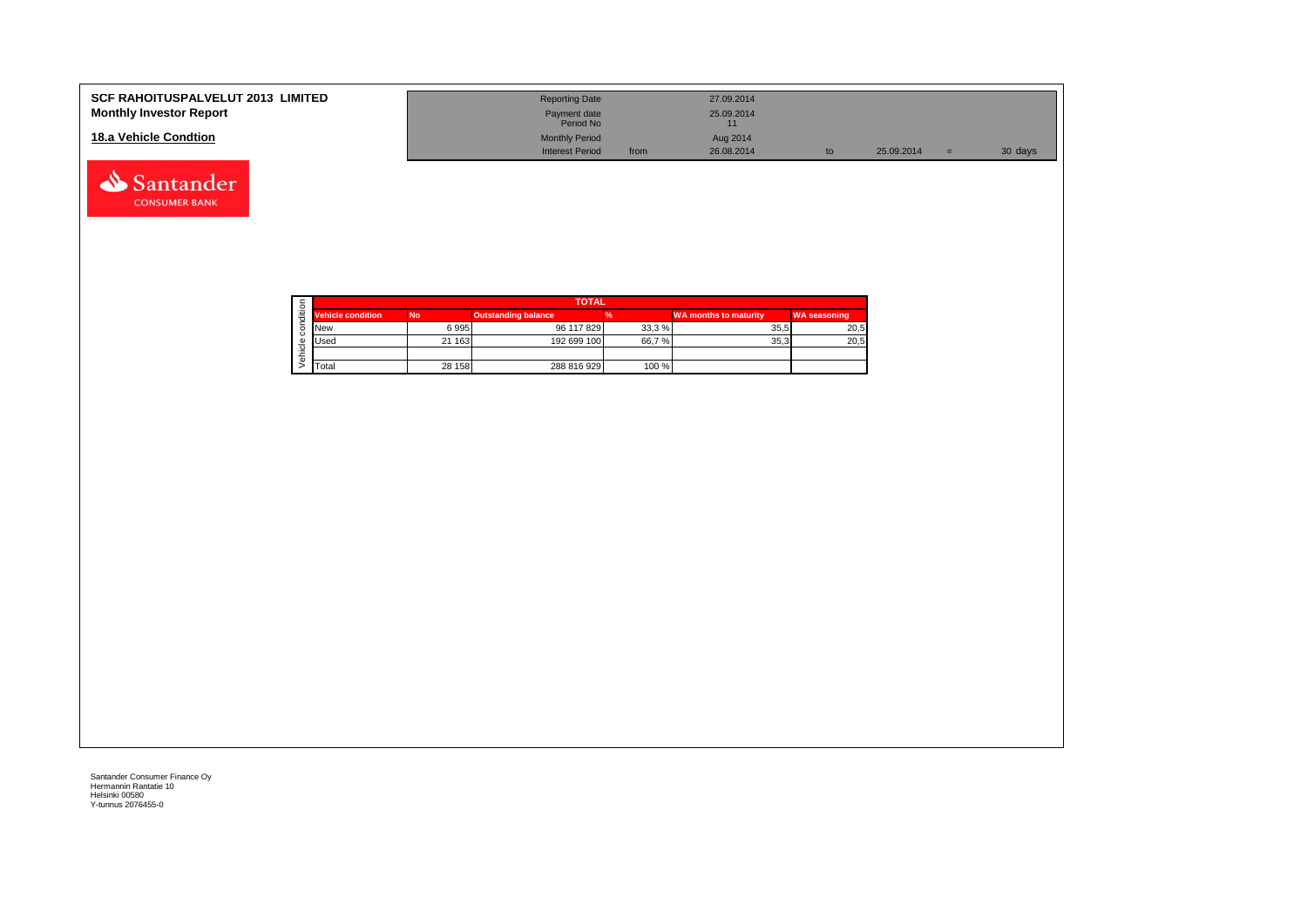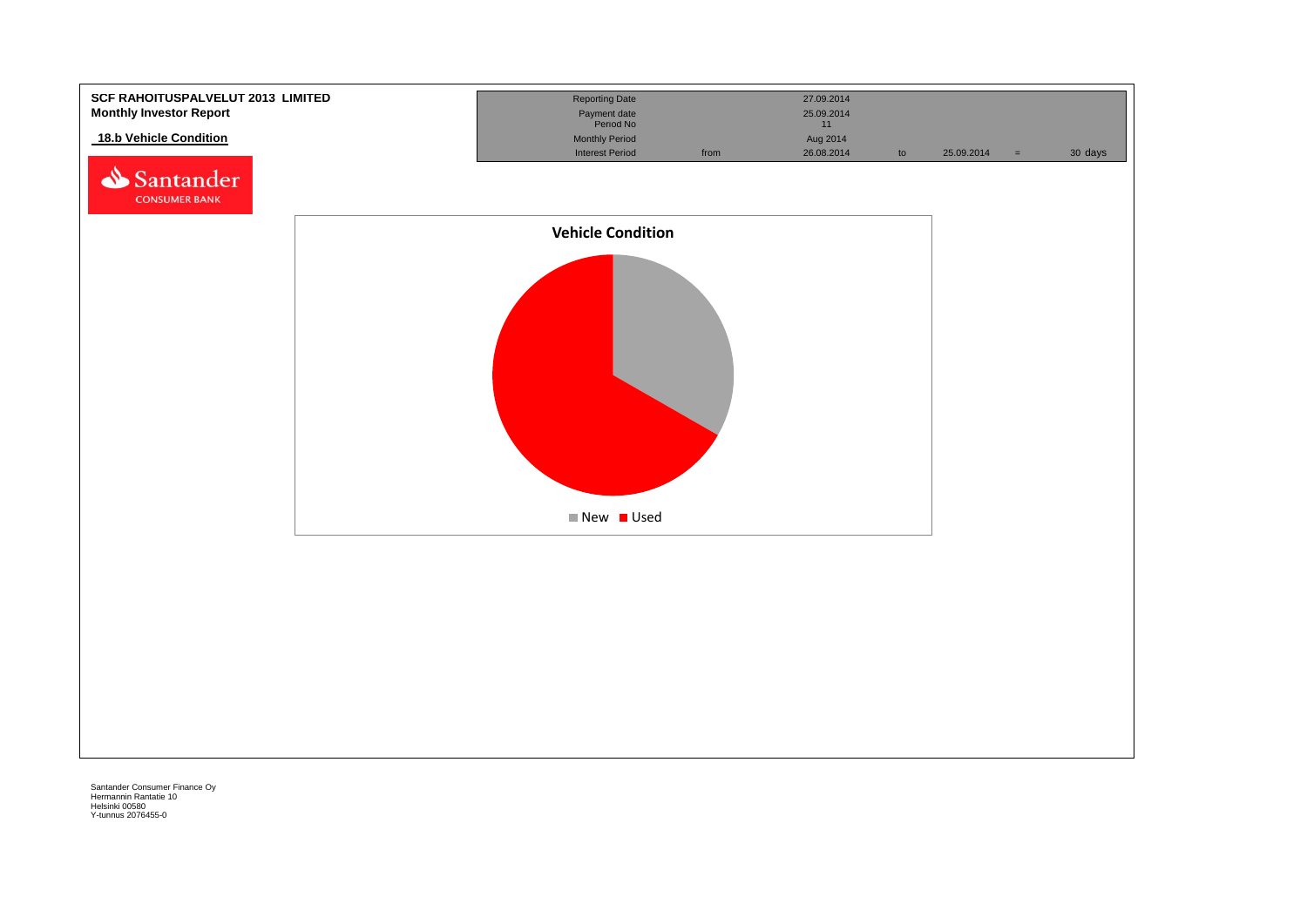| <b>SCF RAHOITUSPALVELUT 2013 LIMITED</b><br><b>Monthly Investor Report</b> | <b>Reporting Date</b><br>Payment date |      | 27.09.2014<br>25.09.2014 |            |         |
|----------------------------------------------------------------------------|---------------------------------------|------|--------------------------|------------|---------|
|                                                                            | Period No                             |      |                          |            |         |
| 19.a Borrower Type                                                         | <b>Monthly Period</b>                 |      | Aug 2014                 |            |         |
|                                                                            | <b>Interest Period</b>                | from | 26.08.2014               | 25.09.2014 | 30 days |

|     |                      | <b>TOTAL</b> |                     |        |                       |                     |  |  |  |  |  |
|-----|----------------------|--------------|---------------------|--------|-----------------------|---------------------|--|--|--|--|--|
|     | <b>Borrower type</b> | <b>No</b>    | Outstanding balance | %      | WA months to maturity | <b>WA seasoning</b> |  |  |  |  |  |
|     | Company              | 4 3 8 3      | 58 668 353          | 20.3 % | 32.5                  | 21.7                |  |  |  |  |  |
|     | Private              | 23775        | 230 148 576         | 79.7 % | 36.                   | 20,2                |  |  |  |  |  |
|     |                      |              |                     |        |                       |                     |  |  |  |  |  |
| ` ന | Total                | 28 158       | 288 816 929         | 100 %  |                       |                     |  |  |  |  |  |

Santander **CONSUMER BANK**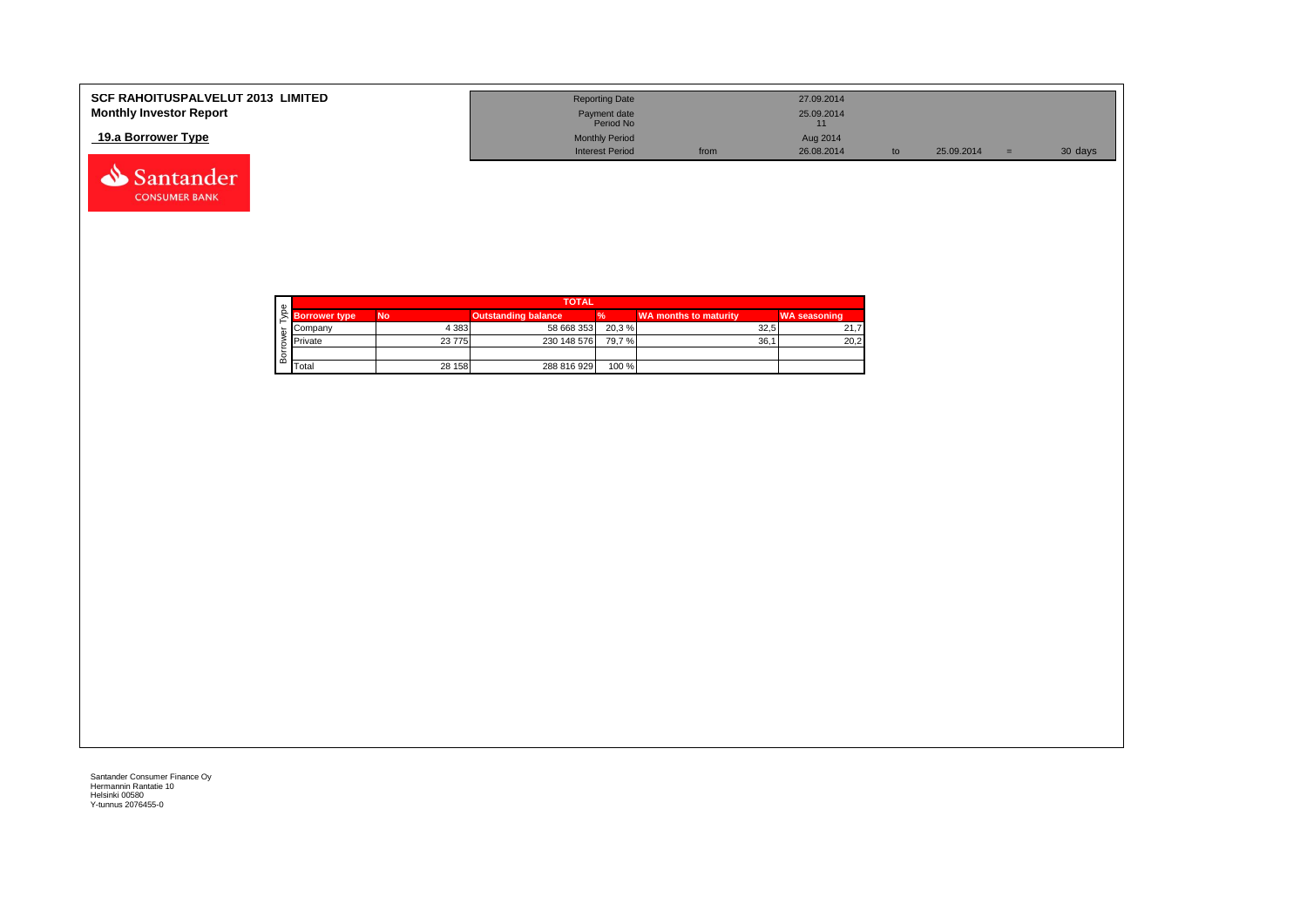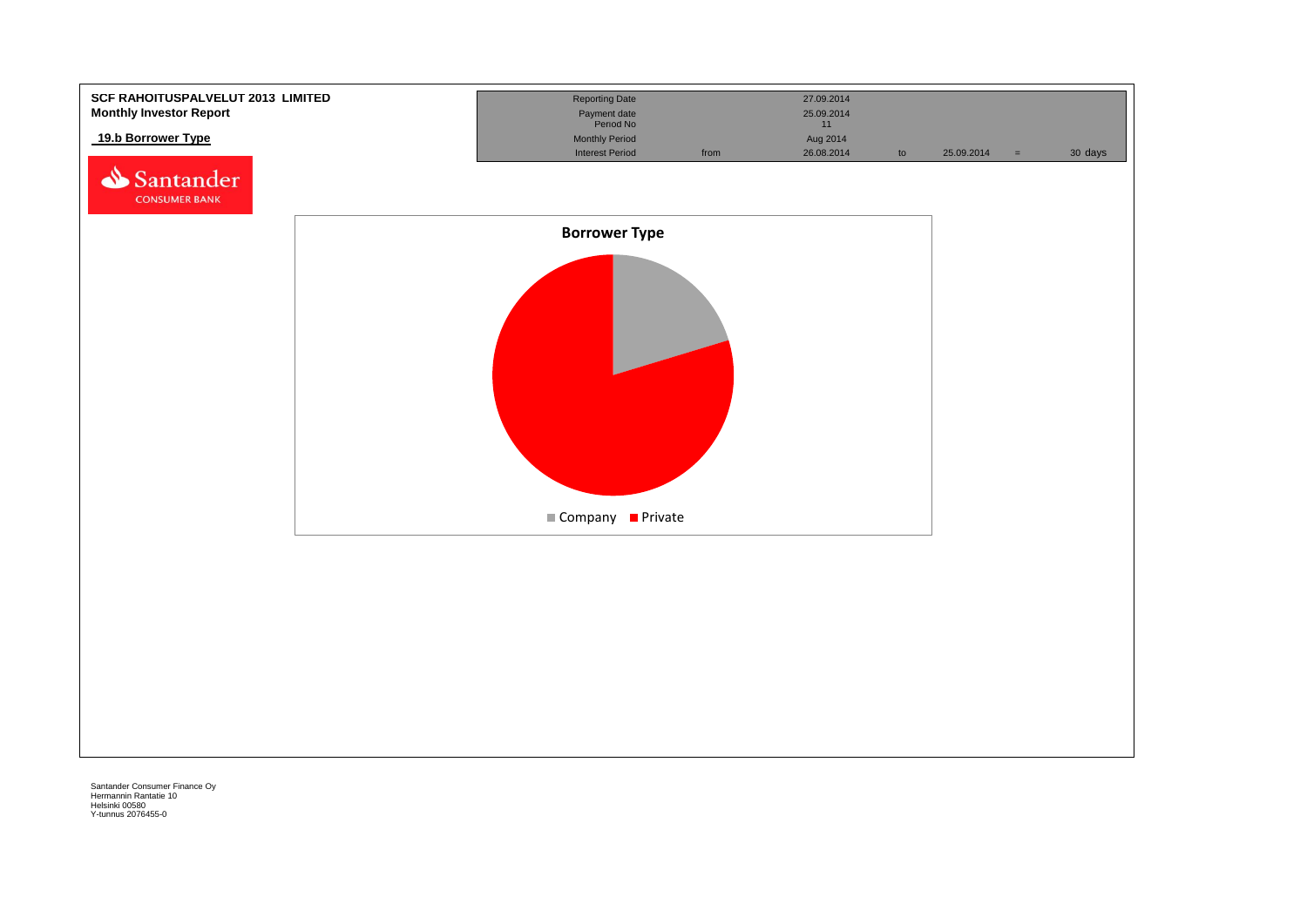| <b>SCF RAHOITUSPALVELUT 2013 LIMITED</b><br><b>Monthly Investor Report</b> | <b>Reporting Date</b>     |      | 27.09.2014 |    |            |     |         |
|----------------------------------------------------------------------------|---------------------------|------|------------|----|------------|-----|---------|
|                                                                            | Payment date<br>Period No |      | 25.09.2014 |    |            |     |         |
| 20.a Vehicle type                                                          | <b>Monthly Period</b>     |      | Aug 2014   |    |            |     |         |
|                                                                            | <b>Interest Period</b>    | from | 26.08.2014 | to | 25.09.2014 | $=$ | 30 days |



Santander **CONSUMER BANK**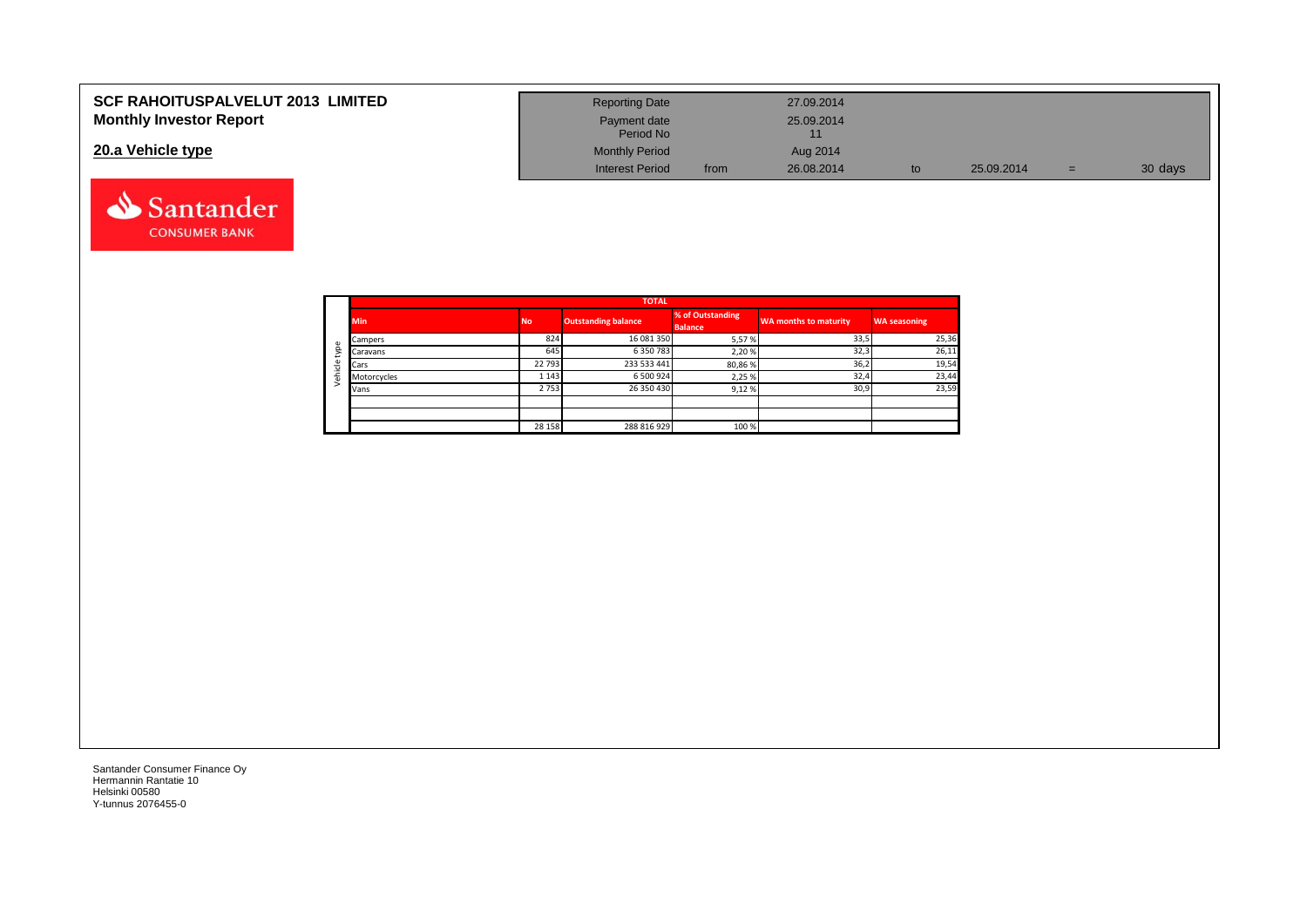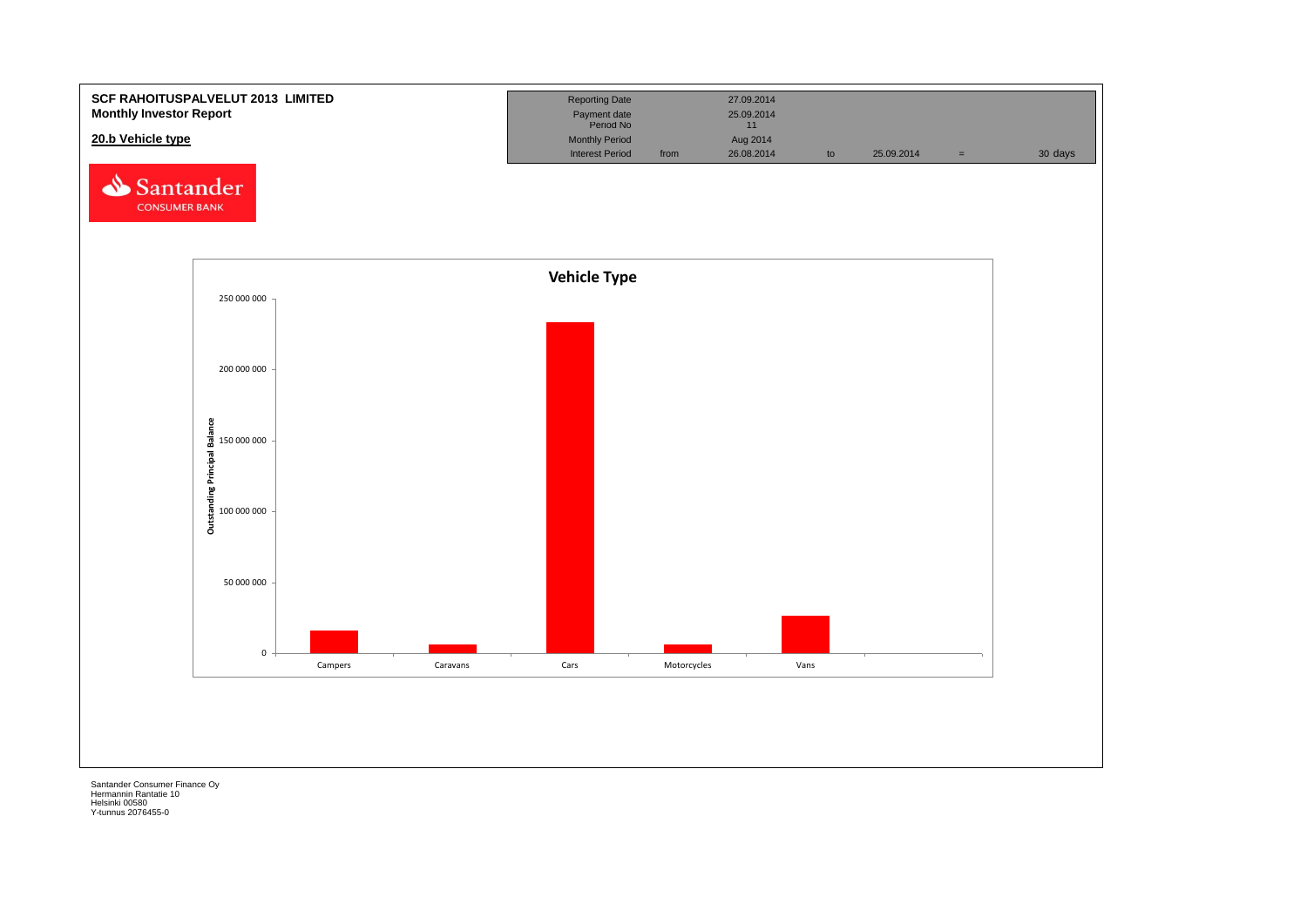| SCF RAHOITUSPALVELUT 2013 LIMITED<br><b>Monthly Investor Report</b> |                    |              | <b>Reporting Date</b><br>Payment date<br>Period No |      | 27.09.2014<br>25.09.2014 |    |            |     |         |
|---------------------------------------------------------------------|--------------------|--------------|----------------------------------------------------|------|--------------------------|----|------------|-----|---------|
|                                                                     |                    |              |                                                    |      | 11                       |    |            |     |         |
| 21.a Restructured Loans                                             |                    |              | <b>Monthly Period</b>                              |      | Aug 2014                 |    |            |     |         |
|                                                                     |                    |              | <b>Interest Period</b>                             | from | 26.08.2014               | to | 25.09.2014 | $=$ | 30 days |
| Santander<br><b>CONSUMER BANK</b>                                   |                    |              |                                                    |      |                          |    |            |     |         |
|                                                                     |                    | <b>TOTAL</b> |                                                    |      |                          |    |            |     |         |
|                                                                     | <b>Period</b>      | <b>No</b>    | <b>Outstanding balance</b>                         |      |                          |    |            |     |         |
|                                                                     | 2013 10            |              | 6896<br>1                                          |      |                          |    |            |     |         |
|                                                                     | 2013 11            |              | 22 012                                             |      |                          |    |            |     |         |
|                                                                     | 2013 12            |              | 11089                                              |      |                          |    |            |     |         |
|                                                                     | 2014 01            |              | 11 6 29                                            |      |                          |    |            |     |         |
|                                                                     | 2014 02            |              |                                                    |      |                          |    |            |     |         |
|                                                                     | 2014 03            |              |                                                    |      |                          |    |            |     |         |
|                                                                     | 2014 04            |              |                                                    |      |                          |    |            |     |         |
|                                                                     | 2014 05            |              | 83<br>$\mathbf{1}$<br>$\Omega$<br>$\sqrt{2}$       |      |                          |    |            |     |         |
|                                                                     | 2014 06<br>2014 07 |              | $\Omega$<br>ſ                                      |      |                          |    |            |     |         |
| Restructured                                                        | 2014 08            |              | 41 3 36                                            |      |                          |    |            |     |         |
|                                                                     |                    |              |                                                    |      |                          |    |            |     |         |
|                                                                     |                    |              |                                                    |      |                          |    |            |     |         |
|                                                                     |                    |              |                                                    |      |                          |    |            |     |         |
|                                                                     |                    |              |                                                    |      |                          |    |            |     |         |
|                                                                     |                    |              |                                                    |      |                          |    |            |     |         |
|                                                                     |                    |              |                                                    |      |                          |    |            |     |         |
|                                                                     |                    |              |                                                    |      |                          |    |            |     |         |
|                                                                     |                    |              |                                                    |      |                          |    |            |     |         |
|                                                                     |                    |              | 93 045<br>11                                       |      |                          |    |            |     |         |
|                                                                     |                    |              |                                                    |      |                          |    |            |     |         |
|                                                                     |                    |              |                                                    |      |                          |    |            |     |         |
|                                                                     |                    |              |                                                    |      |                          |    |            |     |         |
|                                                                     |                    |              |                                                    |      |                          |    |            |     |         |
|                                                                     |                    |              |                                                    |      |                          |    |            |     |         |
|                                                                     |                    |              |                                                    |      |                          |    |            |     |         |
|                                                                     |                    |              |                                                    |      |                          |    |            |     |         |
|                                                                     |                    |              |                                                    |      |                          |    |            |     |         |
|                                                                     |                    |              |                                                    |      |                          |    |            |     |         |
|                                                                     |                    |              |                                                    |      |                          |    |            |     |         |
|                                                                     |                    |              |                                                    |      |                          |    |            |     |         |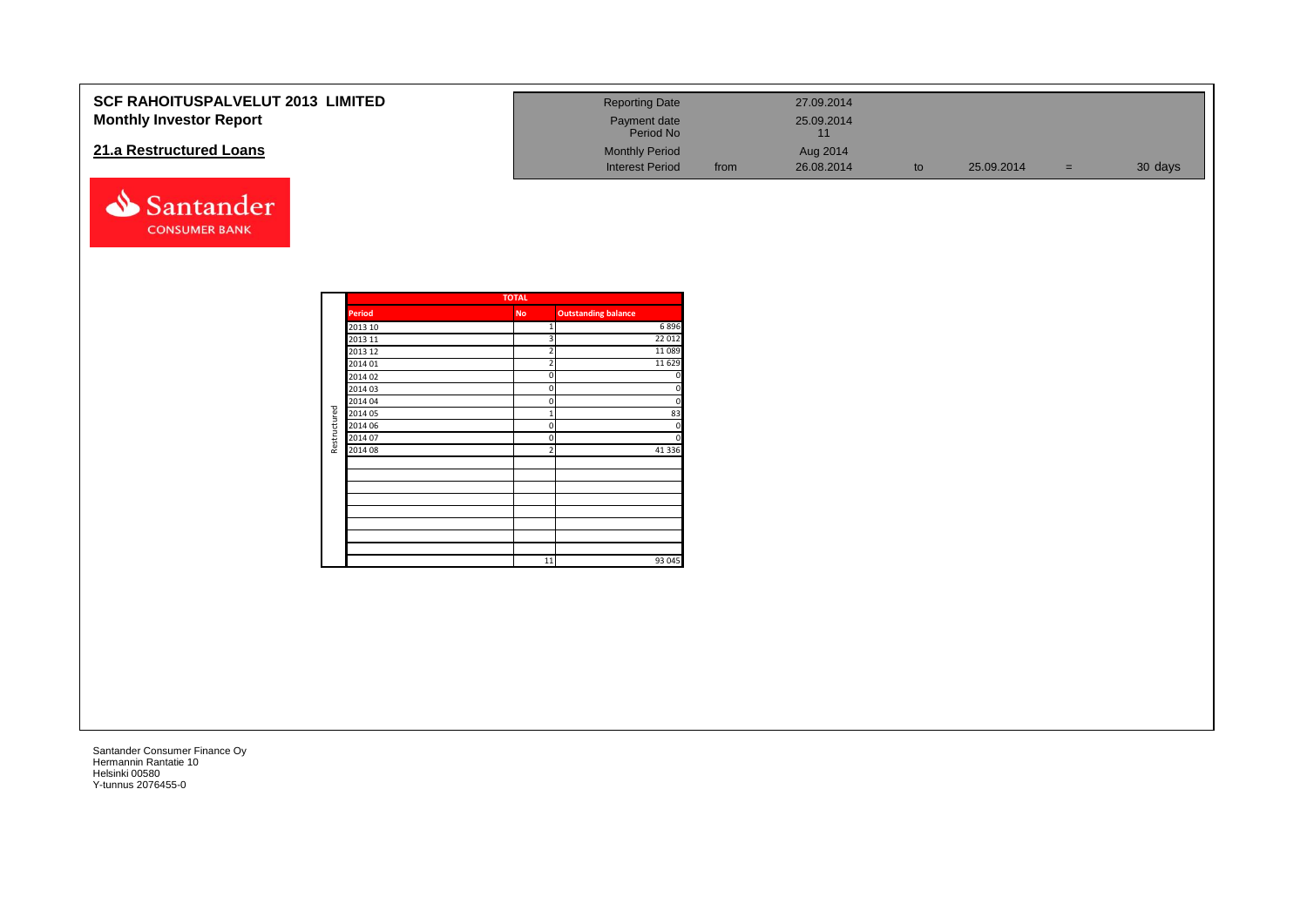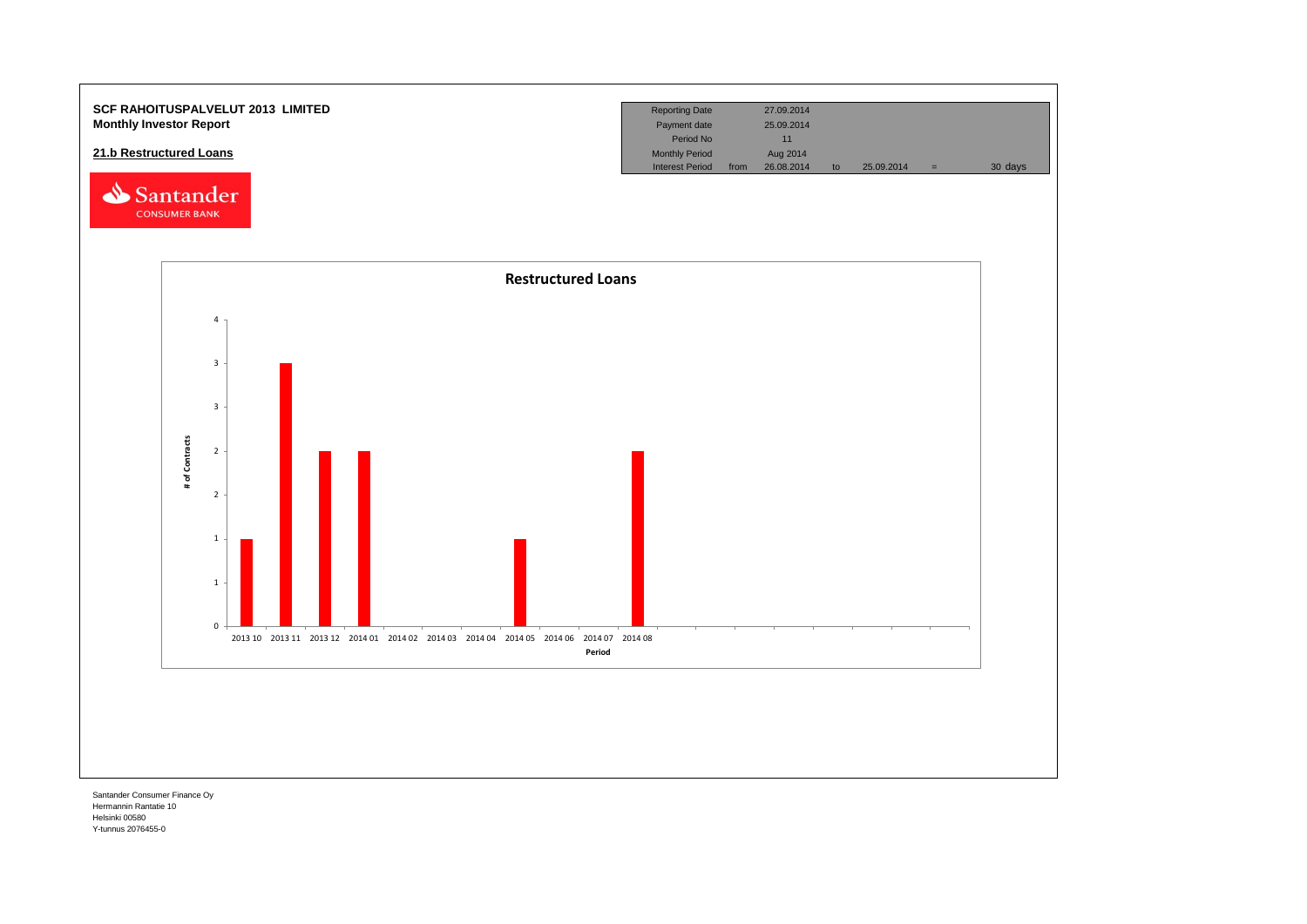#### **SCF RAHOITUSPALVELUT 201 Monthly Investor Report**

#### **22.a Dynamic Interest rate**



| <b>13 LIMITED</b> | <b>Reporting Date</b><br>Payment date<br>Period No |      | 27.09.2014<br>25.09.2014<br>11 |    |            |   |         |
|-------------------|----------------------------------------------------|------|--------------------------------|----|------------|---|---------|
|                   | <b>Monthly Period</b><br><b>Interest Period</b>    | from | Aug 2014<br>26.08.2014         | to | 25.09.2014 | = | 30 days |

|                         |               | <b>TOTAL</b>           |                         |
|-------------------------|---------------|------------------------|-------------------------|
|                         | <b>Period</b> | <b>Closing balance</b> | <b>WA Interest rate</b> |
|                         | 2013 10       | 479 099 092            | 4,768%                  |
|                         | 2013 11       | 458 398 637            | 4,770 %                 |
|                         | 2013 12       | 439 817 265            | 4,768%                  |
|                         | 2014 01       | 418 143 705            | 4,768%                  |
|                         | 2014 02       | 398 902 873            | 4,764 %                 |
|                         | 2014 03       | 379 213 871            | 4,761%                  |
|                         | 2014 04       | 359 234 654            | 4,759 %                 |
|                         | 2014 05       | 340 885 065            | 4,754 %                 |
|                         | 2014 06       | 322 650 512            | 4,749 %                 |
| Interest rate evolution | 2014 07       | 304 641 317            | 4,744 %                 |
|                         | 2014 08       | 288 816 929            | 4,740 %                 |
|                         |               |                        |                         |
|                         |               |                        |                         |
|                         |               |                        |                         |
|                         |               |                        |                         |
|                         |               |                        |                         |
|                         |               |                        |                         |
|                         |               |                        |                         |
|                         |               |                        |                         |
|                         |               |                        |                         |
|                         |               |                        |                         |
|                         |               |                        |                         |
|                         |               |                        |                         |
|                         |               |                        |                         |
|                         |               |                        |                         |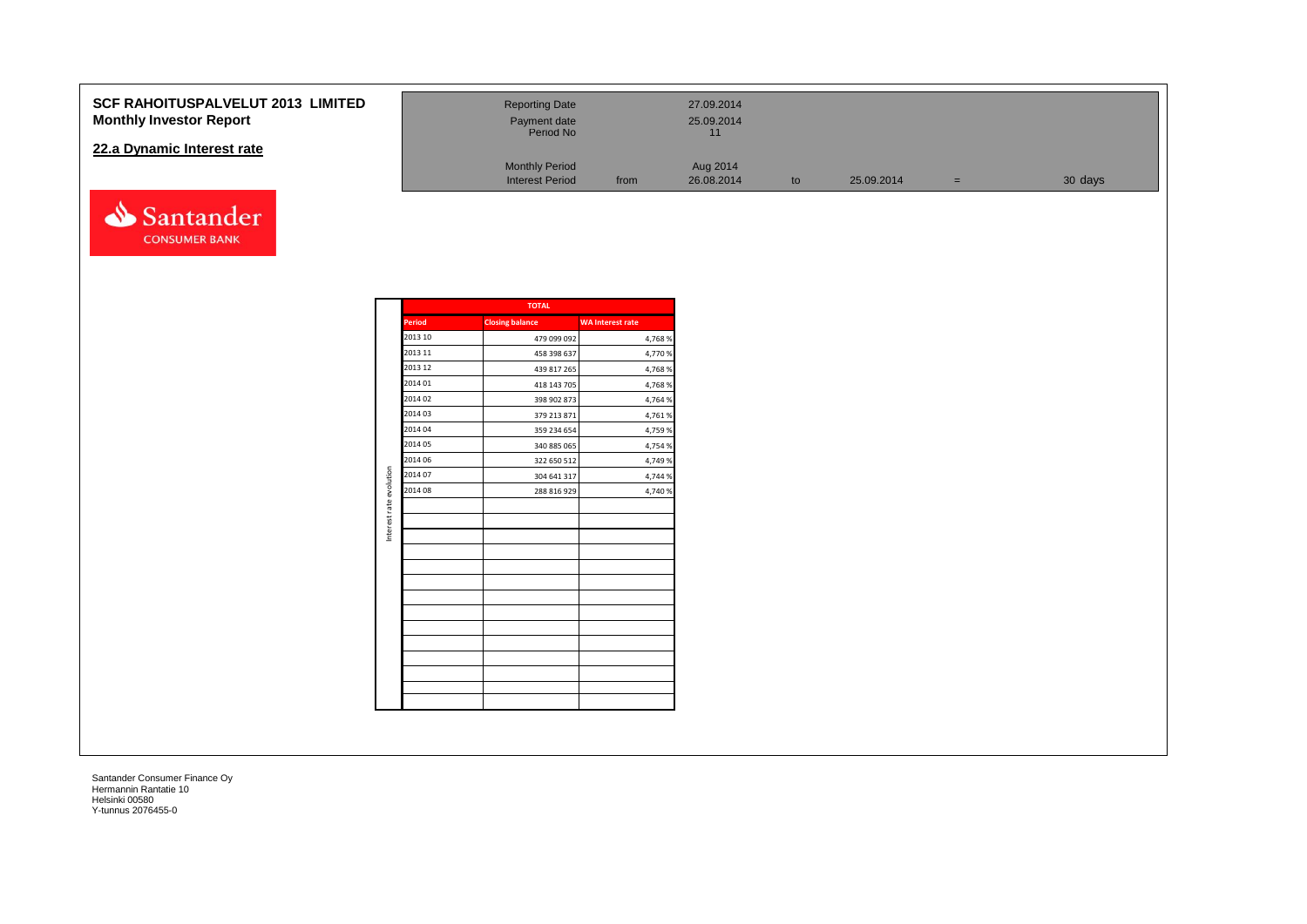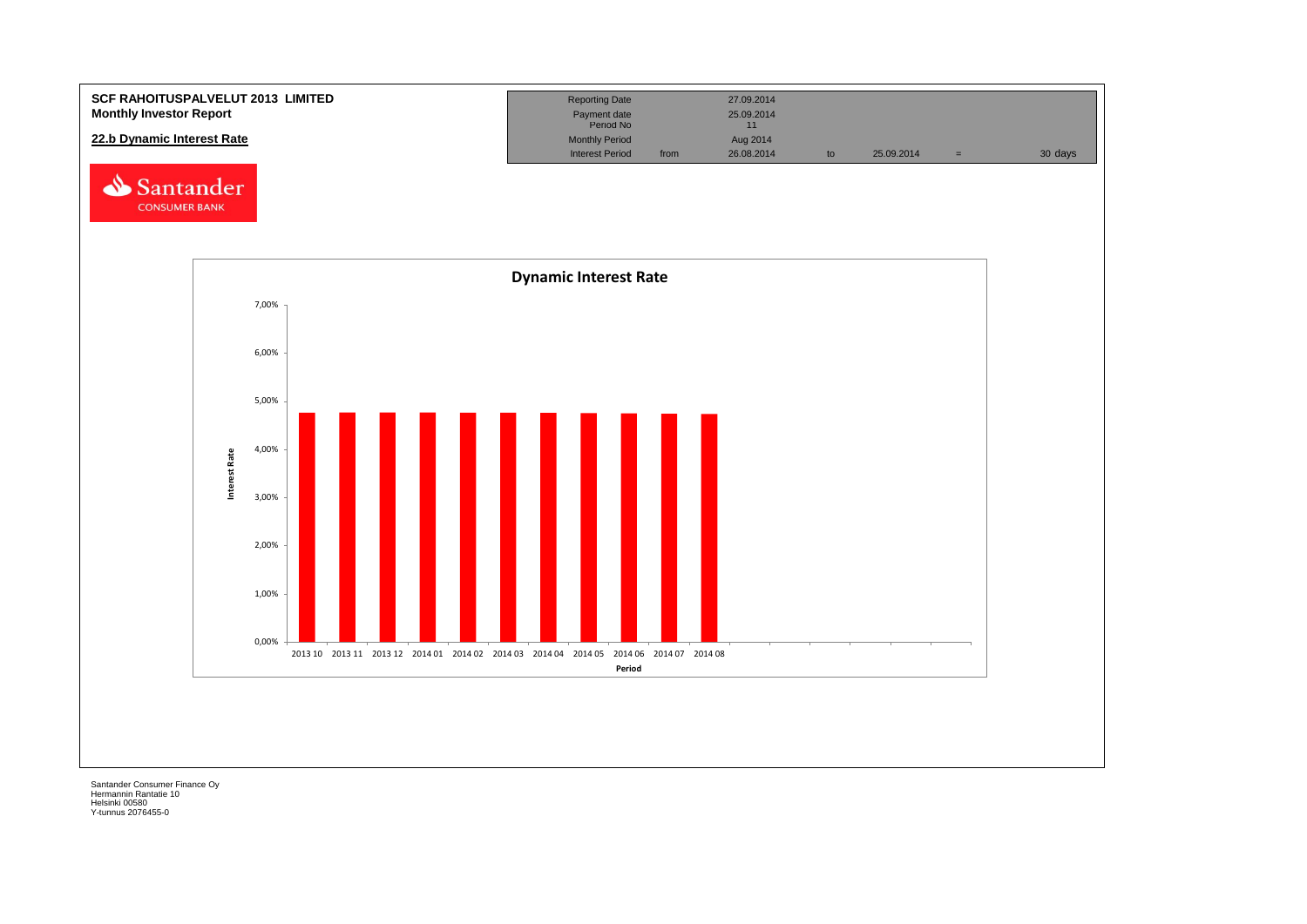| <b>SCF RAHOITUSPALVELUT 2013 LIMITED</b><br><b>Monthly Investor Report</b> | <b>Reporting Date</b><br>Payment date<br>Period No          | 27.09.2014<br>25.09.2014<br>11 |    |            |     |         |
|----------------------------------------------------------------------------|-------------------------------------------------------------|--------------------------------|----|------------|-----|---------|
| 23.a Dynamic Pre-Payments                                                  | <b>Monthly Period</b><br><b>Interest Period</b>             | Aug 2014<br>26.08.2014<br>from | to | 25.09.2014 | $=$ | 30 days |
| Santander<br><b>CONSUMER BANK</b>                                          |                                                             |                                |    |            |     |         |
| <b>Period</b><br><b>Sum of Pre-Payments</b><br>---- --                     | <b>TOTAL</b><br><b>Closing Balance</b><br><b>CPR Annual</b> |                                |    |            |     |         |

| <b>Period</b> | <b>Sum of Pre-Payments</b> | <b>Closing Balance</b> | <b>CPR Annual</b> |
|---------------|----------------------------|------------------------|-------------------|
| 2013 10       | 17 039 534                 | 479 099 092            | 35,25%            |
| 2013 11       | 10 397 072                 | 458 398 637            | 24,07%            |
| 2013 12       | 8 341 808                  | 439 817 265            | 20,53%            |
| 2014 01       | 10 880 470                 | 418 143 705            | 27,12%            |
| 2014 02       | 9 647 459                  | 398 902 873            | 25,46%            |
| 2014 03       | 9774 133                   | 379 213 871            | 26,90%            |
| 2014 04       | 10 423 036                 | 359 234 654            | 29,77%            |
| 2014 05       | 9 3 63 7 65                | 340 885 065            | 28,41%            |
| 2014 06       | 9 1 6 1 5 4 3              | 322 650 512            | 29,23%            |
| 2014 07       | 9073766                    | 304 641 317            | 30,43%            |
| 2014 08       | 7 8 6 9 1 1 1              | 288 816 929            | 28,21%            |
|               |                            |                        |                   |
|               |                            |                        |                   |
|               |                            |                        |                   |
|               |                            |                        |                   |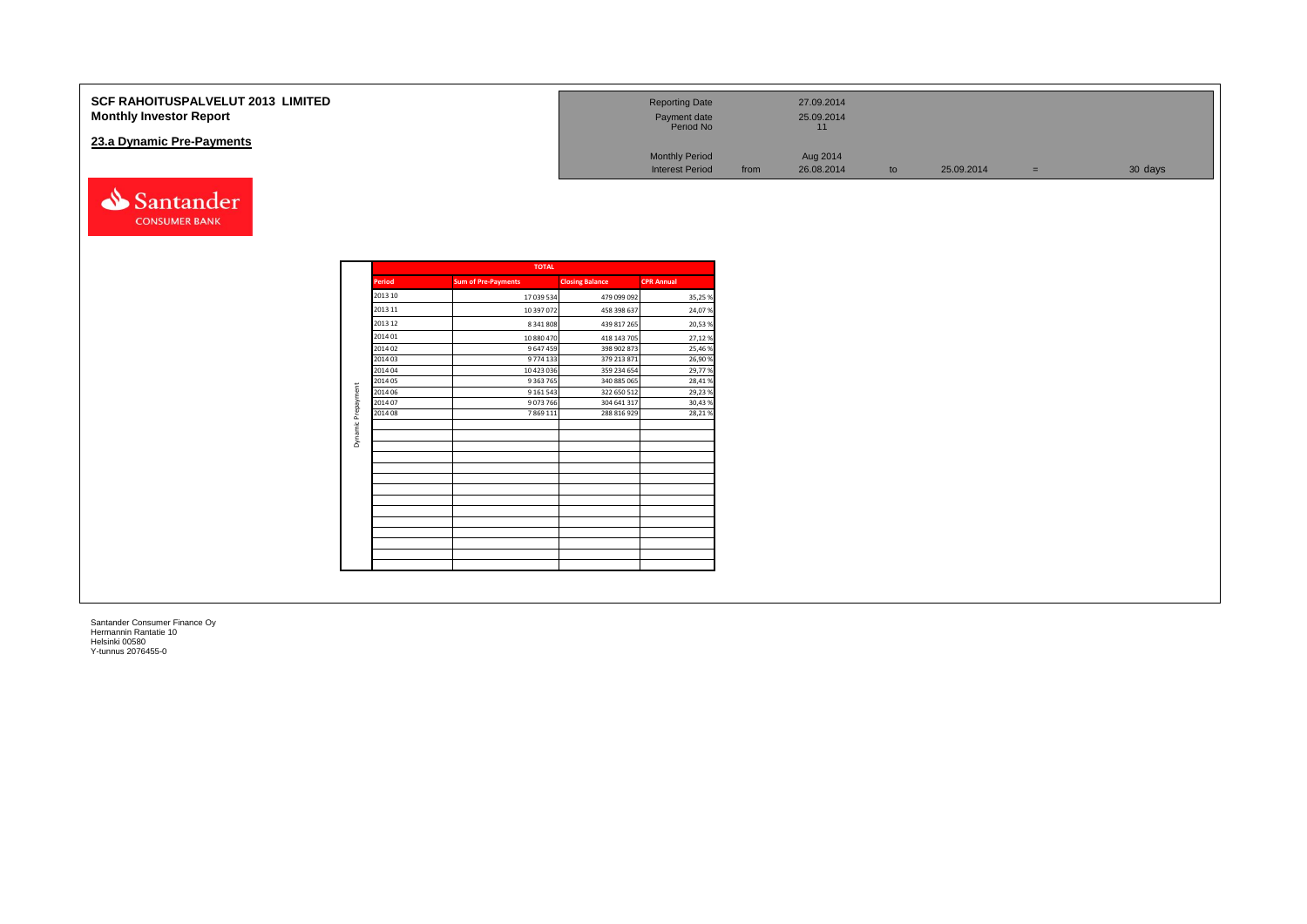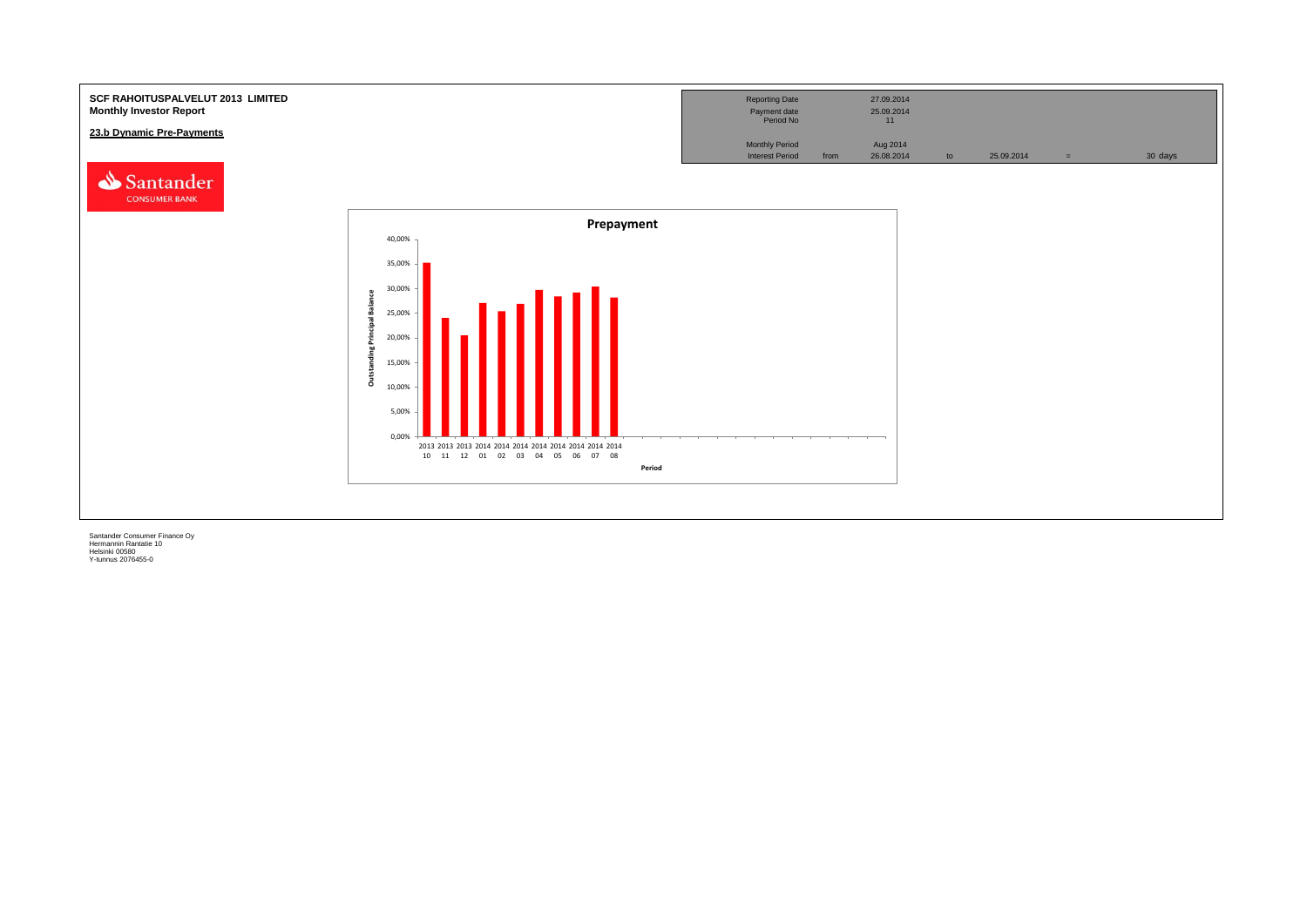|            | SCF RAHOITUSPALVELUT 2013 LIMITED<br><b>Monthly Investor Report</b><br>24. Delinquency |                  |                            |               |                          |                |                        |                |                      | <b>Reporting Date</b><br>Payment date<br>Period No<br><b>Monthly Period</b> |                    | 27.09.2014<br>25.09.2014<br>11<br>Aug 2014 |                    |                                                  |                   |                                    |                   |
|------------|----------------------------------------------------------------------------------------|------------------|----------------------------|---------------|--------------------------|----------------|------------------------|----------------|----------------------|-----------------------------------------------------------------------------|--------------------|--------------------------------------------|--------------------|--------------------------------------------------|-------------------|------------------------------------|-------------------|
|            | Santander<br><b>CONSUMER BANK</b>                                                      |                  |                            |               |                          |                |                        |                |                      | <b>Interest Period</b>                                                      | from               | 26.08.2014                                 | to                 | 25.09.2014                                       | $=$               |                                    | 30 days           |
| year mth   | <b>Total outstanding</b>                                                               | accounts current | balance current            | accounts 1-30 | balance 1-30             | accounts 30-60 | alance 30-60           | accounts 60-90 | palance 60-90        | accounts 90-120                                                             |                    | balance 90-120 accounts 120-150            |                    | balance 120-150 accounts 150-180 balance 150-180 |                   | New defaults New defaults<br>Count | <b>Balance</b>    |
| 10         | 479 099 092                                                                            | 36 474           | 446 596 917                | 2 2 2 0       | 28 822 032               | 261            | 3 2 8 5 1 1 3          | 38             | 395 030              |                                                                             |                    |                                            |                    |                                                  |                   |                                    |                   |
| 2013 11    | 458 398 637                                                                            | 35 686           | 428 532 436                | 2 0 0 2       | 25 230 809               | 288            | 3 566 770              | 71             | 894 089              | 17                                                                          | 174 532            |                                            |                    |                                                  |                   |                                    | 310               |
| 12         | 439 817 265                                                                            | 34 122           | 400 832 160                | 2679          | 33 548 784               | 290            | 3 836 015              | 83             | 986 724              | 32                                                                          | 443 473            | 17                                         | 170 109            |                                                  |                   |                                    | 16898             |
|            | 418 143 705<br>398 902 873                                                             | 33 673<br>32 744 | 387 318 836<br>370 253 584 | 2000<br>1938  | 24 880 198<br>23 496 506 | 358            | 4 382 442<br>3 305 482 | 62<br>101      | 823 214<br>1 090 147 | 33<br>28                                                                    | 390 625<br>438 130 | 18                                         | 264 163            | $\mathbf{g}$<br>9                                | 84 227<br>121 907 | 6                                  | 58 536<br>241 923 |
|            | 379 213 871                                                                            | 31 004           | 344 081 075                | 2511          | 30 152 795               | 288<br>313     | 3 199 380              | 86             | 1012242              | 42                                                                          | 507 155            | 17<br>12                                   | 197 118<br>171 908 | 11                                               | 89 316            | 23<br>21                           | 260 419           |
|            | 359 234 654                                                                            | 29 943           | 326 705 871                | 2 2 7 9       | 26 863 412               | 352            | 4 188 370              | 86             | 911 772              | 24                                                                          | 279 680            | 26                                         | 229 577            | $\overline{4}$                                   | 55 972            | 23                                 | 232 960           |
|            | 340 885 065                                                                            | 28 870           | 310 356 736                | 2 1 6 0       | 24 800 443               | 371            | 4 101 643              | 92             | 964 305              | 35                                                                          | 369 470            | 13                                         | 138 534            | 16                                               | 153 935           | 19                                 | 180 368           |
| -6<br>2014 | 322 650 512                                                                            | 27 706           | 292 465 617                | 2 2 1 6       | 25 004 361               | 325            | 3 633 923              | 94             | 965 651              | 35                                                                          | 353 168            | 18                                         | 200 365            | $\overline{4}$                                   | 27 4 28           | 32                                 | 357 222           |
|            | 304 641 317                                                                            | 26 752           | 276 720 717                | 2016          | 23 238 572               | 276            | 3 263 378              | 84             | 826 500              | 32                                                                          | 327 052            | 16                                         | 168 021            | 10                                               | 97 077            | 18                                 | 164 770           |
|            | 288 816 929                                                                            | 25 501           | 258 414 267                | 2 1 4 2       | 24 357 849               | 376            | 4 610 846              | 78             | 844 987              | 34                                                                          | 283 431            | 22                                         | 251830             | 5                                                | 53720             | 24                                 | 221 709           |
|            |                                                                                        |                  |                            |               |                          |                |                        |                |                      |                                                                             |                    |                                            |                    |                                                  |                   |                                    |                   |
| 10<br>11   |                                                                                        |                  |                            |               |                          |                |                        |                |                      |                                                                             |                    |                                            |                    |                                                  |                   |                                    |                   |
| 12         |                                                                                        |                  |                            |               |                          |                |                        |                |                      |                                                                             |                    |                                            |                    |                                                  |                   |                                    |                   |
|            |                                                                                        |                  |                            |               |                          |                |                        |                |                      |                                                                             |                    |                                            |                    |                                                  |                   |                                    |                   |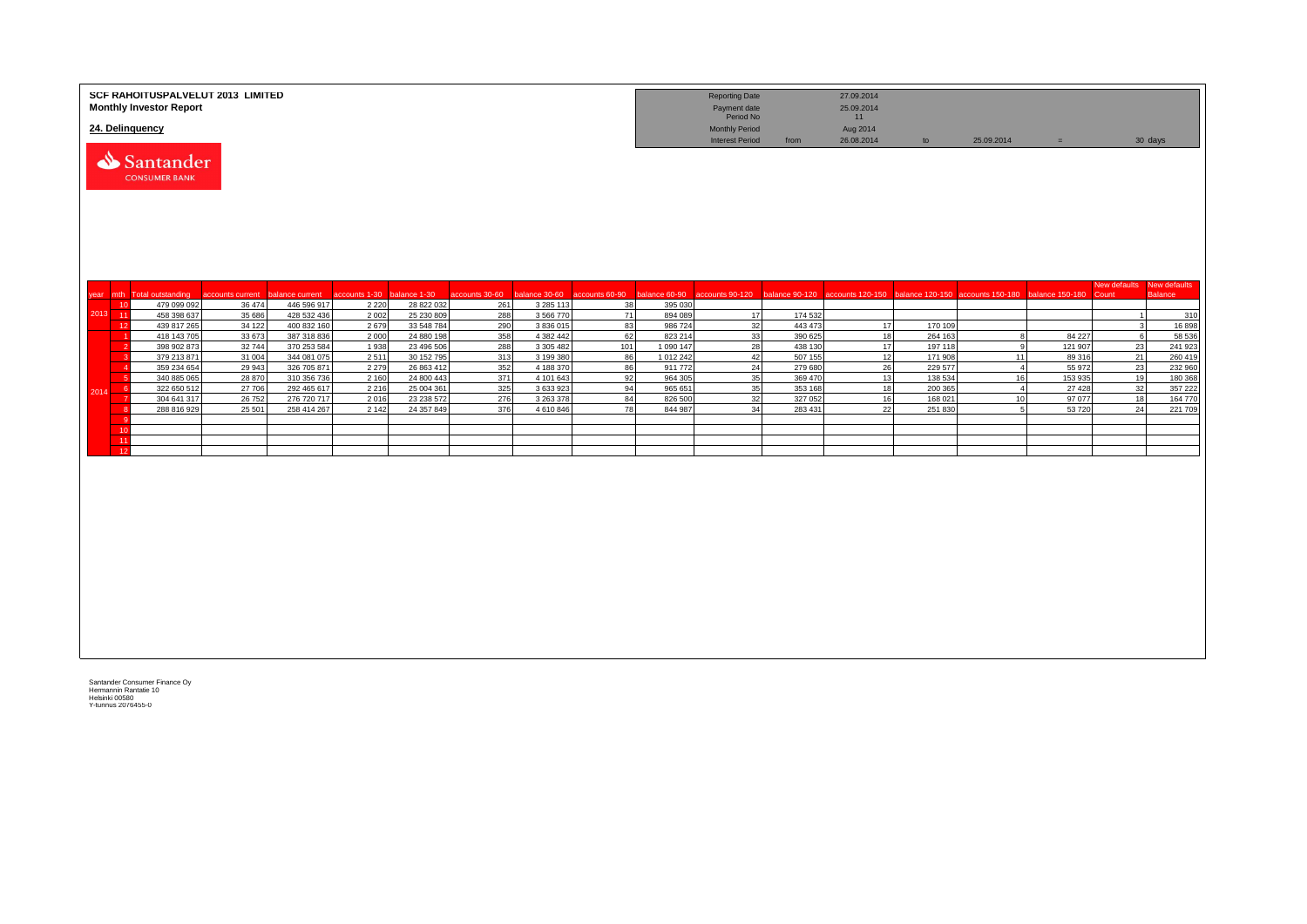| <b>SCF RAHOITUSPALVELUT 2013 LIMITED</b><br><b>Monthly Investor Report</b> | <b>Reporting Date</b><br>Payment date<br>Period No |      | 27.09.2014<br>25.09.2014 |            |         |
|----------------------------------------------------------------------------|----------------------------------------------------|------|--------------------------|------------|---------|
| 25. Defaults, Recoveries and Losses by Quarter of Default                  |                                                    |      |                          |            |         |
|                                                                            | <b>Monthly Period</b>                              |      | Aug 2014                 |            |         |
|                                                                            | <b>Interest Period</b>                             | from | 26.08.2014               | 25.09.2014 | 30 days |

Santander **CONSUMER BANK** 

|                        |                       | <b>Recovery Quarter</b> |                   | 20134                     |       |                   | 20141                     |         |                   | 20142                     |         | 20143             |                           |         |  |
|------------------------|-----------------------|-------------------------|-------------------|---------------------------|-------|-------------------|---------------------------|---------|-------------------|---------------------------|---------|-------------------|---------------------------|---------|--|
| <b>Default Quarter</b> | <b>Default Amount</b> | No Of Loans             | <b>Recoveries</b> | Cum.<br><b>Recoveries</b> | Loss  | <b>Recoveries</b> | Cum.<br><b>Recoveries</b> | Loss    | <b>Recoveries</b> | Cum.<br><b>Recoveries</b> | Loss    | <b>Recoveries</b> | Cum.<br><b>Recoveries</b> | Loss    |  |
| 20134                  | 17 208                |                         | 310               | 310                       | 16898 | 14 4 5 2          | 14 762                    | 2446    | 778               | 15 540                    | 1 668   | 376               | 15915                     | 1 2 9 2 |  |
| 2014 1                 | 560 879               |                         |                   |                           |       | 141 225           | 141 225                   | 419 654 | 194 983           | 336 208                   | 224 671 | 16 936            | 353 144                   | 207 735 |  |
| 2014 2                 | 770 550               |                         |                   |                           |       |                   |                           |         | 272 315           | 272 315                   | 498 235 | 207 485           | 479 800                   | 290 750 |  |
| 20143                  | 386 479               |                         |                   |                           |       |                   |                           |         |                   |                           |         | 90 600            | 90 600                    | 295 878 |  |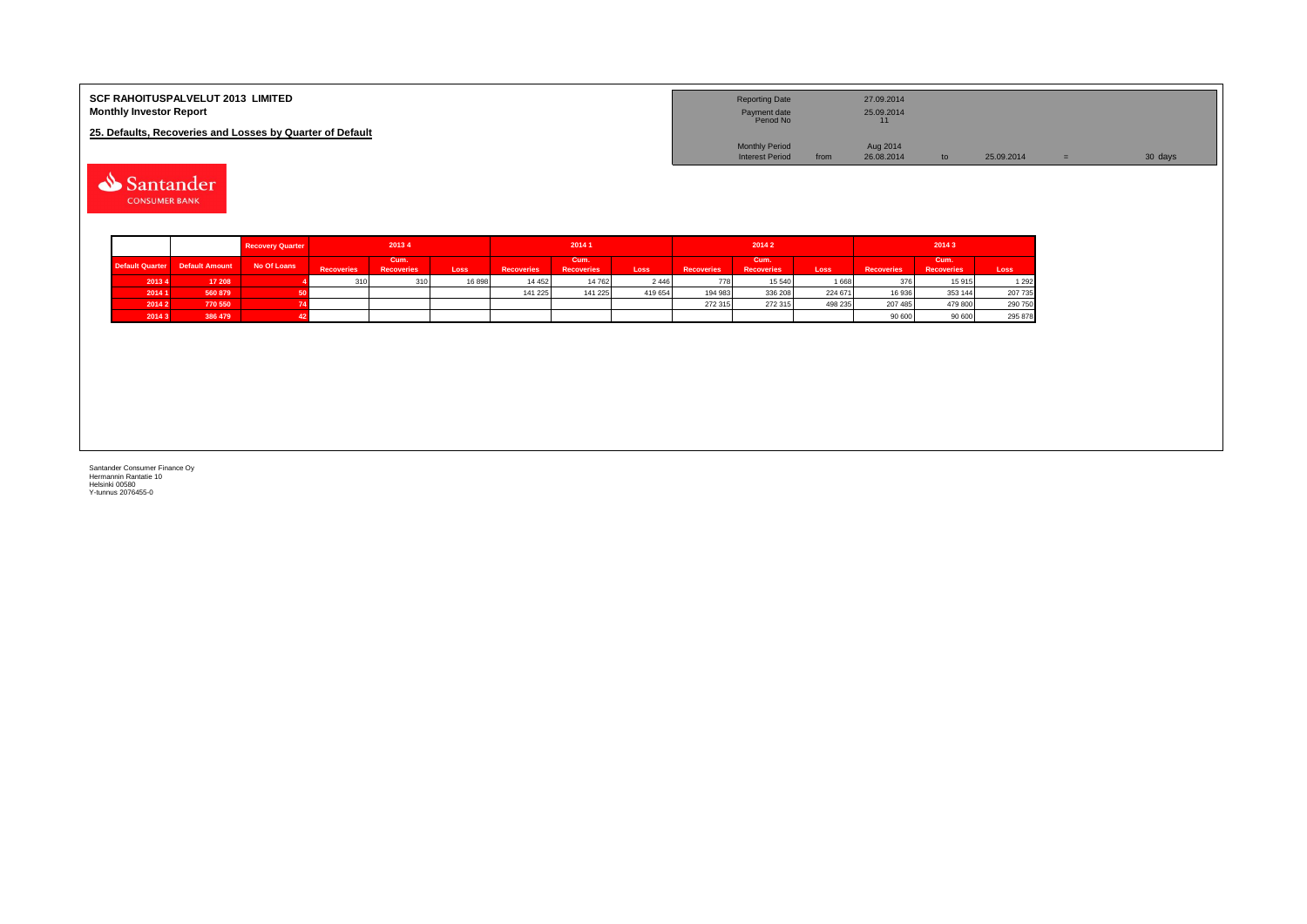| SCF RAHOITUSPALVELUT 2013 LIMITED<br><b>Monthly Investor Report</b>                                      |                          | <b>Reporting Date</b><br>Payment date<br>Period No |      | 27.09.2014<br>25.09.2014<br>11 |    |            |     |         |
|----------------------------------------------------------------------------------------------------------|--------------------------|----------------------------------------------------|------|--------------------------------|----|------------|-----|---------|
| 26. Priority of Payments                                                                                 |                          | <b>Monthly Period</b><br><b>Interest Period</b>    | from | Aug 2014<br>26.08.2014         | to | 25.09.2014 | $=$ | 30 days |
| Santander<br><b>CONSUMER BANK</b>                                                                        |                          |                                                    |      |                                |    |            |     |         |
| <b>Purchaser Priority of Payments</b>                                                                    |                          |                                                    |      |                                |    |            |     |         |
| Purchaser Available Distribution Amount                                                                  | $+$                      | 17 158 995,68 EUR                                  |      |                                |    |            |     |         |
| Senior Expenses                                                                                          |                          | 1438,33 EUR                                        |      |                                |    |            |     |         |
| Servicing Fee                                                                                            |                          | 161 657,25 EUR                                     |      |                                |    |            |     |         |
| Interest on Loan to Issuer                                                                               | $\overline{\phantom{a}}$ | 1 171 511,98 EUR                                   |      |                                |    |            |     |         |
| Principal on Loan to Issuer                                                                              | $\overline{\phantom{a}}$ | 15 824 388,12 EUR                                  |      |                                |    |            |     |         |
|                                                                                                          |                          |                                                    |      |                                |    |            |     |         |
| <b>Issuer Priority of Payments</b>                                                                       |                          |                                                    |      |                                |    |            |     |         |
| Issuer Available Distribution Amount                                                                     | $\ddot{+}$               | 29 830 940,77 EUR                                  |      |                                |    |            |     |         |
| Senior Expenses                                                                                          |                          | 1 230,00 EUR                                       |      |                                |    |            |     |         |
| Interest Class A                                                                                         |                          | 153 908,00 EUR                                     |      |                                |    |            |     |         |
| Prior to a PDTE - Interest Class B                                                                       |                          | 36 681,00 EUR                                      |      |                                |    |            |     |         |
| Credit the Reserve Account up to the requirred Liquidity Reserve Amount<br>Principal Payments on Class A |                          | 5 133 550,00 EUR<br>15 824 388,12 EUR              |      |                                |    |            |     |         |
| Following a PDTE - Interest Class B                                                                      |                          | N/A EUR                                            |      |                                |    |            |     |         |
| Principal Payments Class B                                                                               |                          | <b>EUR</b><br>$\sim$                               |      |                                |    |            |     |         |
| Credit Reserve Account up tp Required Reserve Amount                                                     |                          | 7 700 325,00 EUR                                   |      |                                |    |            |     |         |
| Interest Class C                                                                                         |                          | 21 338,00 EUR                                      |      |                                |    |            |     |         |
| Principal Payments on Class C                                                                            |                          | <b>EUR</b><br>$\sim 100$                           |      |                                |    |            |     |         |
| Interest Issuer Subordinated Loan                                                                        |                          | 32 929,58 EUR                                      |      |                                |    |            |     |         |
| Principal Issuer Subordinated Loan                                                                       |                          | <b>EUR</b><br>$\sim 100$                           |      |                                |    |            |     |         |
| Payment to Purchaser                                                                                     |                          | 926 591,06 EUR                                     |      |                                |    |            |     |         |
| <b>Purchaser Priority of Payments: Second Pass</b>                                                       |                          |                                                    |      |                                |    |            |     |         |
| Available Distribution Amount                                                                            | $\overline{1}$           | 926 591,06 EUR                                     |      |                                |    |            |     |         |
| Servicer Advance Reserve Fund Replenishment                                                              | $\overline{\phantom{a}}$ | <b>EUR</b><br>$\mathcal{L}_{\rm{max}}$             |      |                                |    |            |     |         |
| Interest on Purchaser Subordinated Loan (SAF)<br>Principal on Purchaser Subordinated Loan (SAF)          | $\sim$                   | 256,58 EUR<br><b>EUR</b><br>$\sim$                 |      |                                |    |            |     |         |
| Payment of residual funds to Seller                                                                      | $=$                      | 926 334,48 EUR                                     |      |                                |    |            |     |         |
|                                                                                                          |                          |                                                    |      |                                |    |            |     |         |
|                                                                                                          |                          |                                                    |      |                                |    |            |     |         |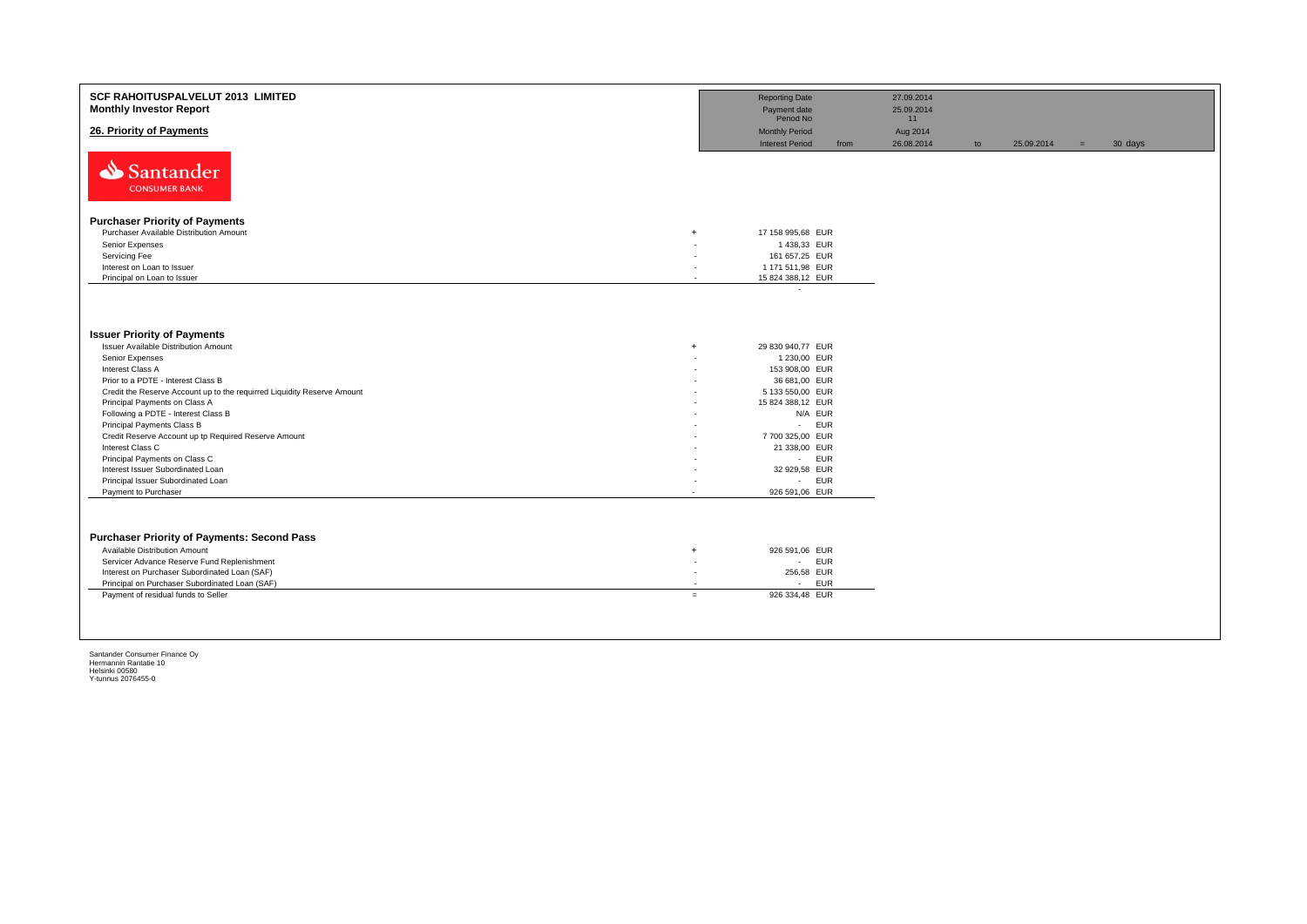| <b>SCF RAHOITUSPALVELUT 2013 LIMITED</b><br><b>Monthly Investor Report</b><br>27. Transaction Costs<br>Santander |                                        | <b>Reporting Date</b><br>Payment date<br>Period No<br><b>Monthly Period</b><br><b>Interest Period</b><br>from | 27.09.2014<br>25.09.2014<br>11<br>Aug 2014<br>26.08.2014<br>to | 25.09.2014<br>$=$ | 30 days |
|------------------------------------------------------------------------------------------------------------------|----------------------------------------|---------------------------------------------------------------------------------------------------------------|----------------------------------------------------------------|-------------------|---------|
| <b>CONSUMER BANK</b><br><b>Transaction Costs</b>                                                                 | <b>All Notes</b>                       | Class A                                                                                                       | <b>Class B</b>                                                 | <b>Class C</b>    |         |
| Senior Expenses<br>Interest accrued for the Period                                                               | 1 438,33 EUR<br>211 927,00 EUR         | 153 908,00 EUR                                                                                                | 36 681,00 EUR                                                  | 21 338,00 EUR     |         |
| Cumulative Interest accrued                                                                                      | 3 242 143,00 EUR                       | 2 570 797,00 EUR                                                                                              | 424 232,00 EUR                                                 | 247 114,00 EUR    |         |
| Interest Payments                                                                                                | 211 927,00 EUR                         | 153 908,00 EUR                                                                                                | 36 681,00 EUR                                                  | 21 338,00 EUR     |         |
| <b>Cumulative Interest Payments</b>                                                                              | 3 242 143,00 EUR                       | 2 570 797,00 EUR                                                                                              | 424 232,00 EUR                                                 | 247 114,00 EUR    |         |
| Interest accrued on Subordinated Loan for the Period                                                             | 32 929,58 EUR                          |                                                                                                               |                                                                |                   |         |
| Cumulative Interest accrued on Subordinated Loan                                                                 | 393 499,24 EUR                         |                                                                                                               |                                                                |                   |         |
| Interest Payments on Subordinated Loan                                                                           | 32 929,58 EUR                          |                                                                                                               |                                                                |                   |         |
| Cumulative Interest Payments on Subordinated Loan                                                                | 393 499,24 EUR                         |                                                                                                               |                                                                |                   |         |
| Unpaid Interest for the Period                                                                                   | <b>EUR</b><br>$\overline{\phantom{a}}$ |                                                                                                               |                                                                |                   |         |
| <b>Cumulative Unpaid Interest</b>                                                                                | <b>EUR</b>                             |                                                                                                               |                                                                |                   |         |